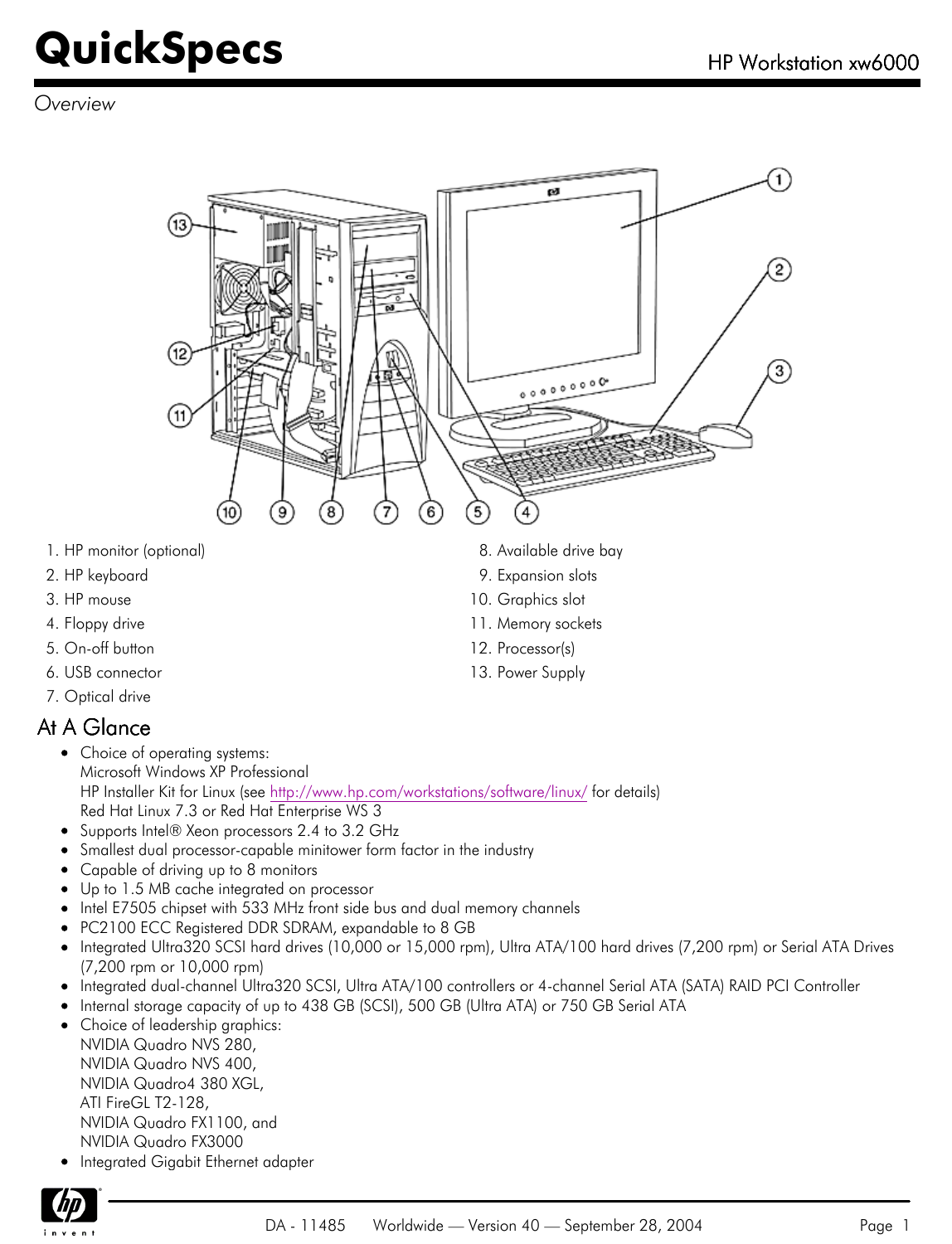#### *Overview*

- Five total slots four PCI and one AGP 8X
- $\bullet$ Five bays (three external and two internal)
- CD-ROM, CD-RW, DVD-ROM, DVD+RW, or combo drive (depending on model)
- Protected by HP services, including a three-year limited warranty in many countries. Certain restrictions and exclusions apply. Three-year onsite labor not available in all countries.

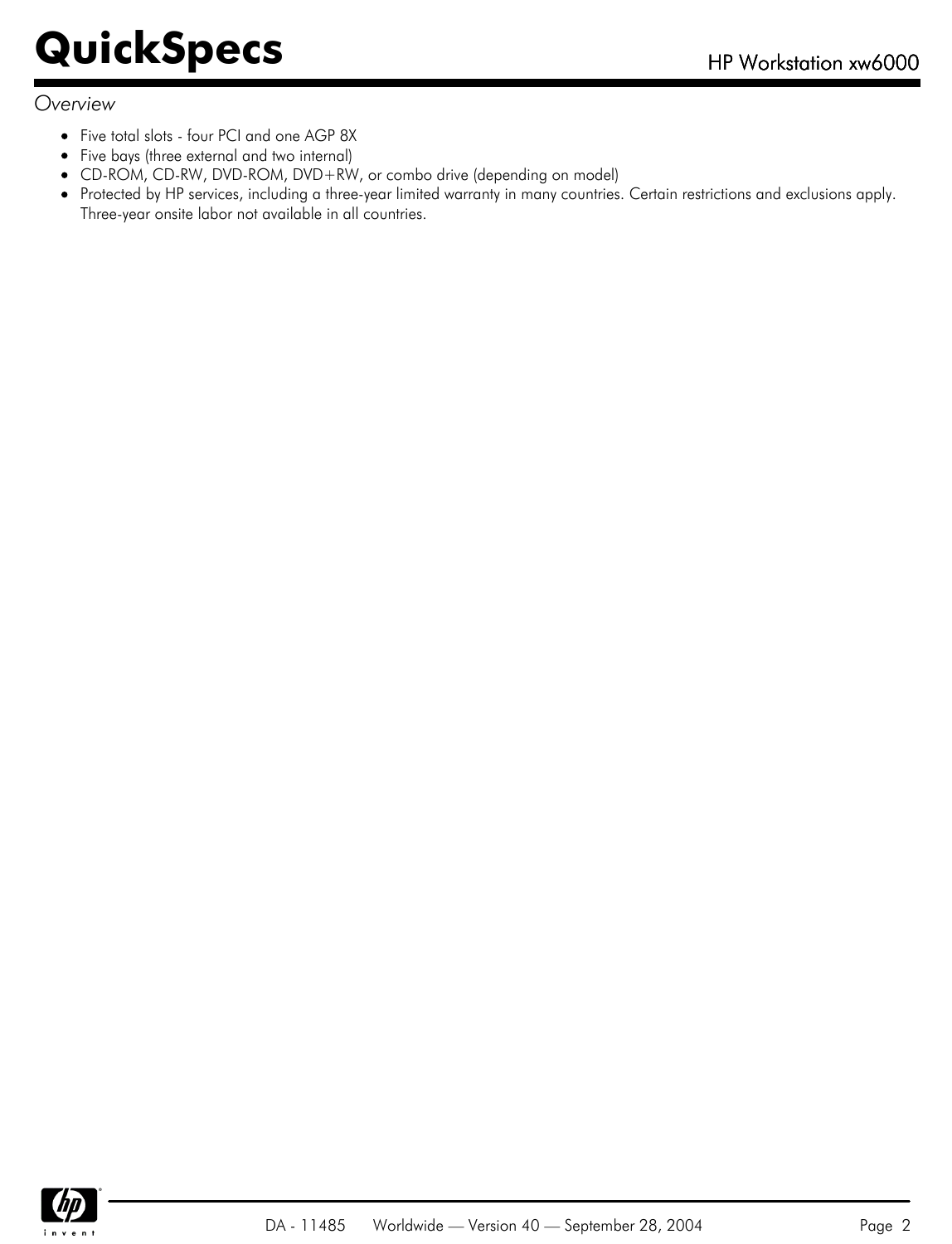#### *Standard Features*

| Processor               |                                                                                                                                                                                                            | Intel Xeon processor 2.4 GHz, 2.66 GHz, 2.8 GHz, 3.06 GHz and 3.2 GHz (533 MHz front side bus)          |  |
|-------------------------|------------------------------------------------------------------------------------------------------------------------------------------------------------------------------------------------------------|---------------------------------------------------------------------------------------------------------|--|
| <b>Operating System</b> | Microsoft Windows XP Professional preinstall - SP1                                                                                                                                                         |                                                                                                         |  |
|                         | Workstation Edition 3.)                                                                                                                                                                                    | HP Installation Kit for Linux (supports custom installations of Red Hat 7.2, 7.3, 8.0, 9 and Enterprise |  |
|                         | Red Hat Enterprise Linux WS 3 (update 2)                                                                                                                                                                   |                                                                                                         |  |
| <b>Cache Memory</b>     | 512 KB integrated, full speed L2 cache per processor (2.4 GHz, 2.66 GHz, 2.8 GHz, 3.06 GHz)<br>or 512 KB integrated full speed L2 cache, 1 MB integrated, full speed L3 cache (3.2 GHz processors<br>only) |                                                                                                         |  |
| Processor Upgradability | Upgradable to dual processors                                                                                                                                                                              |                                                                                                         |  |
| Memory                  | 8 GB of PC2100 ECC Registered DDR SDRAM-266<br>Maximum<br>NOTE: Microsoft Windows supports 4GB; up to 8GB configurations are supported on Linux only.                                                      |                                                                                                         |  |
| Network Controller      | Integrated Broadcom 5702 Gb (10/100/1000) Network Interface                                                                                                                                                |                                                                                                         |  |
| <b>Expansion Slots</b>  | $I/O$ (Total)                                                                                                                                                                                              | 5 total slots/4 available                                                                               |  |
|                         | PCI - 32-bit/33 MHz                                                                                                                                                                                        | 4 slots/4 available                                                                                     |  |
|                         | AGP Pro50, 8X                                                                                                                                                                                              | 1 slot occupied by choice of graphics card                                                              |  |
| <b>Expansion Bays</b>   | (Total/Available)                                                                                                                                                                                          | 5 total/2 available                                                                                     |  |
|                         | Internal 3.5 inch                                                                                                                                                                                          | 2 bays/1 available                                                                                      |  |
|                         | External 5.25 inch                                                                                                                                                                                         | 3 bays/1 available (1 can be used for third HDD with mounting kit)                                      |  |

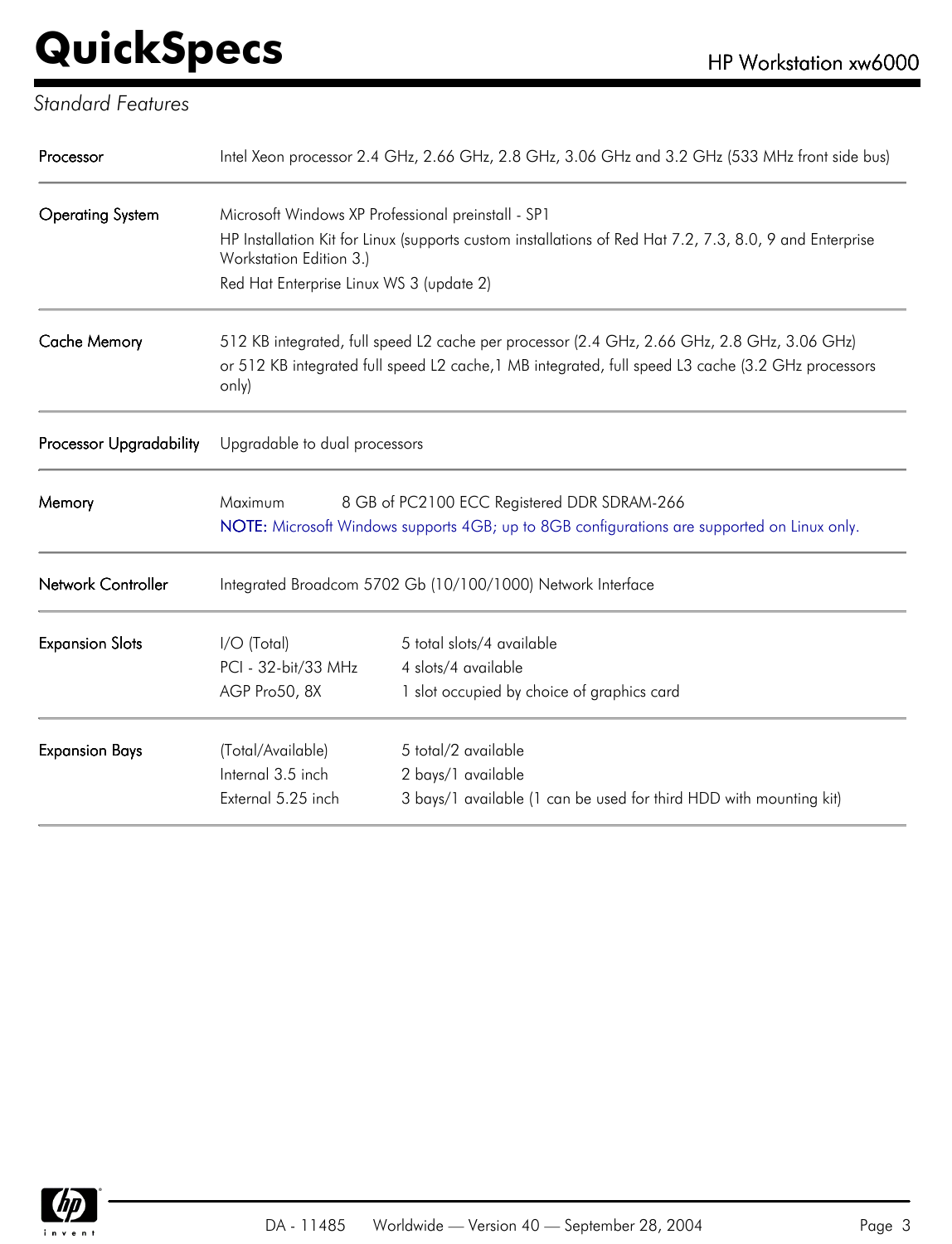#### *Standard Features*

| Interfaces            | Parallel                                                                                        | 1 25-pin port, rear                                                                |  |
|-----------------------|-------------------------------------------------------------------------------------------------|------------------------------------------------------------------------------------|--|
|                       | <b>USB 2.0</b>                                                                                  | 4 (2 front, 2 rear)                                                                |  |
|                       | <b>IEEE Firewire</b>                                                                            | Optional - 3 (1 front, 2 rear)                                                     |  |
|                       | Serial                                                                                          | Two 9-pin connectors (rear)                                                        |  |
|                       | Ultra320 SCSI                                                                                   | Two 68-pin connectors (1 rear, 1 internal)                                         |  |
|                       | Ultra ATA/100                                                                                   | 2 connectors, primary and secondary (internal)                                     |  |
|                       | Keyboard                                                                                        | 1 PS/2 keyboard port (rear)                                                        |  |
|                       | Pointing Device                                                                                 | 1 PS/2 mouse port (rear)                                                           |  |
|                       | Video                                                                                           | Choice of professional graphics options                                            |  |
|                       | Network interface                                                                               | 1 RJ-45 connector (rear)                                                           |  |
|                       | Microphone Jack                                                                                 | 1 (front)                                                                          |  |
|                       | Headphone Jack                                                                                  | 1 (front)                                                                          |  |
|                       | Line-In Jack                                                                                    | $1$ (rear)                                                                         |  |
|                       | Line-Out Jack                                                                                   | $1$ (rear)                                                                         |  |
| Storage               | Diskette Drive                                                                                  | 1.44 MB                                                                            |  |
|                       | Removable Media                                                                                 | CD-ROM, CD-RW, DVD-ROM, DVD/CD-RW Combo, or DVD+RW                                 |  |
|                       | <b>Hard Drive</b>                                                                               | 40, 80, 160 or 250 GB Ultra ATA (7,200 RPM)                                        |  |
|                       |                                                                                                 | 80, 160 or 250 GB Serial ATA (7,200 rpm)                                           |  |
|                       |                                                                                                 | 36, 73 or 146 GB Ultra320 SCSI (10,000 rpm)<br>36 or 74 GB Serial ATA (10,000 rpm) |  |
|                       |                                                                                                 | 36 or 73 GB Ultra320 SCSI (15,000 rpm)                                             |  |
|                       | Removable Storage                                                                               | 128 or 256 MB HP Drive Key (USB 2.0)                                               |  |
| <b>Graphics</b>       |                                                                                                 | NVIDIA Quadro NVS 280 (64MB, Dual Display, AGP or PCI)                             |  |
| One of the following: |                                                                                                 | NVIDIA Quadro NVS 400 (64 MB, Quad Display, PCI)                                   |  |
|                       | NVIDIA Quadro4 380 XGL (64 MB, Dual Display, AGP)                                               |                                                                                    |  |
|                       | ATI FireGL T2-128 (128MB, Dual Display, AGP)<br>NVIDIA Quadro FX1100 (128MB, Dual Display, AGP) |                                                                                    |  |
|                       |                                                                                                 | NVIDIA Quadro FX3000 (256MB, Dual Display, AGP)                                    |  |
| Input Devices         | Easy Access keyboard                                                                            |                                                                                    |  |
|                       | 3-Button Mouse                                                                                  |                                                                                    |  |
| Audio                 |                                                                                                 | AC97/16-bit stereo full-duplex, with internal speaker                              |  |
|                       | Sound Blaster Audigy 2 ZS PCI card                                                              |                                                                                    |  |
|                       |                                                                                                 |                                                                                    |  |

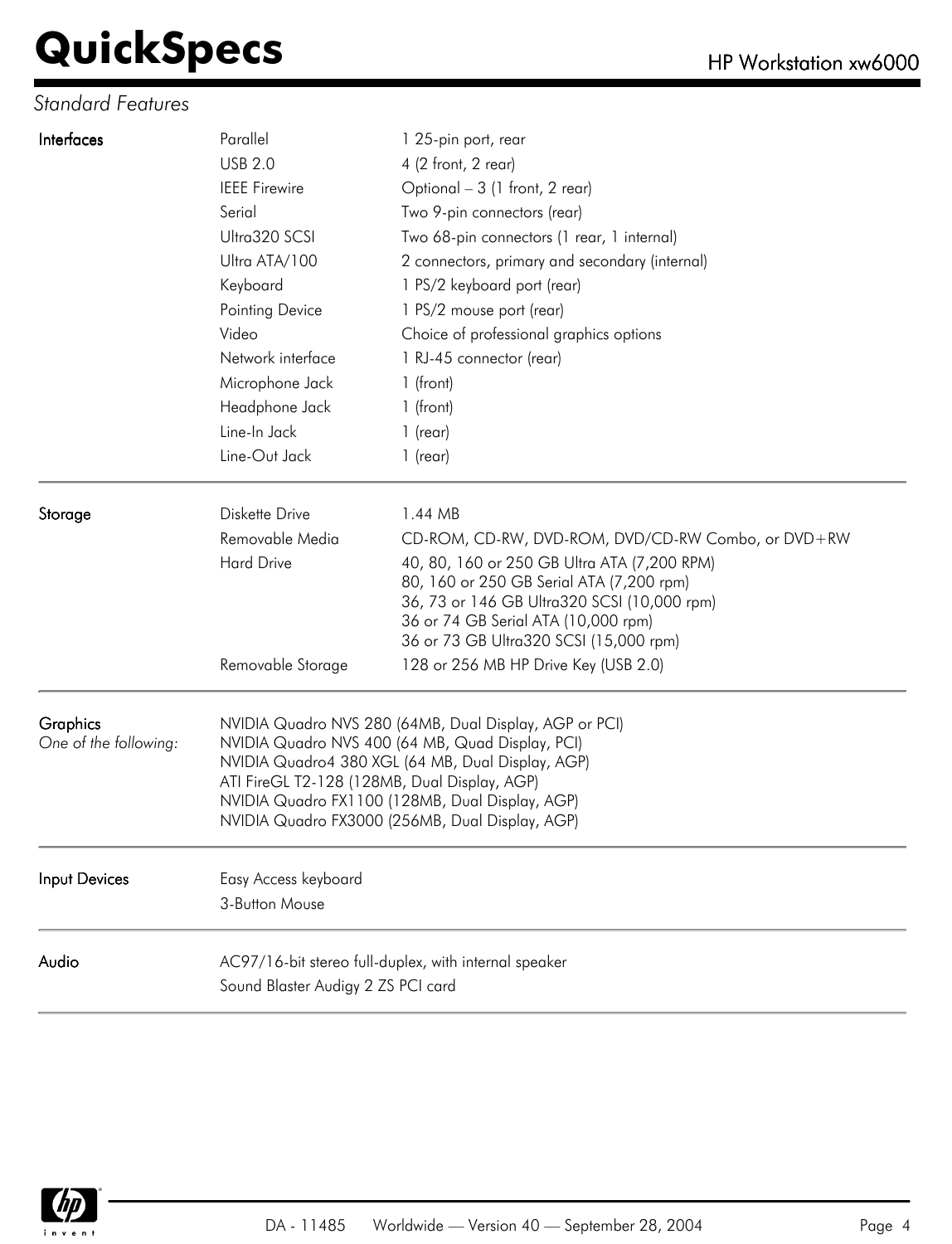#### *Standard Features*

| Manageability       | <b>Bios Features</b><br>Advanced Configuration and Power Interface (ACPI) 1.0b<br>Advanced Power Management (APM) 1.2<br>Desktop Management Interface (DMI) 2.0<br>System Management (SM) Bios 2.3.1<br>Asset Control<br>Security Management<br>NIC Hardware<br>Remote Wakeup<br>Wake on LAN (WoL)<br><b>Web Downloads</b>                                                                                                                            |  |  |
|---------------------|-------------------------------------------------------------------------------------------------------------------------------------------------------------------------------------------------------------------------------------------------------------------------------------------------------------------------------------------------------------------------------------------------------------------------------------------------------|--|--|
|                     | System Software Manager<br>Altiris Express<br>Insight Agent<br>Remote ROM Flash<br><b>Remote Security</b><br>Remote Shut Down                                                                                                                                                                                                                                                                                                                         |  |  |
| Security            | Diskette write and boot control<br>Flash ROM lock<br>Keyboard password<br>Network server mode<br>Parallel interface control<br>Power-on password<br>Serial interface control<br>Setup password<br>Cable lock provision                                                                                                                                                                                                                                |  |  |
| Power Supply        | 460 watts, with Power Factor Correction                                                                                                                                                                                                                                                                                                                                                                                                               |  |  |
| Service and Support | Protected by HP Services including a three-year, limited warranty with three-year parts coverage, three<br>year, on-site service, and three-year labor (in many countries); 7 x 24 hardware technical phone support<br>and on-line support through the Internet; Pre-Failure Warranty coverage of hard drives, memory, and<br>processors.<br>NOTE: Certain restrictions and exclusions apply. Consult the customer support center for details. Three- |  |  |
|                     | year, onsite and labor not available in all countries.                                                                                                                                                                                                                                                                                                                                                                                                |  |  |

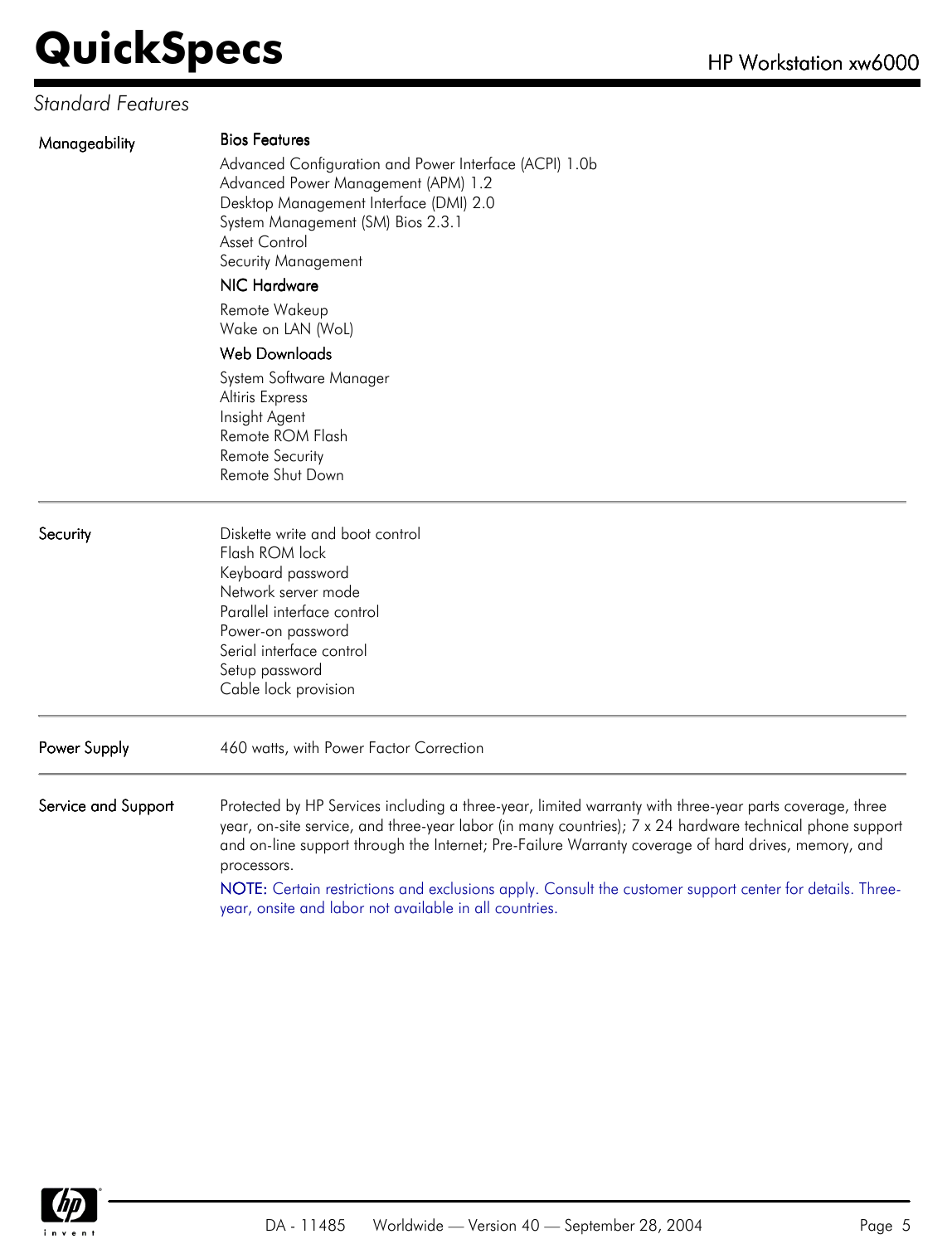#### *Standard Features Pre-Configured Global Models*

| X6X/2.4/36S/1/Xd                  | Processor            | Intel Xeon 2.4 GHz                                                                                                                                                                                                                                                                                                                     |             |
|-----------------------------------|----------------------|----------------------------------------------------------------------------------------------------------------------------------------------------------------------------------------------------------------------------------------------------------------------------------------------------------------------------------------|-------------|
|                                   | OS                   | Microsoft Windows XP Professional                                                                                                                                                                                                                                                                                                      |             |
|                                   | <b>Cache Memory</b>  | 512 KB                                                                                                                                                                                                                                                                                                                                 |             |
|                                   | Memory               | 1-GB (2x512) PC2100 DDR SDRAM; 4.2 GB/sec throughput                                                                                                                                                                                                                                                                                   |             |
|                                   | <b>Optical Drive</b> | DVD-ROM                                                                                                                                                                                                                                                                                                                                |             |
|                                   | <b>Hard Drive</b>    | 36-GB Ultra320 SCSI (10,000 rpm)                                                                                                                                                                                                                                                                                                       |             |
|                                   | Graphics             | Not included in base configuration - Please Choose a graphics card option<br>below:<br>NVIDIA Quadro NVS 280<br>NVIDIA Quadro NVS 400 (PCI)<br>NVIDIA Quadro4 380 XGL<br>ATI FireGL T2-128<br>NVIDIA Quadro FX1100<br>NVIDIA Quadro FX3000<br>NOTE: Please see Part Numbers in After market options/Standalone<br>accessories section. |             |
|                                   | Mouse                | HP 3-button mouse (PS/2)                                                                                                                                                                                                                                                                                                               |             |
| X6X/2.4/36S/1/Xd Country Code Key |                      |                                                                                                                                                                                                                                                                                                                                        |             |
| N. America                        | DS452AW#ABA          | Europe (English, Fr, Ger, It, Dutch,<br>Sp)                                                                                                                                                                                                                                                                                            | DS452AW#AK6 |
| Fr. Canadian                      | DS452AW#ABC          | Switzerland (Eng, It)                                                                                                                                                                                                                                                                                                                  | DS452AW#ACN |
| L. America                        | DS452AW#ABM          | Switzerland                                                                                                                                                                                                                                                                                                                            | DS452AW#AR8 |
| Japan (English)                   | DS452AW#ACF          | Dutch                                                                                                                                                                                                                                                                                                                                  | DS452AW#ABH |
| Japan (Japanese)                  | DS452AW#ABJ          | Asia/Pacific (English)                                                                                                                                                                                                                                                                                                                 | DS452AW#AB4 |
| <b>UK</b>                         | DS452AW#ABU          | Korea                                                                                                                                                                                                                                                                                                                                  | DS452AW#AB1 |
| Germany                           | DS452AW#ABD          | China                                                                                                                                                                                                                                                                                                                                  | DS452AW#AB2 |
| France                            | DS452AW#ABF          | Taiwan                                                                                                                                                                                                                                                                                                                                 | DS452AW#AB0 |
| <b>Italy</b>                      | DS452AW#ABZ          | <b>Denmark</b>                                                                                                                                                                                                                                                                                                                         | DS452AW#ACE |
| Spain                             | DS452AW#ABE          | Australia/New Zealand                                                                                                                                                                                                                                                                                                                  | DS452AW#ABG |
| India                             | DS452AW#ACI          | <b>Thailand</b>                                                                                                                                                                                                                                                                                                                        | DS452AW#AKL |

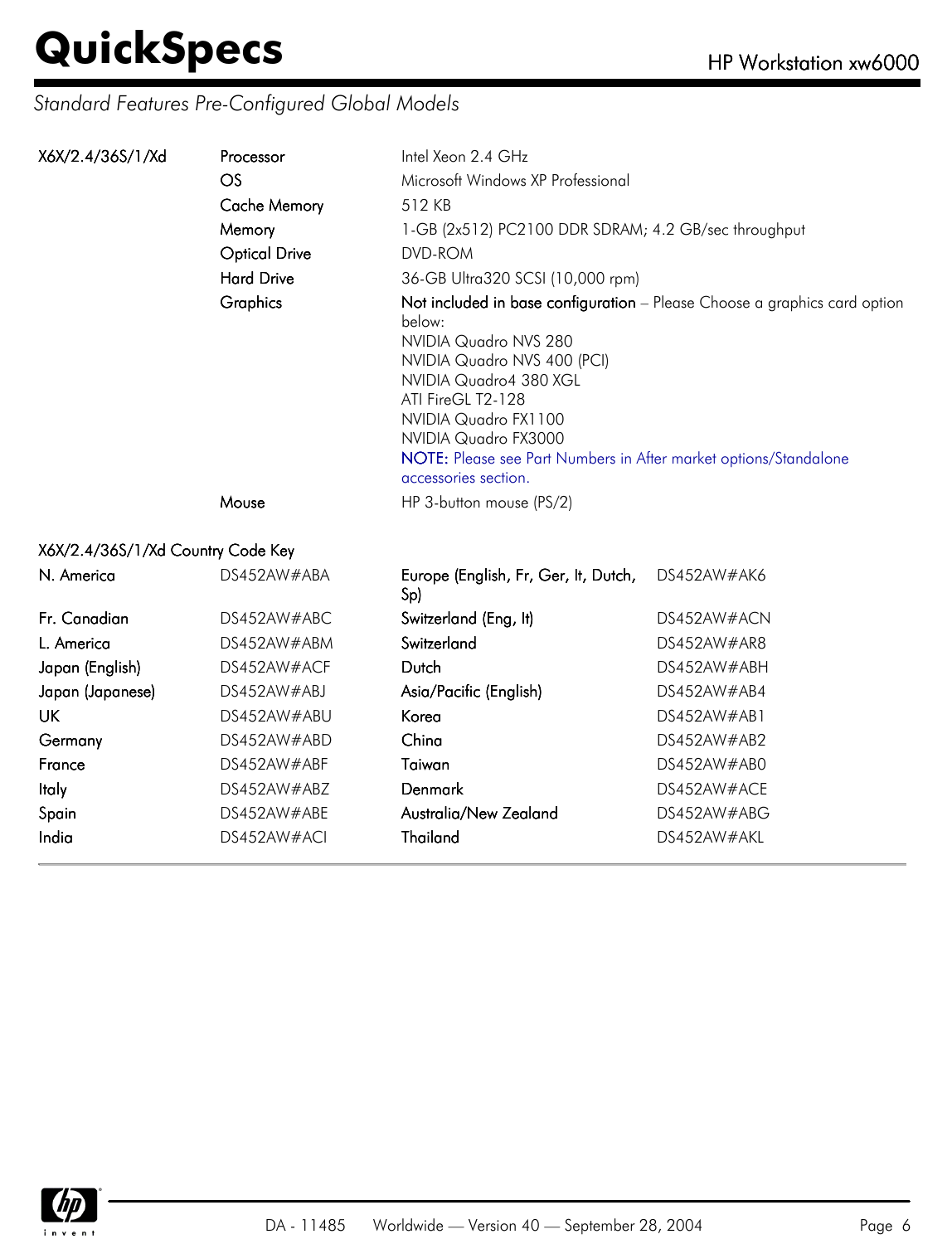#### *Standard Features Pre-Configured Global Models*

| X6X/2.66/36S/1/Xd                  | Processor<br>OS      | Intel Xeon 2.66 GHz<br>Microsoft Windows XP Professional                                                                                                                                                                                                  |                                                                           |  |
|------------------------------------|----------------------|-----------------------------------------------------------------------------------------------------------------------------------------------------------------------------------------------------------------------------------------------------------|---------------------------------------------------------------------------|--|
|                                    | <b>Cache Memory</b>  | 512 KB                                                                                                                                                                                                                                                    |                                                                           |  |
|                                    | Memory               | 1-GB (2x512) PC2100 DDR SDRAM; 4.2 GB/sec throughput                                                                                                                                                                                                      |                                                                           |  |
|                                    | <b>Optical Drive</b> | DVD-ROM                                                                                                                                                                                                                                                   |                                                                           |  |
|                                    | <b>Hard Drive</b>    | 36-GB Ultra320 SCSI (10,000 rpm)                                                                                                                                                                                                                          |                                                                           |  |
|                                    | Graphics             | below:<br>NVIDIA Quadro NVS 280<br>NVIDIA Quadro NVS 400 (PCI)<br>NVIDIA Quadro4 380 XGL<br>ATI FireGL T2-128<br>NVIDIA Quadro FX1100<br>NVIDIA Quadro FX3000<br>NOTE: Please see Part Numbers in After market options/Standalone<br>accessories section. | Not included in base configuration - Please Choose a graphics card option |  |
|                                    | Mouse                | HP 3-button mouse (PS/2)                                                                                                                                                                                                                                  |                                                                           |  |
| X6X/2.66/36S/1/Xd Country Code Key |                      |                                                                                                                                                                                                                                                           |                                                                           |  |
| N. America                         | DS730AW#ABA          | Europe (English, Fr, Ger, It, Dutch,<br>Sp)                                                                                                                                                                                                               | DS452AW#AK6                                                               |  |
| Fr. Canadian                       | DS730AW#ABC          | Switzerland (Eng, It)                                                                                                                                                                                                                                     | DS730AW#ACN                                                               |  |
| L. America                         | DS730AW#ABM          | Switzerland                                                                                                                                                                                                                                               | DS730AW#AR8                                                               |  |
| Japan (English)                    | DS730AW#ACF          | Dutch                                                                                                                                                                                                                                                     | DS730AW#ABH                                                               |  |
| Japan (Japanese)                   | DS730AW#ABJ          | Asia/Pacific (English)                                                                                                                                                                                                                                    | DS730AW#ABH                                                               |  |
| UK.                                | DS730AW#ABU          | Korea                                                                                                                                                                                                                                                     | DS730AW#AB1                                                               |  |
| Germany                            | DS730AW#ABD          | China                                                                                                                                                                                                                                                     | DS730AW#AB2                                                               |  |
| France                             | DS730AW#ABF          | Taiwan                                                                                                                                                                                                                                                    | DS730AW#AB0                                                               |  |

Italy DS730AW#ABZ Denmark DS730AW#ACE Spain DS730AW#ABE Australia/New Zealand DS730AW#ABG India DS730AW#ACI Thailand DS730AW#AKL

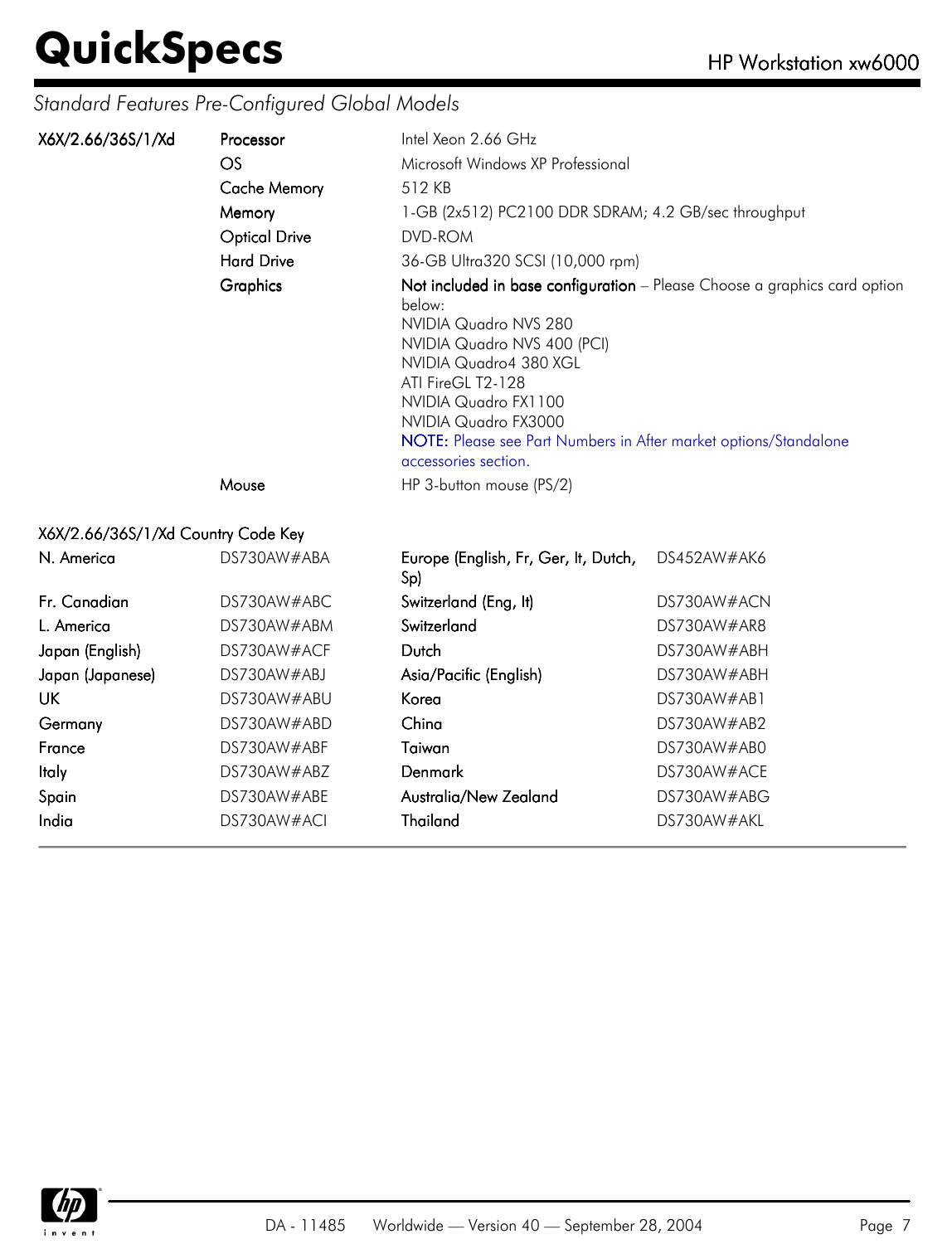#### *Standard Features Pre-Configured Global Models*

| X6X/2.8/36S/1/Xd                  | Processor            | Intel Xeon 2.8 GHz                                                                                                                                                                                                                                               |                                                                           |  |
|-----------------------------------|----------------------|------------------------------------------------------------------------------------------------------------------------------------------------------------------------------------------------------------------------------------------------------------------|---------------------------------------------------------------------------|--|
|                                   | OS                   | Microsoft Windows XP Professional                                                                                                                                                                                                                                |                                                                           |  |
|                                   | <b>Cache Memory</b>  | 512 KB                                                                                                                                                                                                                                                           |                                                                           |  |
|                                   | Memory               | 1-GB (2x512) PC2100 DDR SDRAM; 4.2 GB/sec throughput                                                                                                                                                                                                             |                                                                           |  |
|                                   | <b>Optical Drive</b> | DVD-ROM                                                                                                                                                                                                                                                          |                                                                           |  |
|                                   | <b>Hard Drive</b>    | 36-GB Ultra320 SCSI (10,000 rpm)                                                                                                                                                                                                                                 |                                                                           |  |
|                                   | <b>Graphics</b>      | below:<br>NVIDIA Quadro NVS 280<br>NVIDIA Quadro NVS 400 (PCI)<br>NVIDIA Quadro4 380 XGL<br>ATI FireGL T2-128<br>NVIDIA Quadro FX1100<br>NVIDIA Quadro FX3000<br><b>NOTE:</b> Please see Part Numbers in After market options/Standalone<br>accessories section. | Not included in base configuration - Please Choose a graphics card option |  |
|                                   | Mouse                | HP 3-button mouse (PS/2)                                                                                                                                                                                                                                         |                                                                           |  |
| X6X/2.8/36S/1/Xd Country Code Key |                      |                                                                                                                                                                                                                                                                  |                                                                           |  |
| N. America                        | DS453AW#ABA          | Europe (English, Fr, Ger, It, Dutch,<br>Sp)                                                                                                                                                                                                                      | DS452AW#AK6                                                               |  |
| Fr. Canadian                      | DS453AW#ABC          | Switzerland (Eng, It)                                                                                                                                                                                                                                            | DS453AW#ACN                                                               |  |
| $\mathsf{l}$ American             | DCAB2A114AD11        |                                                                                                                                                                                                                                                                  | DCAB2AN14AD0                                                              |  |

| L. America       | DS453AW#ABM | Switzerland            | DS453AW#AR8 |
|------------------|-------------|------------------------|-------------|
| Japan (English)  | DS453AW#ABJ | Dutch                  | DS453AW#ABH |
| Japan (Japanese) | DS453AW#ACF | Asia/Pacific (English) | DS453AW#AB4 |
| UK               | DS453AW#ABU | Korea                  | DS453AW#AB1 |
| Germany          | DS453AW#ABD | China                  | DS453AW#AB2 |
| France           | DS453AW#ABF | Taiwan                 | DS453AW#ABC |
| <b>Italy</b>     | DS453AW#ABZ | Denmark                | DS453AW#ACI |
| Spain            | DS453AW#ABE | Australia/New Zealand  | DS453AW#ABC |
| India            | DS453AW#ACI | Thailand               | DS453AW#AKL |
|                  |             |                        |             |

| N. America       | DS453AW#ABA | Europe (English, Fr, Ger, It, Dutch,<br>Sp) | DS452AW#AK6 |
|------------------|-------------|---------------------------------------------|-------------|
| Fr. Canadian     | DS453AW#ABC | Switzerland (Eng, It)                       | DS453AW#ACN |
| L. America       | DS453AW#ABM | Switzerland                                 | DS453AW#AR8 |
| Japan (English)  | DS453AW#ABJ | Dutch                                       | DS453AW#ABH |
| Japan (Japanese) | DS453AW#ACF | Asia/Pacific (English)                      | DS453AW#AB4 |
| UK               | DS453AW#ABU | Korea                                       | DS453AW#AB1 |
| Germany          | DS453AW#ABD | China                                       | DS453AW#AB2 |
| France           | DS453AW#ABF | Taiwan                                      | DS453AW#AB0 |
| ltaly            | DS453AW#ABZ | <b>Denmark</b>                              | DS453AW#ACE |
| Spain            | DS453AW#ABE | Australia/New Zealand                       | DS453AW#ABG |
| India            | DS453AW#ACI | Thailand                                    | DS453AW#AKL |

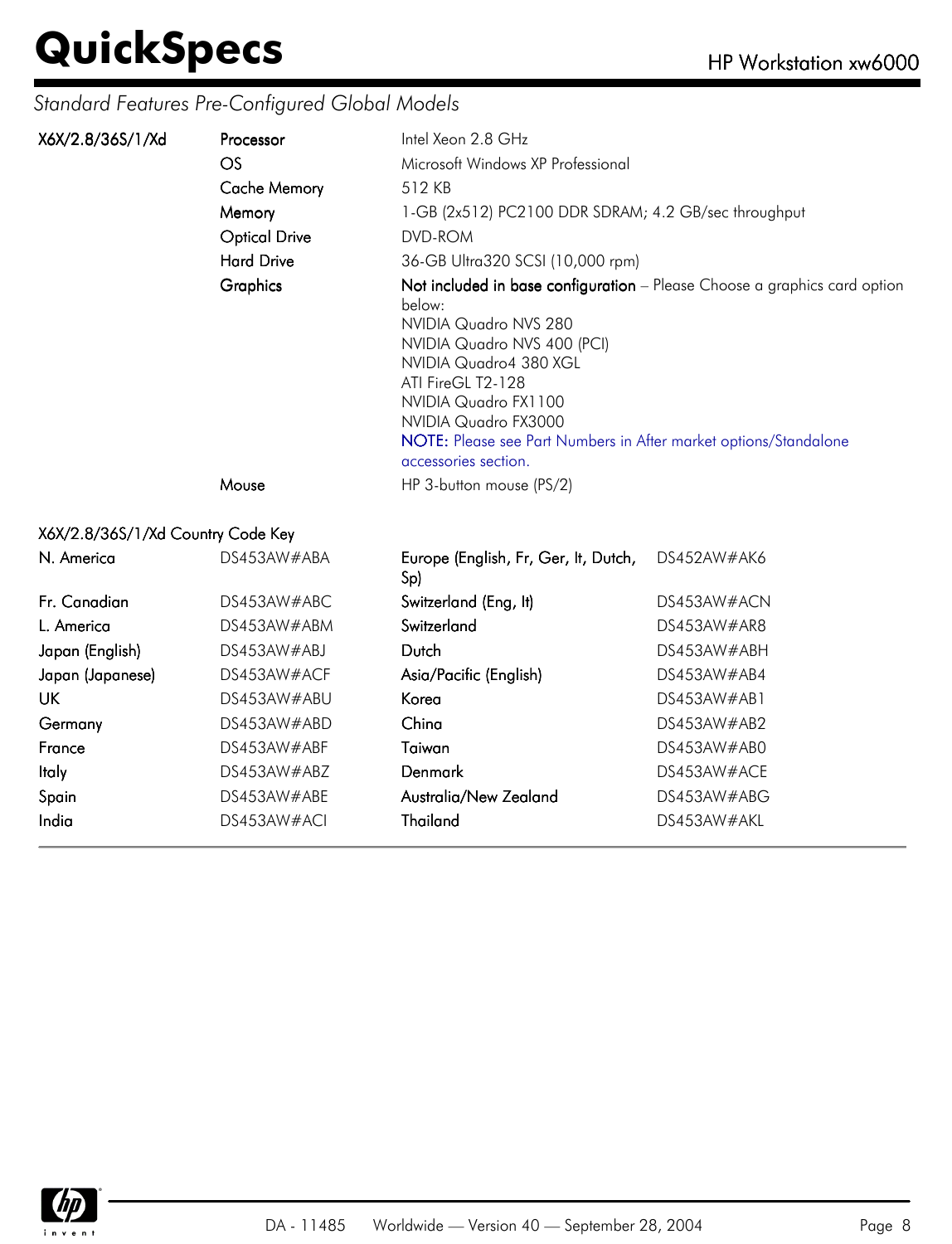#### *Standard Features Pre-Configured Global Models*

| X6X/2.8+/40A/1/Xd                  | Processor            | 2 - Intel Xeon 2.8 GHz                                                                                                                                                                                                                                                                                                                 |             |  |
|------------------------------------|----------------------|----------------------------------------------------------------------------------------------------------------------------------------------------------------------------------------------------------------------------------------------------------------------------------------------------------------------------------------|-------------|--|
|                                    | OS                   | Microsoft Windows XP Professional                                                                                                                                                                                                                                                                                                      |             |  |
|                                    | <b>Cache Memory</b>  | 512 KB                                                                                                                                                                                                                                                                                                                                 |             |  |
|                                    | Memory               | 1-GB (2x512) PC2100 DDR SDRAM; 4.2 GB/sec throughput                                                                                                                                                                                                                                                                                   |             |  |
|                                    | <b>Optical Drive</b> | DVD-ROM                                                                                                                                                                                                                                                                                                                                |             |  |
|                                    | <b>Hard Drive</b>    | 40-GB Ultra ATA/100 (7,200 rpm)                                                                                                                                                                                                                                                                                                        |             |  |
|                                    | Graphics             | Not included in base configuration - Please Choose a graphics card option<br>below:<br>NVIDIA Quadro NVS 280<br>NVIDIA Quadro NVS 400 (PCI)<br>NVIDIA Quadro4 380 XGL<br>ATI FireGL T2-128<br>NVIDIA Quadro FX1100<br>NVIDIA Quadro FX3000<br>NOTE: Please see Part Numbers in After market options/Standalone<br>accessories section. |             |  |
|                                    | Mouse                | HP 3-button mouse (PS/2)                                                                                                                                                                                                                                                                                                               |             |  |
| X6X/2.8+/40A/1/Xd Country Code Key |                      |                                                                                                                                                                                                                                                                                                                                        |             |  |
| N. America                         | DS454AW#ABA          | Europe (English, Fr, Ger, It, Dutch,<br>Sp)                                                                                                                                                                                                                                                                                            | DS452AW#AK6 |  |
| Fr. Canadian                       | DS454AW#ABC          | Switzerland (Eng, It)                                                                                                                                                                                                                                                                                                                  | DS454AW#ACN |  |
| L. America                         | DS454AW#ABM          | Switzerland                                                                                                                                                                                                                                                                                                                            | DS454AW#AR8 |  |
| Japan (English)                    | DS454AW#ACF          | Dutch                                                                                                                                                                                                                                                                                                                                  | DS454AW#ABH |  |
| Japan (Japanese)                   | DS454AW#ABJ          | Asia/Pacific (English)                                                                                                                                                                                                                                                                                                                 | DS454AW#AB4 |  |
| UK.                                | DS454AW#ABU          | Korea                                                                                                                                                                                                                                                                                                                                  | DS454AW#AB1 |  |
| Germany                            | DS454AW#ABD          | China                                                                                                                                                                                                                                                                                                                                  | DS454AW#AB2 |  |
| France                             | DS454AW#ABF          | Taiwan                                                                                                                                                                                                                                                                                                                                 | DS454AW#AB0 |  |
| ltaly                              | DS454AW#ABZ          | Denmark                                                                                                                                                                                                                                                                                                                                | DS454AW#ACE |  |

Spain both DS454AW#ABE Australia/New Zealand DS454AW#ABG India DS454AW#ACI Thailand DS454AW#AKL

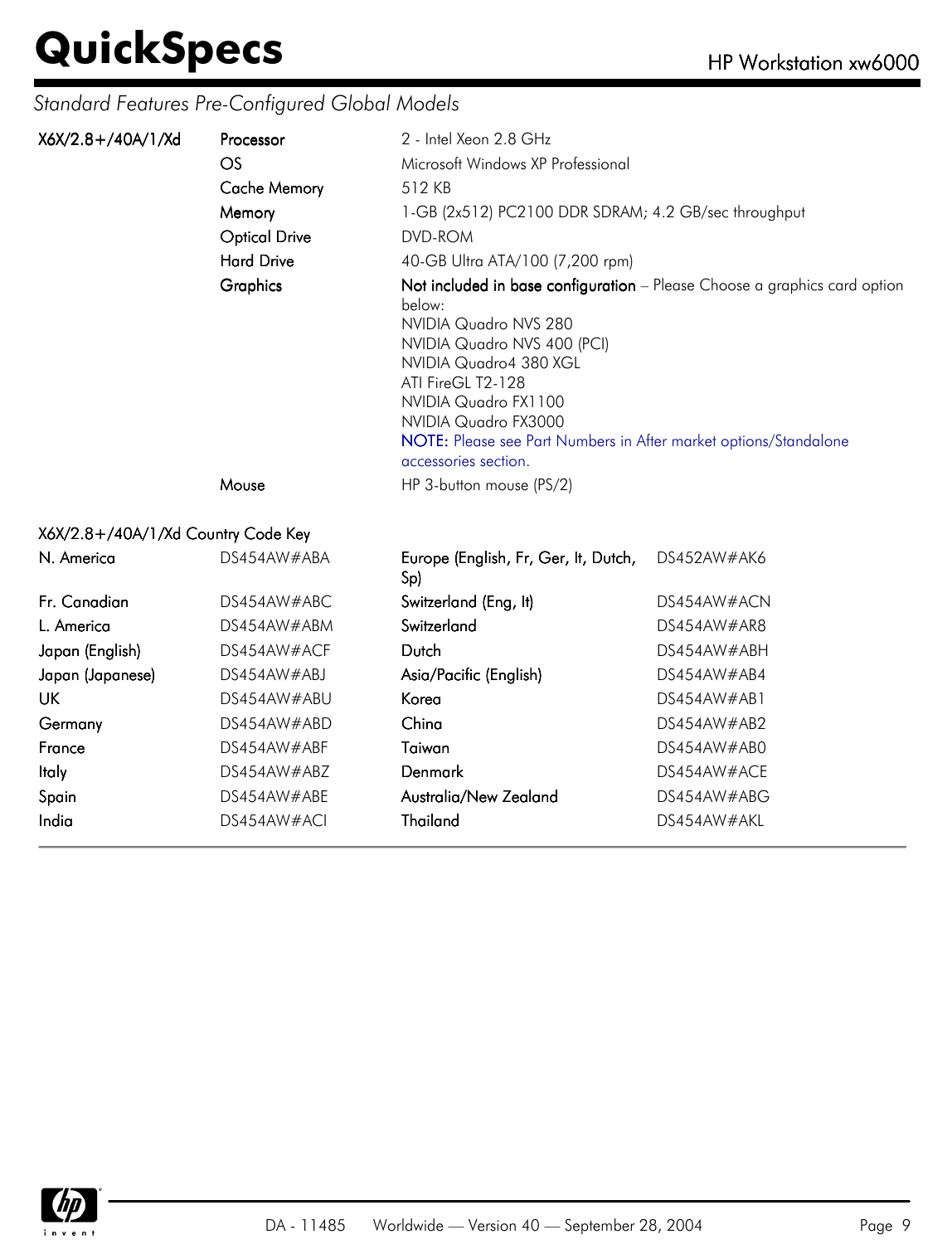#### *Standard Features Pre-Configured Global Models*

| X6X/3.0+/40A/1/Xd                  | Processor            | Dual Intel Xeon 3.06 GHz                                                                                                                                                                                                                                  |                                                                           |
|------------------------------------|----------------------|-----------------------------------------------------------------------------------------------------------------------------------------------------------------------------------------------------------------------------------------------------------|---------------------------------------------------------------------------|
|                                    | OS.                  | Microsoft Windows XP Professional                                                                                                                                                                                                                         |                                                                           |
|                                    | <b>Cache Memory</b>  | 512 KB                                                                                                                                                                                                                                                    |                                                                           |
|                                    | Memory               | 1-GB (2x512) PC2100 DDR SDRAM; 4.2 GB/sec throughput                                                                                                                                                                                                      |                                                                           |
|                                    | <b>Optical Drive</b> | DVD-ROM                                                                                                                                                                                                                                                   |                                                                           |
|                                    | <b>Hard Drive</b>    | 40-GB Ultra ATA (7,200 rpm)                                                                                                                                                                                                                               |                                                                           |
|                                    | <b>Graphics</b>      | below:<br>NVIDIA Quadro NVS 280<br>NVIDIA Quadro NVS 400 (PCI)<br>NVIDIA Quadro4 380 XGL<br>ATI FireGL T2-128<br>NVIDIA Quadro FX1100<br>NVIDIA Quadro FX3000<br>NOTE: Please see Part Numbers in After market options/Standalone<br>accessories section. | Not included in base configuration - Please Choose a graphics card option |
|                                    | Mouse                | HP 3-button mouse (PS/2)                                                                                                                                                                                                                                  |                                                                           |
| X6X/3.0+/40A/1/Xd Country Code Key |                      |                                                                                                                                                                                                                                                           |                                                                           |
| N. America                         | DT495AW#ABA          | Europe (English, Fr, Ger, It, Dutch, DT495AW#AK6<br>Sp)                                                                                                                                                                                                   |                                                                           |
|                                    | DT AOLE A VUIL A D C | $\mathsf{C}$ , the set $\mathsf{C}$ and $\mathsf{C}$ and $\mathsf{C}$ and $\mathsf{C}$                                                                                                                                                                    | DT AOLEA1111 A121                                                         |

| Fr. Canadian     | DT495AW#ABC |
|------------------|-------------|
| l America        | DT495AW#ABN |
| Japan (English)  | DT495AW#ACF |
| Japan (Japanese) | DT495AW#ABJ |
| UK               | DT495AW#ABU |
| Germany          | DT495AW#ABD |
| <b>France</b>    | DT495AW#ABF |
| ltaly            | DT495AW#ABZ |
| Spain            | DT495AW#ABE |
| India            | DT495AW#ACJ |
|                  |             |

| N. America       | DT495AW#ABA | Europe (English, Fr, Ger, It, Dutch,<br>Sp) | DT495AW#AK6 |
|------------------|-------------|---------------------------------------------|-------------|
| Fr. Canadian     | DT495AW#ABC | Switzerland (Eng, It)                       | DT495AW#ACN |
| L. America       | DT495AW#ABM | Switzerland                                 | DT495AW#AR8 |
| Japan (English)  | DT495AW#ACF | Dutch                                       | DT495AW#ABH |
| Japan (Japanese) | DT495AW#ABJ | Asia/Pacific (English)                      | DT495AW#AB4 |
| UK               | DT495AW#ABU | Korea                                       | DT495AW#AB1 |
| Germany          | DT495AW#ABD | China                                       | DT495AW#AB2 |
| France           | DT495AW#ABF | Taiwan                                      | DT495AW#AB0 |
| ltaly            | DT495AW#ABZ | Denmark                                     | DT495AW#ACE |
| Spain            | DT495AW#ABE | Australia/New Zealand                       | DT495AW#ABG |
| India            | DT495AW#ACJ | Thailand                                    | DT495AW#AKL |

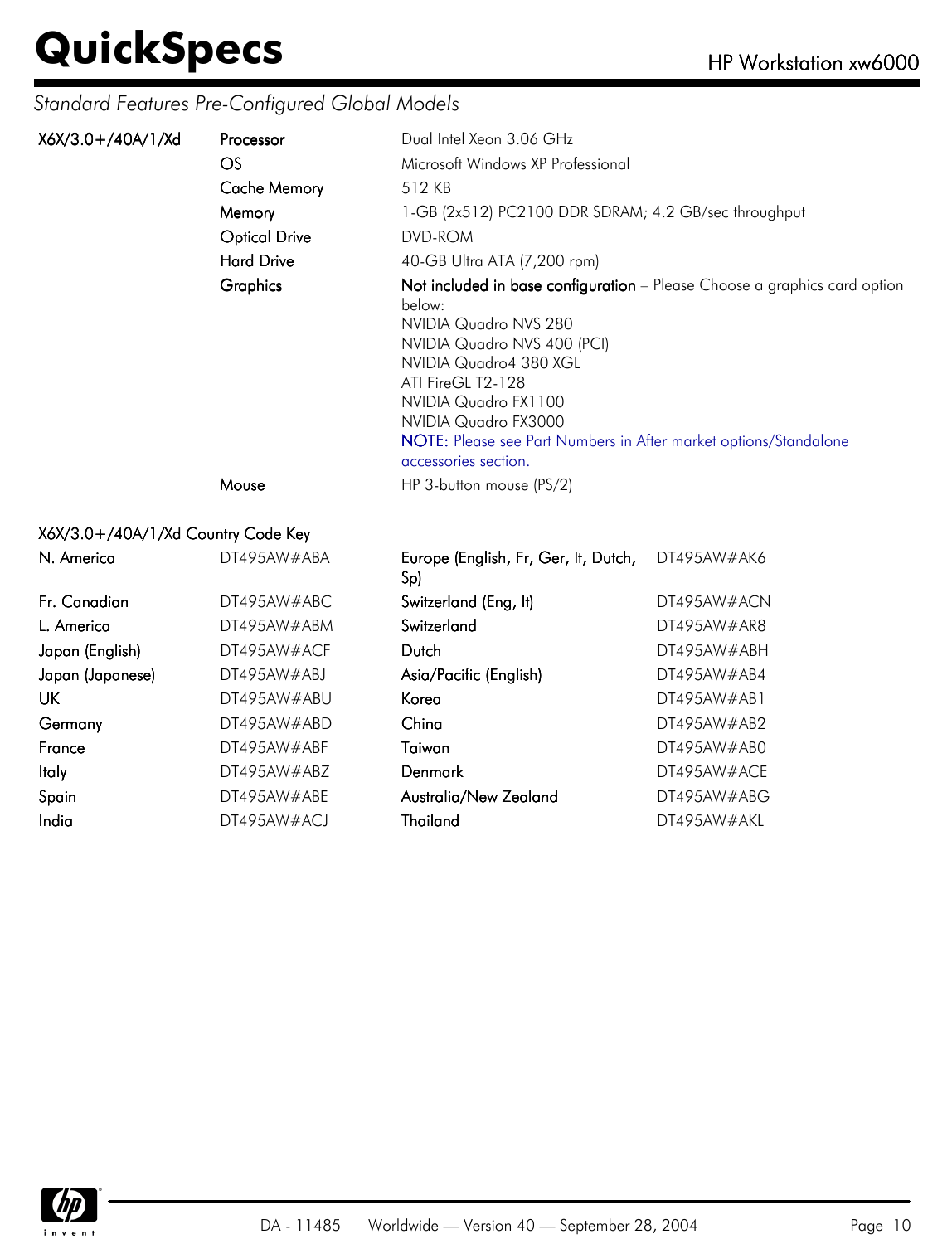#### *Configure to order options*

| Processor               | Intel Xeon processor 2.4 GHz/533 MHz front side bus, 512 KB L2 cache<br>Intel Xeon processor 2.66 GHz/533 MHz front side bus, 512 KB L2 cache<br>Intel Xeon processor 2.8 GHz/533 MHz front side bus, 512 KB L2 cache<br>Intel Xeon processor 3.06 GHz/533 MHz front side bus, 512 KB L2 cache<br>Intel Xeon processor 3.2 GHz/533 MHz front side bus, 1 MB L3 cache<br>Second Intel Xeon processor 2.4 GHz/533 MHz front side bus, 512 L2 KB cache<br>Second Intel Xeon processor 2.66 GHz/533 MHz front side bus, 512 L2 KB cache<br>Second Intel Xeon processor 2.8 GHz/533 MHz front side bus, 512 L2 KB cache<br>Second Intel Xeon processor 3.06 GHz/533 MHz front side bus, 512 L2 KB cache<br>Second Intel Xeon processor 3.2 GHz/533 MHz front side bus, 1 MB L3 cache |
|-------------------------|---------------------------------------------------------------------------------------------------------------------------------------------------------------------------------------------------------------------------------------------------------------------------------------------------------------------------------------------------------------------------------------------------------------------------------------------------------------------------------------------------------------------------------------------------------------------------------------------------------------------------------------------------------------------------------------------------------------------------------------------------------------------------------|
|                         | NOTE: The second processor must be the same as the first.                                                                                                                                                                                                                                                                                                                                                                                                                                                                                                                                                                                                                                                                                                                       |
| <b>Operating System</b> | Microsoft Windows XP Professional SP1a<br>HP Installer Kit for Linux<br>Red Hat Enterprise Linux WS Edition (32-bit Update 2)                                                                                                                                                                                                                                                                                                                                                                                                                                                                                                                                                                                                                                                   |
| Memory                  | 256 MB PC2100 ECC Registered DDR-266<br>512 MB PC2100 ECC Registered DDR-266<br>1 GB PC2100 ECC Registered DDR-266<br>1.5 GB PC2100 ECC Registered DDR-266<br>2 GB PC2100 ECC Registered DDR-266<br>3 GB PC2100 ECC Registered DDR-266<br>4 GB PC2100 ECC Registered DDR-266<br>6 GB PC 2100 ECC Registered DDR-266 (available for dual-processor Linux systems only)<br>8 GB PC 2100 ECC Registered DDR-266 (available for dual-processor Linux systems only)<br>NOTE: Microsoft Windows supports 4GB; up to 8GB configurations are supported on Linux only.                                                                                                                                                                                                                   |
| Monitors                | HP L1925 19-inch TFT Flat Panel Display - Analog/Digital<br>HP L2035 20-inch TFT Flat Panel Display<br>HP L2335 23-inch TFT Widescreen Flat Panel Display<br>HP p1230 22-inch (20.0-inch vis) Performance Natural-flat CRT Monitor                                                                                                                                                                                                                                                                                                                                                                                                                                                                                                                                              |
| <b>Graphics</b>         | NVIDIA Quadro NVS 280 (64MB, Dual Display, AGP)<br>NVIDIA Quadro NVS 280 (64MB, Dual Display, PCI)<br>NVIDIA Quadro NVS 400 (64 MB, Quad Display, PCI) for Windows models only<br>NVIDIA Quadro4 380 XGL (64 MB, Dual Display, AGP)<br>ATI FireGL T2-128 (128MB, Dual Display AGP)<br>NVIDIA Quadro FX1100 (128MB, Dual Display, AGP)<br>NVIDIA Quadro FX3000 (256MB, Dual Display, AGP) for Windows models only                                                                                                                                                                                                                                                                                                                                                                |

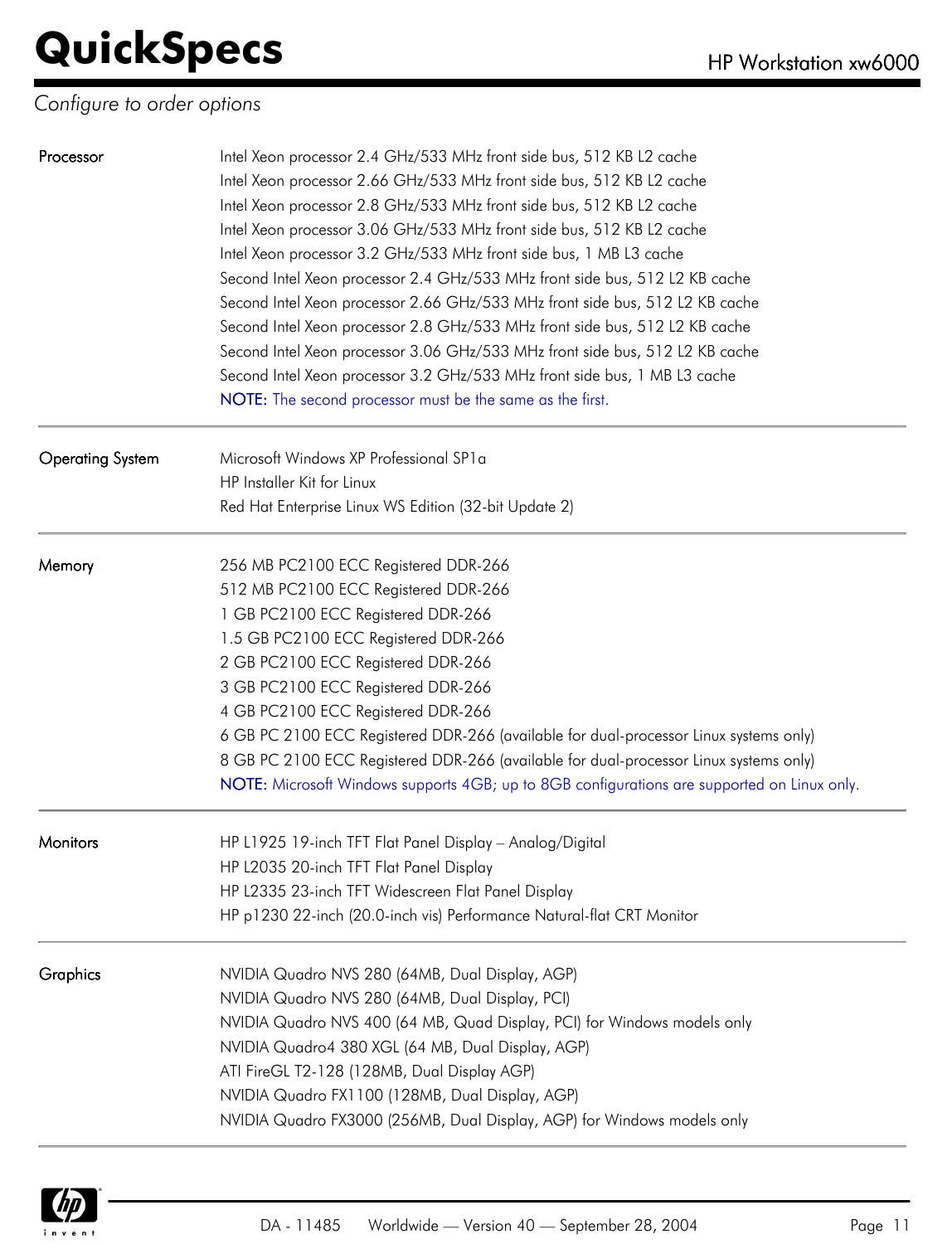#### *Configure to order options*

|  | <b>Optical Drive</b> |
|--|----------------------|
|  |                      |

| <b>Optical Drives</b> | 48X CD-ROM                         |
|-----------------------|------------------------------------|
|                       | 48X CD-RW                          |
|                       | 16X DVD-ROM                        |
|                       | 48X CD-RW/DVD-ROM combo drive      |
|                       | $DVD + RW$ for Windows models only |
|                       | Secondary Optical Drive Cable      |

#### Hard Drives Ultra320 SCSI Drives

36 GB Ultra320 SCSI, 10,000 rpm 73 GB Ultra320 SCSI, 10,000 rpm 143 GB Ultra320 SCSI, 10,000 rpm 36 GB Ultra320 SCSI, 15,000 rpm 73 GB Ultra320 SCSI, 15,000 rpm

Second 36 GB Ultra320 SCSI, 10,000 rpm Second 73 GB Ultra320 SCSI, 10,000 rpm Second 143 GB Ultra320 SCSI, 10,000 rpm Second 36 GB Ultra320 SCSI, 15,000 rpm Second 73 GB Ultra320 SCSI, 15,000 rpm

Third 36 GB Ultra320 SCSI, 10,000 rpm Third 73 GB Ultra320 SCSI, 10,000 rpm Third 143 GB Ultra320 SCSI, 10,000 rpm Third 36 GB Ultra320 SCSI, 15,000 rpm Third 73 GB Ultra320 SCSI, 15,000 rpm

#### Ultra ATA/100 Drives

40 GB ATA/100, 7,200 rpm 80 GB ATA/100, 7,200 rpm 160 GB ATA/100, 7,200 rpm 250 GB ATA/100, 7,200 rpm

Second 40 GB ATA/100, 7,200 rpm Second 80 GB ATA/100, 7,200 rpm Second 160 GB ATA/100, 7,200 rpm Second 250 GB ATA/100, 7,200 rpm

Serial ATA/100 Drives

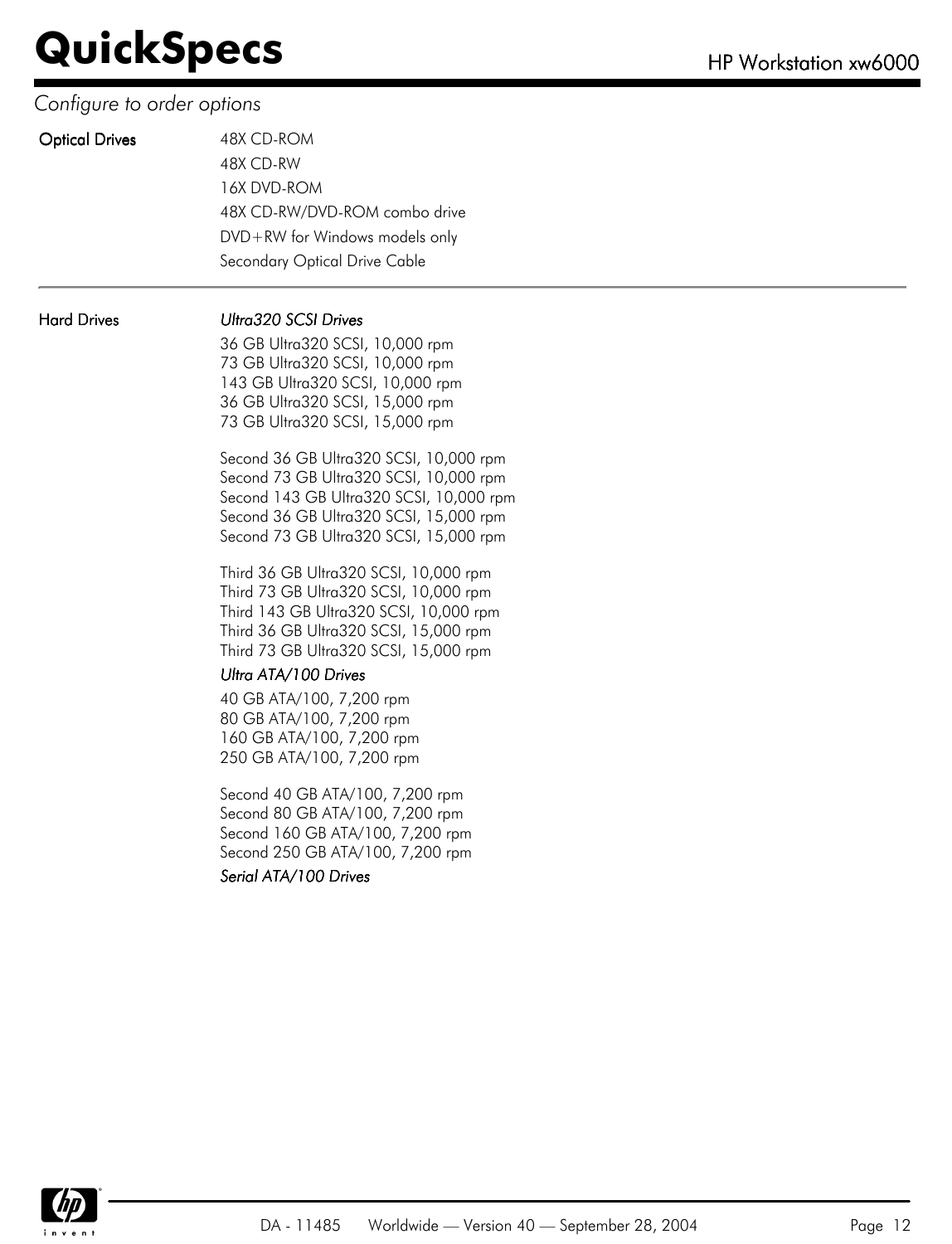#### *Configure to order options*

| 160 GB SATA/150, 7,200 rpm<br>250 GB SATA/150, 7,200 rpm<br>36 GB SATA/150, 10,000 rpm<br>74 GB SATA/150, 10,000 rpm                                                                 |
|--------------------------------------------------------------------------------------------------------------------------------------------------------------------------------------|
| Second 80 GB SATA/150, 7,200 rpm<br>Second 160 GB SATA/150, 7,200 rpm<br>Second 250 GB SATA/150, 7,200 rpm<br>Second 36 GB SATA/150, 10,000 rpm<br>Second 74 GB SATA/150, 10,000 rpm |
| Third 80 GB SATA/150, 7,200 rpm<br>Third 160 GB SATA/150, 7,200 rpm<br>Third 250 GB SATA/150, 7,200 rpm<br>Third 36 GB SATA/150, 10,000 rpm<br>Third 74 GB SATA/150, 10,000 rpm      |
| 128 MB HP Drive Key (USB 2.0)<br>256 MB HP Drive Key (USB 2.0)                                                                                                                       |
| IEEE 1394 Firewire Card<br>HP Gigabit by Broadcom 10/100/1000 GB NIC Adapter<br>Intel Pro 1000 MT NIC                                                                                |
| HP Easy Access keyboard (PS/2)<br>No Keyboard Kit<br>HP Three button mouse (PS/2)<br>HP Scroll Mouse-Carbon (PS/2)<br>HP Optical Mouse (USB)<br>SpaceBall 5000<br>No Mouse Option    |
|                                                                                                                                                                                      |

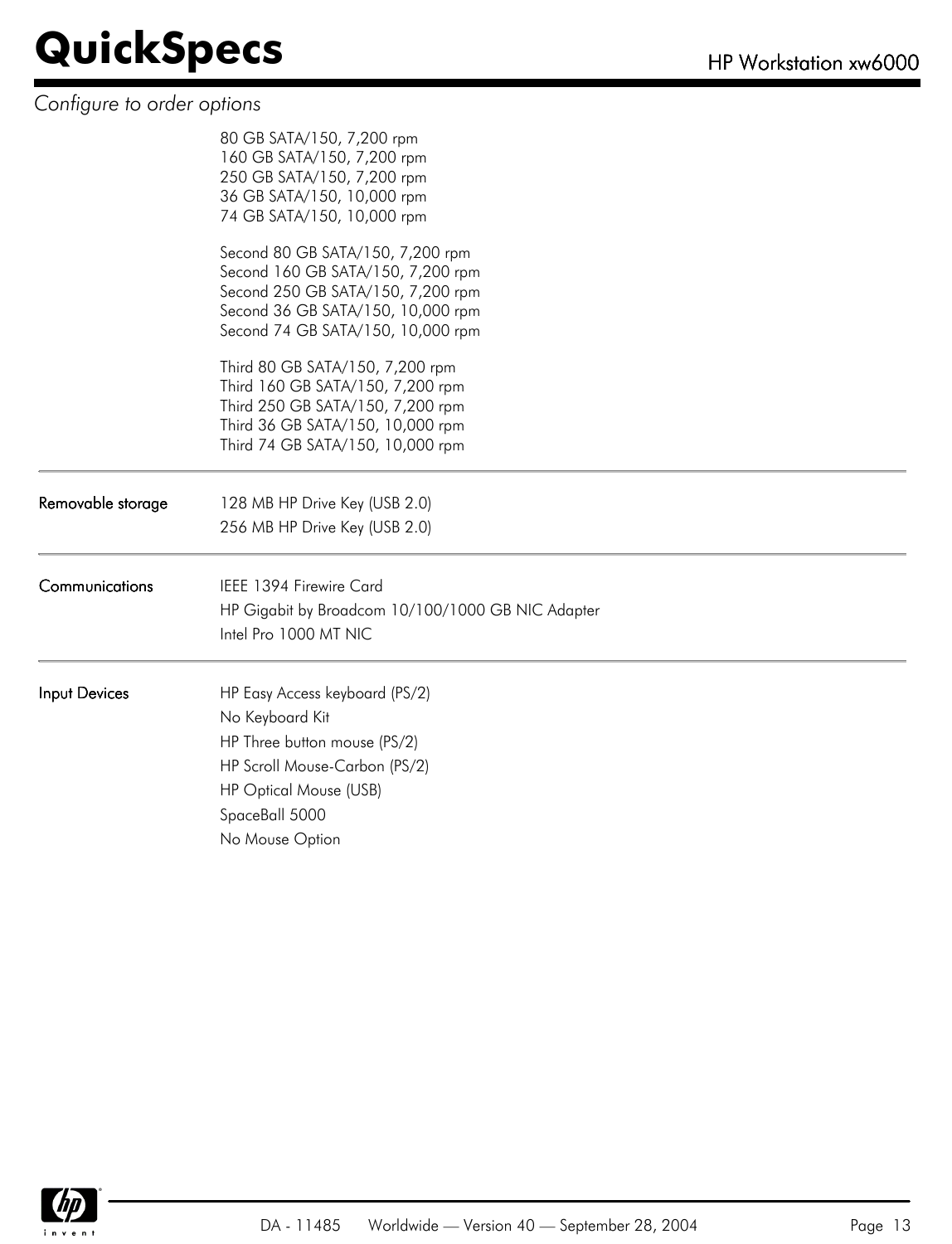*After market options/Standalone accessories*

| <b>Operating Systems</b><br>Red Hat Enterprise Linux WS Edition (32-bit Update 2)<br>2nd Processor<br>Intel Xeon processor 2.4 GHz, 512 L3 KB cache<br>Intel Xeon processor 2.66 GHz, 512 L3 KB cache<br>Intel Xeon processor 2.8 GHz, 512 L3 KB cache<br>Intel Xeon processor 3.06 GHz, 512 L3 KB cache<br>Intel Xeon processor 3.06 GHz, 512 KB L2/1 MB L3 cache<br>Intel Xeon processor 3.2 GHz, 1 MB L3 cache<br>NOTE: The second processor must be the same as the first.<br>Memory (DDR-SDRAM)<br>128 MB Upgrade Kit PC2100 ECC Registered DDR-266<br>256 MB Upgrade Kit PC2100 ECC Registered DDR-266<br>512 MB Upgrade Kit PC2100 ECC Registered DDR-266<br>1 GB Upgrade Kit PC2100 ECC Registered DDR-266<br>2 GB Upgrade Kit PC2100 ECC Registered DDR-266<br>NOTE: Microsoft Windows supports 4GB; up to 8GB configurations are supported on Linux only.<br>Graphics<br>NVIDIA Quadro NVS 280 (64 MB, Dual Display, PCI)<br>NVIDIA Quadro NVS 280 (64 MB, Dual Display, AGP)<br>DVI LFH-59 Cable Kit<br>NVIDIA Quadro NVS 400 (64 MB, Quad Display, PCI for Windows models only)<br>NVIDIA Quadro NVS 400 DVI Cables<br>NVIDIA Quadro4 380 XGL (64 MB, Dual Display, AGP)<br>ATI FireGL T2-128 (128 MB, Dual Display AGP)<br>NVIDIA Quadro FX1100 (128 MB, Dual Display, AGP)<br>NVIDIA Quadro FX3000 (256 MB, Dual Display AGP for Windows models only)<br><b>Optical Drives</b><br>48X CD-ROM<br>48X/24X/48X CD-RW<br>16X DVD-ROM<br>48X CDRW/DVD-ROM combo drive (with Roxio and WinDVD SW)<br>8X DVD+RW - 400i for Windows models only<br>8X DVD+RW - 400i for Linux models only |  | Part $#$ :    |
|-------------------------------------------------------------------------------------------------------------------------------------------------------------------------------------------------------------------------------------------------------------------------------------------------------------------------------------------------------------------------------------------------------------------------------------------------------------------------------------------------------------------------------------------------------------------------------------------------------------------------------------------------------------------------------------------------------------------------------------------------------------------------------------------------------------------------------------------------------------------------------------------------------------------------------------------------------------------------------------------------------------------------------------------------------------------------------------------------------------------------------------------------------------------------------------------------------------------------------------------------------------------------------------------------------------------------------------------------------------------------------------------------------------------------------------------------------------------------------------------------------------------------------------------------------------------------------------------------|--|---------------|
| AA650B<br>AA651B<br>AA848B<br>AA834A<br><b>DL139A</b><br>AA605A<br>AA653A<br>AA929A<br><b>DL488B</b>                                                                                                                                                                                                                                                                                                                                                                                                                                                                                                                                                                                                                                                                                                                                                                                                                                                                                                                                                                                                                                                                                                                                                                                                                                                                                                                                                                                                                                                                                            |  | <b>PD862A</b> |
|                                                                                                                                                                                                                                                                                                                                                                                                                                                                                                                                                                                                                                                                                                                                                                                                                                                                                                                                                                                                                                                                                                                                                                                                                                                                                                                                                                                                                                                                                                                                                                                                 |  | AA649B        |
|                                                                                                                                                                                                                                                                                                                                                                                                                                                                                                                                                                                                                                                                                                                                                                                                                                                                                                                                                                                                                                                                                                                                                                                                                                                                                                                                                                                                                                                                                                                                                                                                 |  |               |
|                                                                                                                                                                                                                                                                                                                                                                                                                                                                                                                                                                                                                                                                                                                                                                                                                                                                                                                                                                                                                                                                                                                                                                                                                                                                                                                                                                                                                                                                                                                                                                                                 |  |               |
|                                                                                                                                                                                                                                                                                                                                                                                                                                                                                                                                                                                                                                                                                                                                                                                                                                                                                                                                                                                                                                                                                                                                                                                                                                                                                                                                                                                                                                                                                                                                                                                                 |  |               |
| <b>DP041A</b><br>AA654A<br><b>DQ744A</b><br>AA656A<br>AA657A<br>AA932A<br>AA931A<br>AA606A<br><b>DL489A</b><br><b>DC143B</b><br><b>DE205A</b><br>AA620A<br><b>DE206A</b><br><b>DS703A</b><br>DT839A                                                                                                                                                                                                                                                                                                                                                                                                                                                                                                                                                                                                                                                                                                                                                                                                                                                                                                                                                                                                                                                                                                                                                                                                                                                                                                                                                                                             |  | <b>DG153B</b> |
|                                                                                                                                                                                                                                                                                                                                                                                                                                                                                                                                                                                                                                                                                                                                                                                                                                                                                                                                                                                                                                                                                                                                                                                                                                                                                                                                                                                                                                                                                                                                                                                                 |  |               |
|                                                                                                                                                                                                                                                                                                                                                                                                                                                                                                                                                                                                                                                                                                                                                                                                                                                                                                                                                                                                                                                                                                                                                                                                                                                                                                                                                                                                                                                                                                                                                                                                 |  |               |
|                                                                                                                                                                                                                                                                                                                                                                                                                                                                                                                                                                                                                                                                                                                                                                                                                                                                                                                                                                                                                                                                                                                                                                                                                                                                                                                                                                                                                                                                                                                                                                                                 |  |               |
|                                                                                                                                                                                                                                                                                                                                                                                                                                                                                                                                                                                                                                                                                                                                                                                                                                                                                                                                                                                                                                                                                                                                                                                                                                                                                                                                                                                                                                                                                                                                                                                                 |  |               |
|                                                                                                                                                                                                                                                                                                                                                                                                                                                                                                                                                                                                                                                                                                                                                                                                                                                                                                                                                                                                                                                                                                                                                                                                                                                                                                                                                                                                                                                                                                                                                                                                 |  |               |
|                                                                                                                                                                                                                                                                                                                                                                                                                                                                                                                                                                                                                                                                                                                                                                                                                                                                                                                                                                                                                                                                                                                                                                                                                                                                                                                                                                                                                                                                                                                                                                                                 |  |               |
|                                                                                                                                                                                                                                                                                                                                                                                                                                                                                                                                                                                                                                                                                                                                                                                                                                                                                                                                                                                                                                                                                                                                                                                                                                                                                                                                                                                                                                                                                                                                                                                                 |  |               |
|                                                                                                                                                                                                                                                                                                                                                                                                                                                                                                                                                                                                                                                                                                                                                                                                                                                                                                                                                                                                                                                                                                                                                                                                                                                                                                                                                                                                                                                                                                                                                                                                 |  |               |
|                                                                                                                                                                                                                                                                                                                                                                                                                                                                                                                                                                                                                                                                                                                                                                                                                                                                                                                                                                                                                                                                                                                                                                                                                                                                                                                                                                                                                                                                                                                                                                                                 |  |               |
|                                                                                                                                                                                                                                                                                                                                                                                                                                                                                                                                                                                                                                                                                                                                                                                                                                                                                                                                                                                                                                                                                                                                                                                                                                                                                                                                                                                                                                                                                                                                                                                                 |  |               |
|                                                                                                                                                                                                                                                                                                                                                                                                                                                                                                                                                                                                                                                                                                                                                                                                                                                                                                                                                                                                                                                                                                                                                                                                                                                                                                                                                                                                                                                                                                                                                                                                 |  |               |
|                                                                                                                                                                                                                                                                                                                                                                                                                                                                                                                                                                                                                                                                                                                                                                                                                                                                                                                                                                                                                                                                                                                                                                                                                                                                                                                                                                                                                                                                                                                                                                                                 |  |               |
|                                                                                                                                                                                                                                                                                                                                                                                                                                                                                                                                                                                                                                                                                                                                                                                                                                                                                                                                                                                                                                                                                                                                                                                                                                                                                                                                                                                                                                                                                                                                                                                                 |  |               |
|                                                                                                                                                                                                                                                                                                                                                                                                                                                                                                                                                                                                                                                                                                                                                                                                                                                                                                                                                                                                                                                                                                                                                                                                                                                                                                                                                                                                                                                                                                                                                                                                 |  |               |
|                                                                                                                                                                                                                                                                                                                                                                                                                                                                                                                                                                                                                                                                                                                                                                                                                                                                                                                                                                                                                                                                                                                                                                                                                                                                                                                                                                                                                                                                                                                                                                                                 |  |               |
|                                                                                                                                                                                                                                                                                                                                                                                                                                                                                                                                                                                                                                                                                                                                                                                                                                                                                                                                                                                                                                                                                                                                                                                                                                                                                                                                                                                                                                                                                                                                                                                                 |  |               |
|                                                                                                                                                                                                                                                                                                                                                                                                                                                                                                                                                                                                                                                                                                                                                                                                                                                                                                                                                                                                                                                                                                                                                                                                                                                                                                                                                                                                                                                                                                                                                                                                 |  |               |
|                                                                                                                                                                                                                                                                                                                                                                                                                                                                                                                                                                                                                                                                                                                                                                                                                                                                                                                                                                                                                                                                                                                                                                                                                                                                                                                                                                                                                                                                                                                                                                                                 |  |               |
|                                                                                                                                                                                                                                                                                                                                                                                                                                                                                                                                                                                                                                                                                                                                                                                                                                                                                                                                                                                                                                                                                                                                                                                                                                                                                                                                                                                                                                                                                                                                                                                                 |  |               |
|                                                                                                                                                                                                                                                                                                                                                                                                                                                                                                                                                                                                                                                                                                                                                                                                                                                                                                                                                                                                                                                                                                                                                                                                                                                                                                                                                                                                                                                                                                                                                                                                 |  |               |
|                                                                                                                                                                                                                                                                                                                                                                                                                                                                                                                                                                                                                                                                                                                                                                                                                                                                                                                                                                                                                                                                                                                                                                                                                                                                                                                                                                                                                                                                                                                                                                                                 |  |               |
|                                                                                                                                                                                                                                                                                                                                                                                                                                                                                                                                                                                                                                                                                                                                                                                                                                                                                                                                                                                                                                                                                                                                                                                                                                                                                                                                                                                                                                                                                                                                                                                                 |  |               |
|                                                                                                                                                                                                                                                                                                                                                                                                                                                                                                                                                                                                                                                                                                                                                                                                                                                                                                                                                                                                                                                                                                                                                                                                                                                                                                                                                                                                                                                                                                                                                                                                 |  |               |

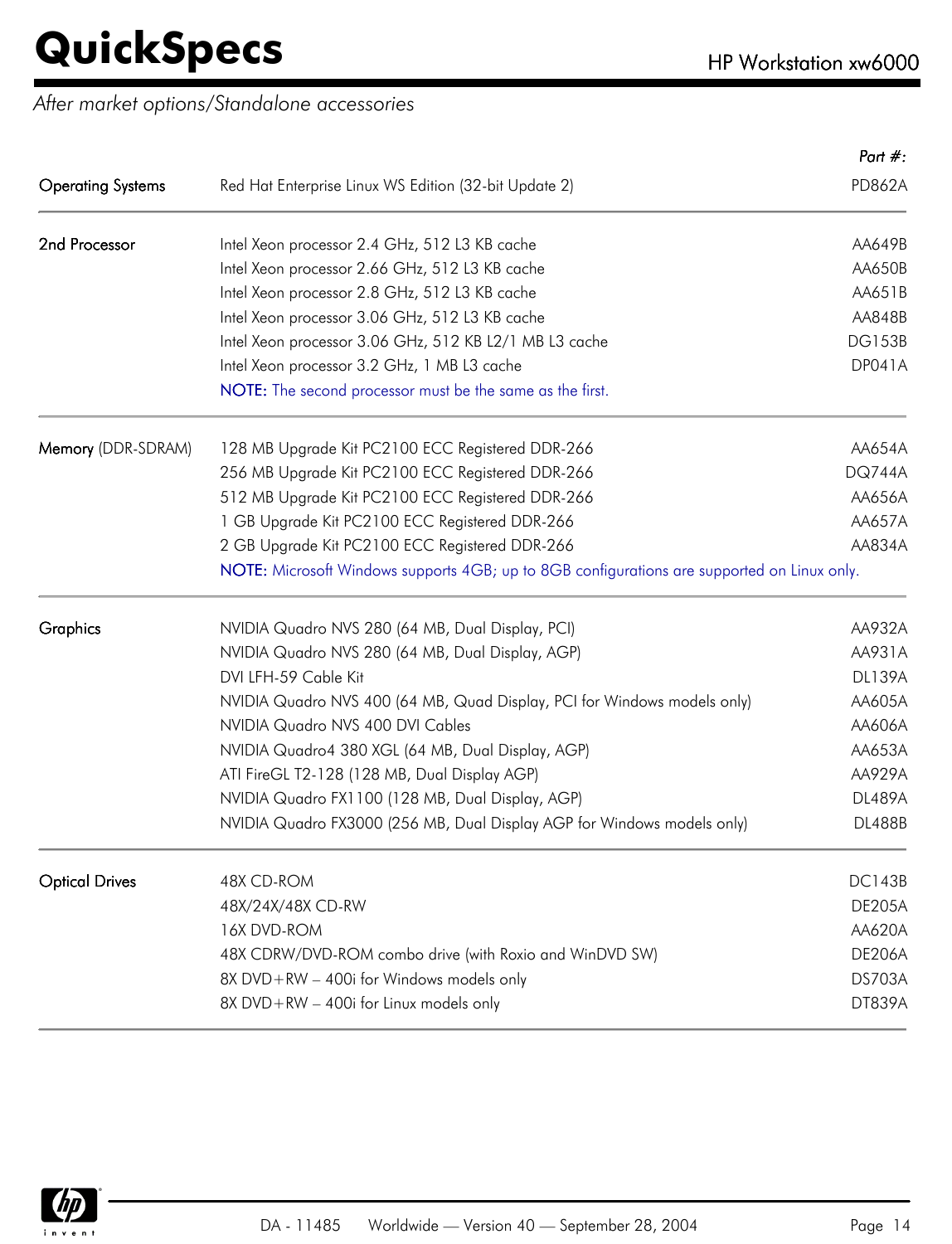*After market options/Standalone accessories*

| <b>Hard Drives</b>         | Ultra320 SCSI Drives                                                       |               |
|----------------------------|----------------------------------------------------------------------------|---------------|
|                            | 36 GB Ultra320 SCSI, 10,000 rpm                                            | AA612A        |
|                            | 73 GB Ultra320 SCSI, 10,000 rpm                                            | AA613A        |
|                            | 146 GB Ultra320 SCSI, 10,000 rpm                                           | AA614A        |
|                            | 36 GB Ultra320 SCSI, 15,000 rpm                                            | AA616A        |
|                            | 73 GB Ultra320 SCSI, 15,000 rpm                                            | AA617A        |
|                            | Ultra ATA/100 Drives                                                       |               |
|                            | 40 GB ATA/100, 7,200 rpm                                                   | <b>DC180A</b> |
|                            | 80 GB ATA/100, 7,200 rpm                                                   | <b>DC181A</b> |
|                            | 160 GB ATA/100, 7,200 rpm                                                  | <b>DC189A</b> |
|                            | 250 GB Ultra ATA/100, 7,200 rpm                                            | <b>DC516A</b> |
|                            | Serial ATA Drives (Windows only)                                           |               |
|                            | 80 GB SATA, 7,200 rpm                                                      | <b>DE705A</b> |
|                            | 160 GB SATA, 7,200 rpm                                                     | <b>DE706A</b> |
|                            | 250 GB SATA, 7,200 rpm                                                     | <b>DS702A</b> |
|                            | 36 GB SATA, 10,000 rpm                                                     | <b>DU962A</b> |
|                            | 74 GB SATA, 10,000 rpm                                                     | <b>DX760A</b> |
| <b>Storage Controllers</b> | Ultra320 Dual Channel SCSI Controller Card (PCI)) cable sold separately    | AA611A        |
|                            | Ultra160 SCSI Controller Card (PCI)) cable sold separately                 | AA610A        |
|                            | Adaptec SCSI RAID 2120S Card                                               | AA850A        |
|                            | 4-channel Serial ATA (SATA) RAID PCI Controller                            | <b>DM294A</b> |
|                            | (A power cable is needed for every 2 drives. Power cords sold separately.) |               |
|                            | Cable, 3 part SCSI                                                         | <b>DY661A</b> |
|                            | Cable, SATA power (1 required for every 2 SATA drives)                     | <b>DN733A</b> |
| <b>Backup Devices</b>      | HP DAT24i Internal DDS3 tape drive                                         | C1555D        |
|                            | HP DAT24e External DDS3 tape drive                                         | C1556D        |
|                            | HP DAT40i Internal DDS4 tape drive                                         | C5686B        |
|                            | HP DAT40e External DDS4 tape drive                                         | C5687C        |
|                            | HP DAT72i Internal DAT72 tape drive                                        | Q1522A        |
|                            | HP DAT72e External DAT72 tape drive                                        | Q1523A        |
| Removable Storage          | 128 MB HP Drive Key (USB 2.0)                                              | DQ819B        |
|                            | 256 MB HP Drive Key (USB 2.0)                                              | <b>DL973B</b> |
| Communications             | IEEE 1394 Firewire Card                                                    | AA638A        |
|                            | <b>Broadcom GB NIC</b>                                                     | <b>DC194A</b> |
|                            | Intel Pro 1000 MT NIC                                                      | <b>DC193A</b> |

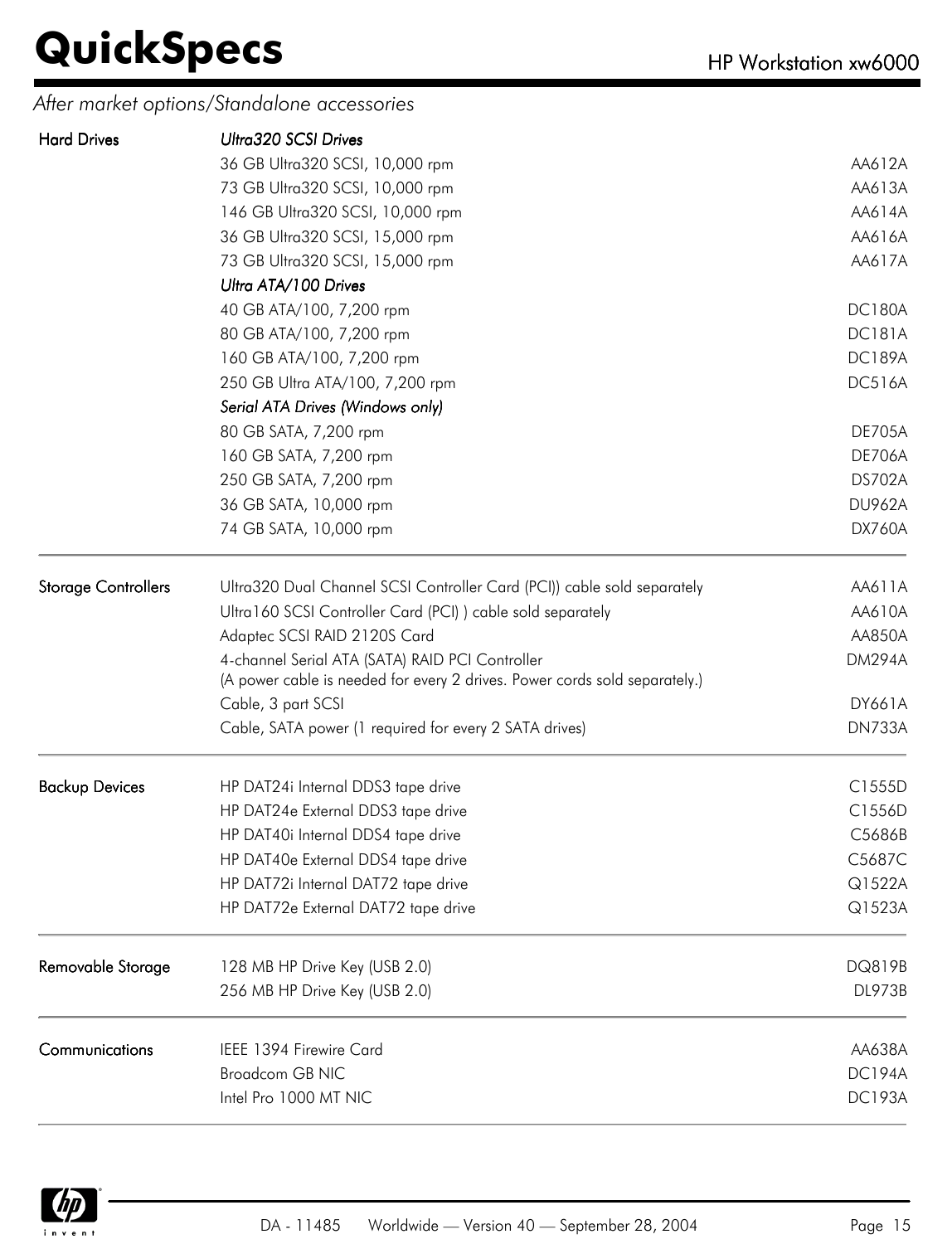|                            | After market options/Standalone accessories                              |               |
|----------------------------|--------------------------------------------------------------------------|---------------|
| <b>Rack Options</b>        | Fixed shelf kit                                                          | 253449-B21    |
|                            | Sliding Shelf Kit                                                        | 234672-B21    |
|                            | Depth Adjustable Rails                                                   | 332558-B21    |
| Input Devices              | HP Easy Access Keyboard (carbonite PS/2)                                 | <b>DC167B</b> |
|                            | HP Three button Mouse (carbon - PS/2)                                    | <b>AA778A</b> |
|                            | HP Scroll Mouse - (carbon - PS/2)DD440BUSB Optical Mouse (carbon/silver) | AA852A        |
|                            | USB Two button Optical Mouse (carbonite/silver)                          | <b>DC172B</b> |
| <b>Support Software CD</b> | Annual Subscription                                                      | 272505-001S   |
|                            | Single CD-ROM (current month)                                            | 272505-001    |
| Other                      | Expansion kit                                                            | <b>AA857A</b> |
|                            | Remote Workstation Sender Software Module                                | <b>DM497A</b> |
|                            | Remote Workstation Receiver Software Module                              | <b>DM498A</b> |
|                            | Sound Blaster Audigy 2 ZS                                                | <b>DV440A</b> |
|                            | Part $#$                                                                 | Part #        |

|          |                                                                                                      | Part $#$<br>Europe/<br>Asia-Pacific | Part $#$<br>Americas/<br>Japan |
|----------|------------------------------------------------------------------------------------------------------|-------------------------------------|--------------------------------|
| Monitors | HP L1925 19-inch TFT Flat Panel Display - Analog/Digital                                             | P9626A                              | P9626A                         |
|          | HP L2035 20-inch TFT Flat Panel Display                                                              | P9614A                              | P9614A                         |
|          | HP L2335 23-inch TFT Widescreen Flat Panel Display                                                   | P9615A#XXX                          | P9615A#XXX                     |
|          | HP p1230 22-inch (20.0-inch vis) Performance Natural-flat CRT<br>Monitor                             | P9613A                              | P9613A#ABA<br>(NA only)        |
|          | NOTE: AssetControl features are accessible with HP workstations featuring Intelligent Manageability. |                                     |                                |

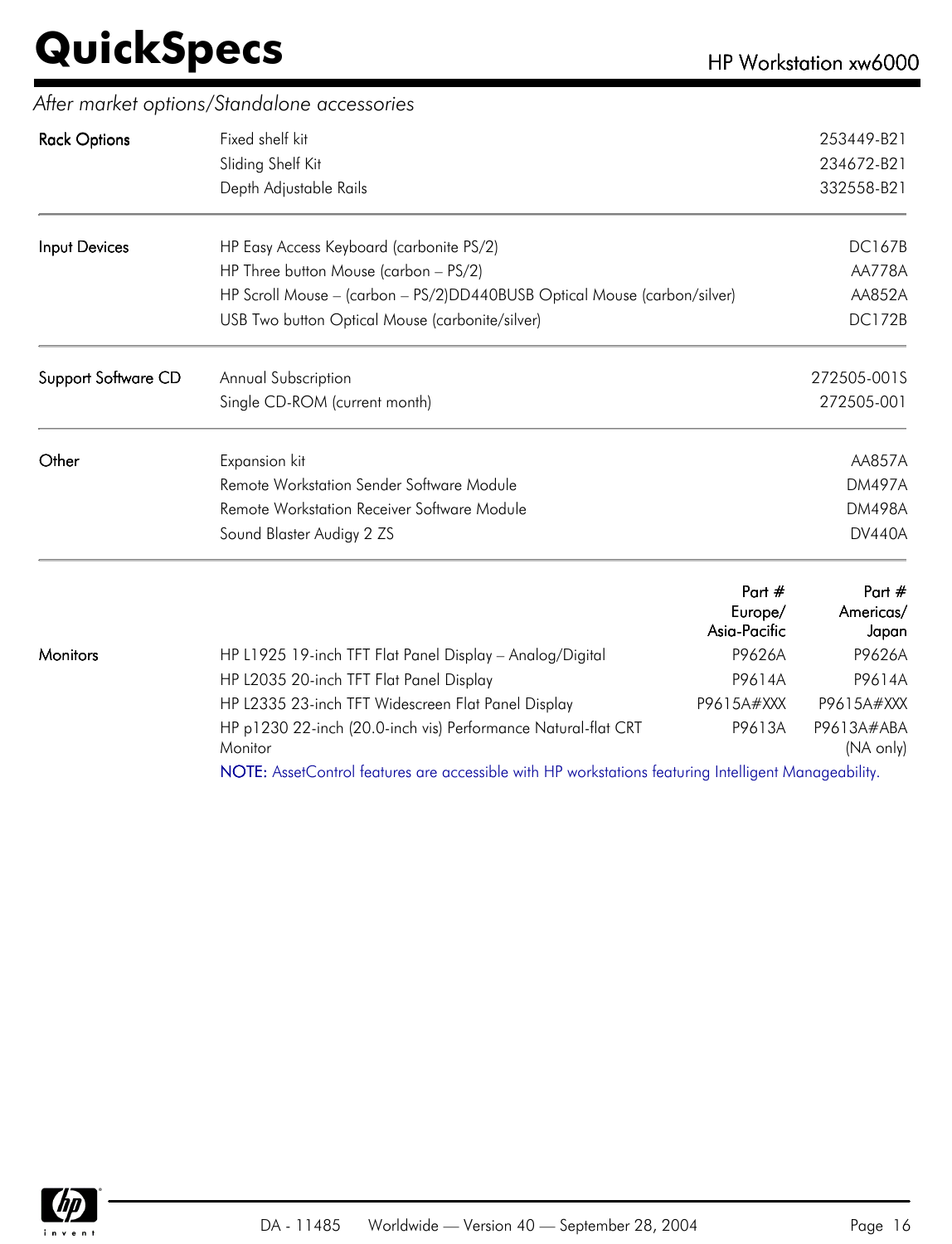#### *Memory*

#### Standard Memory

This system supports 266 MHz DDR SDRAM that is both ECC and Registered\* The main board has 4 DIMM slots and ships with either 512-MB or 1-GB as standard, depending on model. It can support a maximum of 8-GB\*\* of RAM when optional memory upgrades are included. Memory must be installed in like pairs.

\*The HP Workstation xw6000 does not support the memory modules for the HP Workstation xw4000, which uses a different type of RAM.

\*\*Capacities over 4-GB not supported under Windows XP or Windows 2000

NOTE: This Chart does not represent all possible memory configurations.

| Here are memory options available from HP:                       | Part $#$ :    |
|------------------------------------------------------------------|---------------|
| • 128-MB Memory Module Upgrade Kit PC2100 DDR-266 ECC Registered | AA654A        |
| • 256-MB Memory Module Upgrade Kit PC2100 DDR-266 ECC Registered | <b>DQ744A</b> |
| • 512-MB Memory Module Upgrade Kit PC2100 DDR-266 ECC Registered | AA656A        |
| • 1-GB Memory Module Upgrade Kit PC2100 DDR-266 ECC Registered   | AA657A        |
| • 2-GB Memory Module Upgrade Kit PC2100 DDR-266 ECC Registered   | AA834A        |

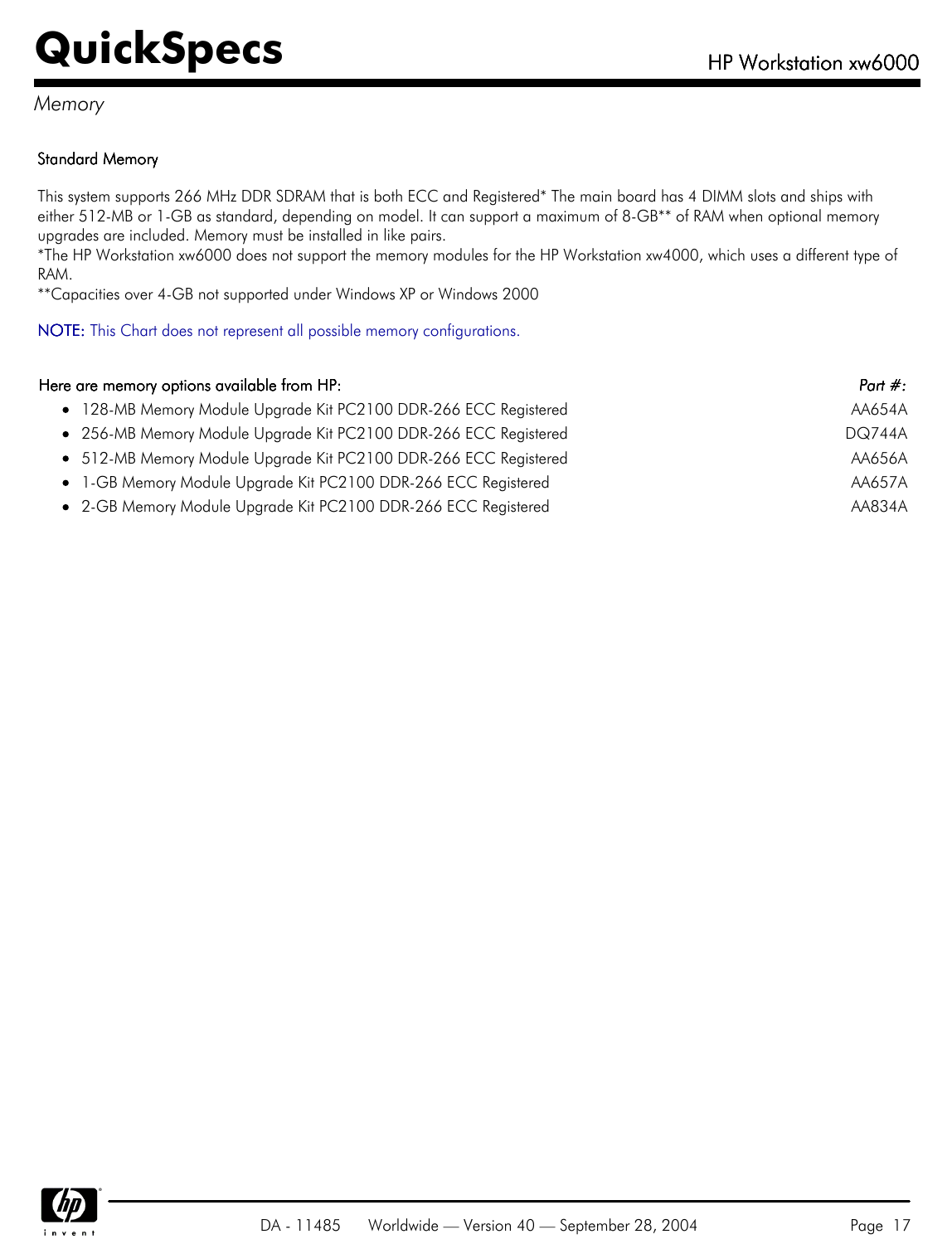*Storage*

#### Drive Bay Locations



#### Drive Support

|                                | Quantity<br>Supported | <b>Position</b><br>Supported | Controller               |
|--------------------------------|-----------------------|------------------------------|--------------------------|
| 1.44-MB Diskette Drive         | Up to 1               | 1, 2, 3                      | Integrated               |
| <b>Optical Drives</b>          | Up to 2 total         |                              |                          |
| <b>CD-ROM Drive</b>            |                       | 1, 2                         | Integrated Ultra ATA/100 |
| <b>DVD-ROM Drive</b>           |                       | 1, 2                         | Integrated Ultra ATA/100 |
| CD-RW Drive                    |                       | 1, 2                         | Integrated Ultra ATA/100 |
| $DVD + RW$                     |                       |                              | Integrated Ultra ATA/100 |
| Combo CD-RW/DVD-<br><b>ROM</b> |                       | 1, 2                         | Integrated Ultra ATA/100 |

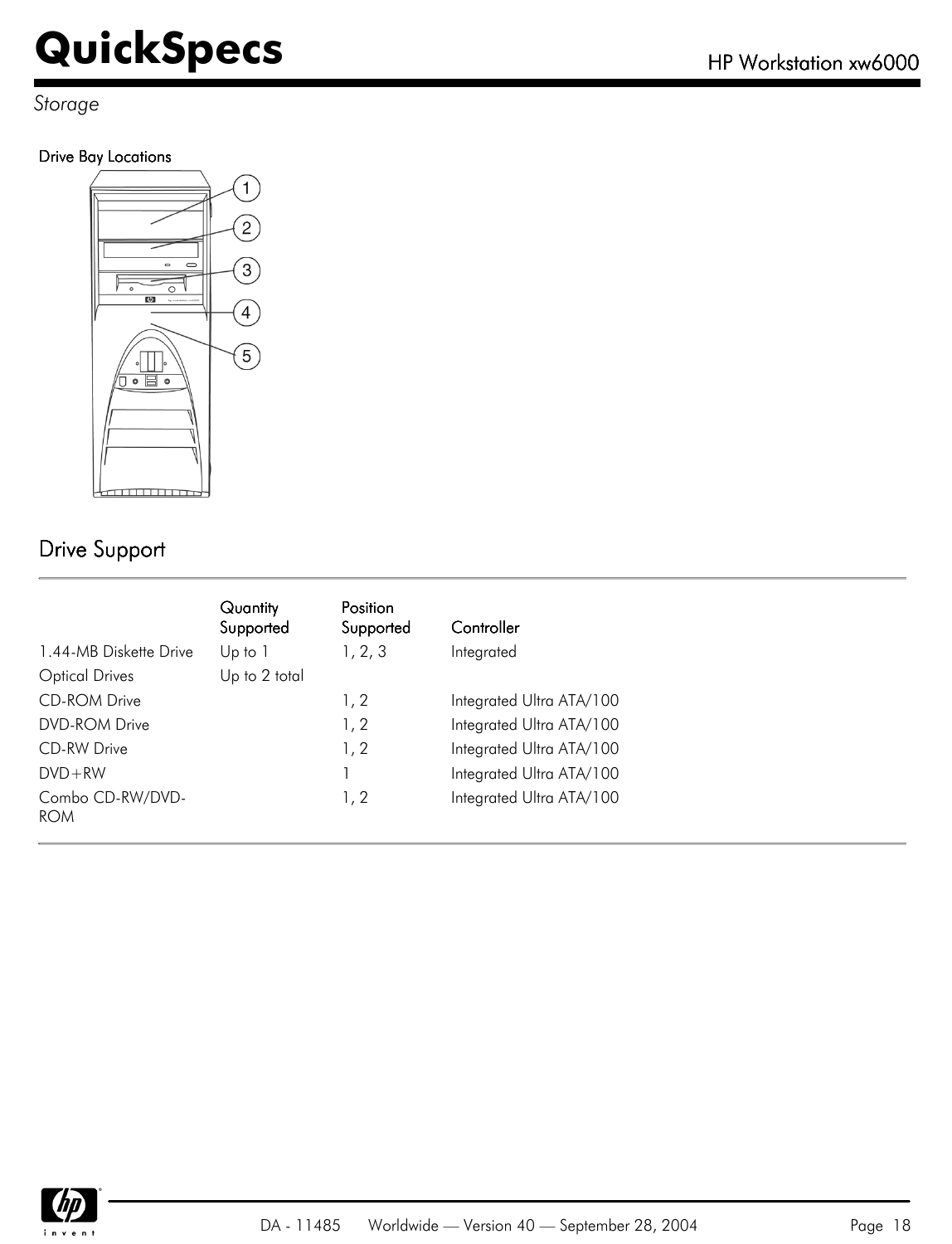#### *Storage*

| <b>Hard Drives</b>                                                                                                                                                                                                     |             |            |                                                  |
|------------------------------------------------------------------------------------------------------------------------------------------------------------------------------------------------------------------------|-------------|------------|--------------------------------------------------|
| Ultra320 SCSI Drives                                                                                                                                                                                                   |             |            |                                                  |
| 1-inch                                                                                                                                                                                                                 | $Up$ to $3$ | 1, 2, 4, 5 | Integrated dual-channel Ultra320 SCSI Controller |
| 36-GB Ultra320 SCSI<br>$(10K$ rpm)<br>72-GB Ultra320 SCSI<br>$(10K$ rpm)<br>146-GB Ultra320 SCSI<br>$(10K$ rpm)<br>36-GB Ultra320 SCSI<br>$(15K$ rpm)<br>73-GB Ultra320 SCSI<br>$(15K$ rpm)<br><b>Ultra ATA Drives</b> |             |            |                                                  |
| 1-inch                                                                                                                                                                                                                 | Up to $2$   | 1, 2, 4, 5 | Integrated Ultra ATA/100 Controller              |
| 40-GB (7200 rpm)<br>80-GB (7200 rpm)<br>160-GB (7200 rpm)<br>250-GB (7200 rpm)                                                                                                                                         |             |            |                                                  |
| <b>Serial ATA Drives</b>                                                                                                                                                                                               |             |            |                                                  |
| (Windows or Linux models Up to 3<br>only)                                                                                                                                                                              |             | 1, 2, 4, 5 | 4-channel Serial ATA (SATA) RAID PCI Controller  |
| 80-GB (7200 rpm)<br>160-GB (7200 rpm)<br>250-GB (7200 rpm)<br>36-GB (10,000 rpm)<br>74-GB (10,000 rpm)                                                                                                                 |             |            |                                                  |

#### Maximum Storage Capacity

| Internal | 438-GB SCSI       |
|----------|-------------------|
|          | 500-GB Ultra ATA  |
|          | 750-GB Serial ATA |

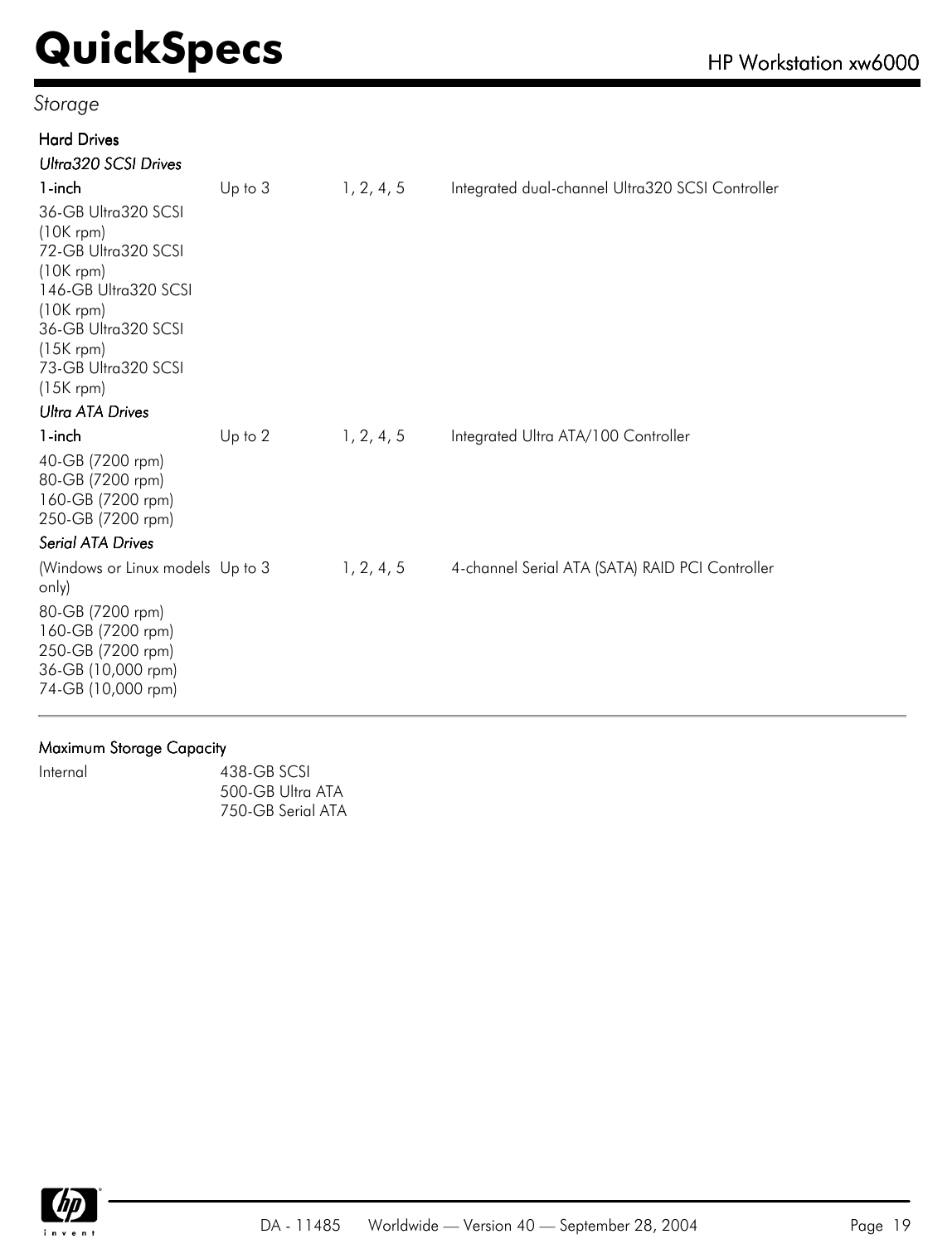| <b>Base Workstation</b> | <b>System Characteristics</b> | Processor                                      | Intel Xeon                                                                                                                                                |
|-------------------------|-------------------------------|------------------------------------------------|-----------------------------------------------------------------------------------------------------------------------------------------------------------|
|                         |                               | CPU Bus Speed Supported 533 MHz front side bus |                                                                                                                                                           |
|                         |                               | <b>Standard Cache</b>                          | 512 KB integrated, full speed Level 2<br>1 MB integrated, full speed Level 3 cache with<br>3.2GHz model processors only<br>Upgradeable to dual processors |
|                         |                               | Intel E7505 chipset                            | Yes                                                                                                                                                       |
|                         | <b>Expansion Options</b>      | <b>Memory Expansion Slots</b>                  | 4 DIMMs                                                                                                                                                   |
|                         |                               | Memory Type Supported                          | DDR-266 ECC Memory                                                                                                                                        |
|                         |                               | Maximum Memory                                 | 4 GB on Windows models<br>8 GB on Linux models                                                                                                            |
|                         | <b>Expansion Slots</b>        | I/O (Total)                                    | 5 total slots/4 available                                                                                                                                 |
|                         |                               | PCI - 32-bit/33 MHz                            | 4 slots/4 available                                                                                                                                       |
|                         |                               | AGP Pro50, 8X                                  | 1 slot occupied by choice of graphics card                                                                                                                |
|                         | <b>Expansion Bays</b>         | (Total/Available)                              | 5 total/2 available                                                                                                                                       |
|                         |                               | Internal 3.5 inch                              | 2 bays/1 available                                                                                                                                        |
|                         |                               | External 5.25 inch                             | 3 bays/1 available (1 can be used for third HDD<br>with mounting kit)                                                                                     |
|                         | Interfaces                    | Parallel                                       | 1 25-pin port, rear                                                                                                                                       |
|                         |                               | <b>USB 2.0</b>                                 | 4 (2 front, 2 rear)                                                                                                                                       |
|                         |                               | <b>IEEE</b> Firewire                           | Optional - 3 (1 front, 2 rear)                                                                                                                            |
|                         |                               | Serial                                         | Two 9-pin connectors (rear)                                                                                                                               |
|                         |                               | Ultra320 SCSI                                  | Two 68-pin connectors (1 rear, 1 internal)                                                                                                                |
|                         |                               | Ultra ATA/100                                  | 2 connectors, primary and secondary (internal)                                                                                                            |
|                         |                               | Keyboard                                       | 1 PS/2 keyboard port (rear)                                                                                                                               |
|                         |                               | Pointing Device                                | 1 PS/2 mouse port (rear)                                                                                                                                  |
|                         |                               | Video                                          | Choice of professional graphics options                                                                                                                   |
|                         |                               | Network interface                              | 1 RJ-45 connector (rear)                                                                                                                                  |
|                         |                               | Microphone Jack                                | 1 (front)                                                                                                                                                 |
|                         |                               | Headphone Jack                                 | 1 (front)                                                                                                                                                 |
|                         |                               | Line-In Jack                                   | $1$ (rear)                                                                                                                                                |
|                         |                               | Line-Out Jack                                  | $1$ (rear)                                                                                                                                                |
|                         |                               |                                                |                                                                                                                                                           |

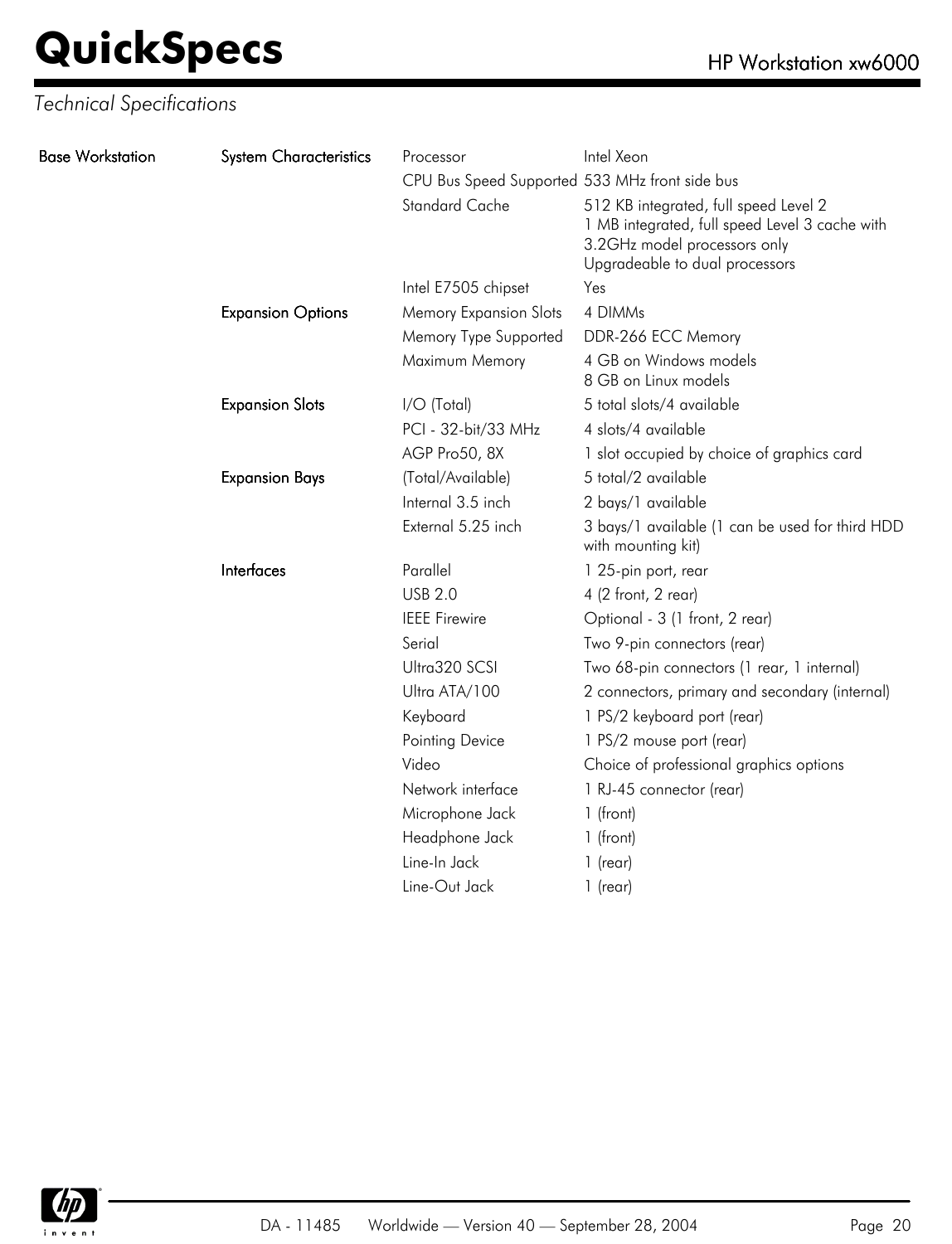# **QuickSpecs**

|  | HP Workstation xw6000 |  |
|--|-----------------------|--|
|--|-----------------------|--|

| <b>Technical Specifications</b>            |                             |                                       |                                                        |                                               |  |
|--------------------------------------------|-----------------------------|---------------------------------------|--------------------------------------------------------|-----------------------------------------------|--|
|                                            | System Unit                 | <b>Tower Dimensions</b><br>(HxWxD)    | 17.65 x 6.6 x 17.61 in (44.8 x 17 x 44.7 cm)           |                                               |  |
|                                            |                             | Weight<br>(standard configuration)    | 26 lb (2 kg)                                           |                                               |  |
|                                            |                             | Power Supply                          | Input current                                          | 8.6A @ 115 VAC<br>4.3A @ 230 VAC              |  |
|                                            |                             |                                       | Line Frequency                                         | 50 Hz to 60 Hz                                |  |
|                                            |                             |                                       | Maximum Rated Power                                    | 720 W input, 460 W<br>output                  |  |
|                                            |                             | Temperature<br>(Values are subject to | Operating                                              | 50° to 95° F<br>$(10^\circ$ to $35^\circ$ C)  |  |
|                                            |                             | change)                               | Non-operating                                          | 4° to 140° F<br>$(-15^{\circ}$ to 60° C)      |  |
|                                            |                             | Humidity<br>(non-condensing)          | Operating                                              | 20% to 80%                                    |  |
|                                            |                             | (Values are subject to<br>change)     | Non-operating                                          | 10% to 90%                                    |  |
|                                            |                             | Maximum Altitude                      | Operating                                              | 10,000 ft (3,048 m)                           |  |
|                                            |                             | (nonpressurized)                      | Non-operating                                          | 30,000 ft (9,144 m)                           |  |
| HP Easy Access Keyboard Dimensions (HxWxD) |                             |                                       | 18.3 x 6.3 x 1.4 in (46.48 x 16.0 x 3.56 cm)           |                                               |  |
|                                            | Weight                      | Approximately 2 lb (0.9 kg)           |                                                        |                                               |  |
|                                            | <b>Input Specifications</b> | <b>Operating Voltage</b>              | $+$ 5VDC $\pm$ 5%                                      |                                               |  |
|                                            |                             | Power Consumption                     | 50 mA maximum (with 3 LEDs on)                         |                                               |  |
|                                            |                             | System Interface                      | PS/2 mini-din connector                                |                                               |  |
|                                            |                             | <b>ESD</b>                            | CE level 4, 15 kV air discharge                        |                                               |  |
|                                            |                             | EMI-RFI                               | device                                                 | Conforms to FCC rules for a Class B computing |  |
|                                            |                             | <b>PC98</b>                           | Functionally compliant                                 |                                               |  |
|                                            | Mechanical                  | Languages                             | $30+$ available                                        |                                               |  |
|                                            |                             | Keycaps                               | Low-profile design                                     |                                               |  |
|                                            |                             | Switch Actuation                      | 55 g nominal peak force with tactile feedback          |                                               |  |
|                                            |                             | Switch Life                           | 20 million keystrokes (using Hasco modified<br>tester) |                                               |  |
|                                            |                             | Switch Type                           | Contamination resistant membrane                       |                                               |  |
|                                            |                             | Key Leveling Mechanism                | For all double wide and greater length keys            |                                               |  |
|                                            |                             | Cable Length                          | 6 ft $(1.8 \text{ m})$                                 |                                               |  |
|                                            |                             | PC98-99                               | Mechanically compliant                                 |                                               |  |
|                                            |                             | Acoustics                             | 50 dBA maximum sound pressure level                    |                                               |  |
|                                            | Environmental               | <b>Operating Temperature</b>          | 50° to 122° F (10° to 50° C)                           |                                               |  |
|                                            |                             | Non-operating<br>Temperature          | -22° to 140° F (-30° to 60° C)                         |                                               |  |
|                                            |                             | <b>Operating Humidity</b>             | 10% to 90% (non condensing at ambient)                 |                                               |  |
|                                            |                             | Non-operating Humidity                | 20% to 80% (non condensing at ambient)                 |                                               |  |

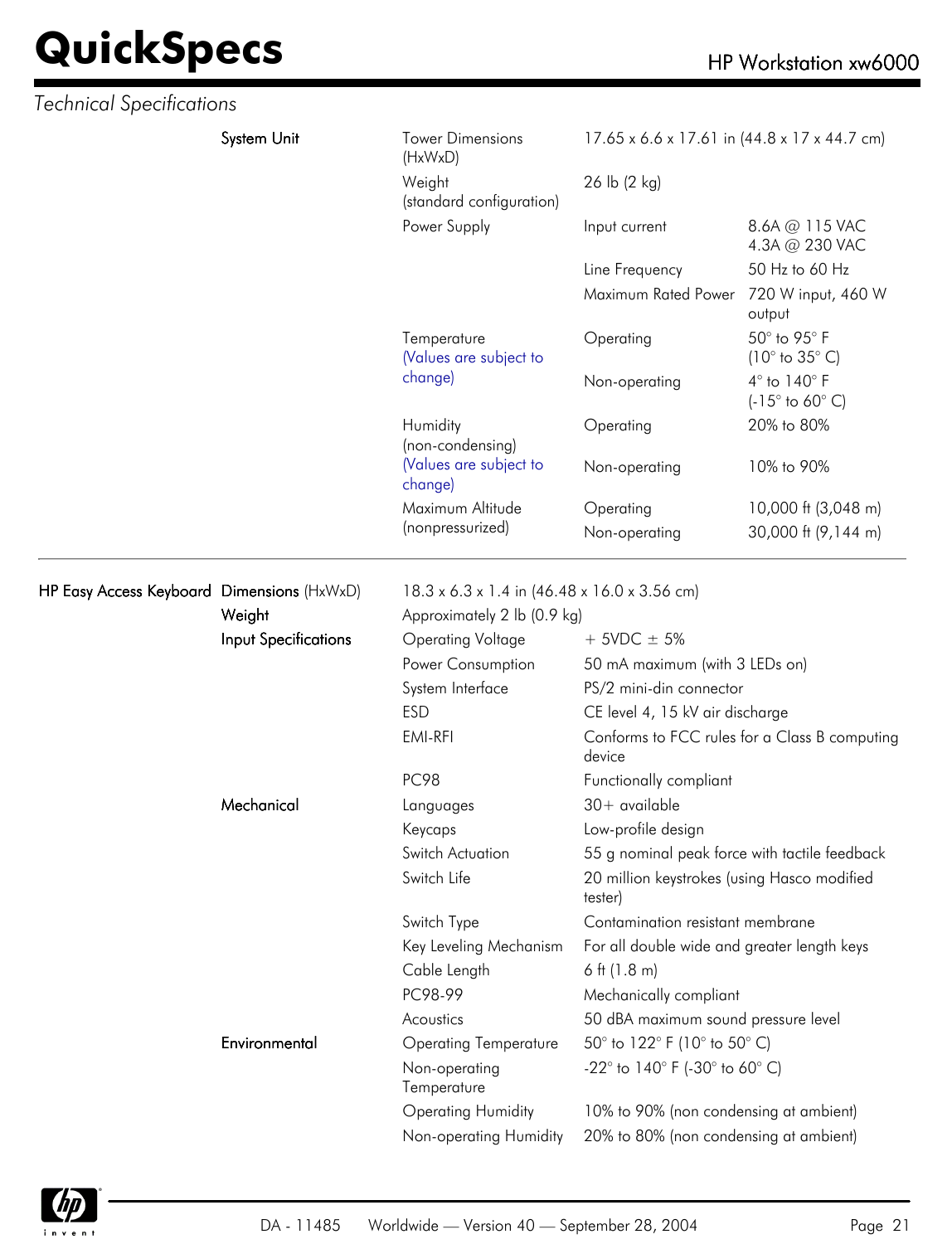| <b>Technical Specifications</b> |                                                |                                                                                                        |                                                                                        |
|---------------------------------|------------------------------------------------|--------------------------------------------------------------------------------------------------------|----------------------------------------------------------------------------------------|
|                                 |                                                | <b>Operating Shock</b><br>Non-operating Shock<br><b>Operating Vibration</b><br>Non-operating Vibration | 40 g, 6 surfaces<br>80 g, 6 surfaces<br>2 g peak acceleration<br>4 g peak acceleration |
| 1.44-MB Diskette Drive          | Size                                           |                                                                                                        |                                                                                        |
|                                 | LED Indicators (front<br>panel)                | 3.5 in (8.89 cm)<br>Green                                                                              |                                                                                        |
|                                 | Read/Write Capacity per<br>Diskette (high/low) | 1.44 MB/720 KB                                                                                         |                                                                                        |
|                                 | Drive Height                                   | One-third                                                                                              |                                                                                        |
|                                 | <b>Drive Rotation</b>                          | 300 rpm                                                                                                |                                                                                        |
|                                 | Transfer Rate (high/low)                       | 500/250 KB/s                                                                                           |                                                                                        |
|                                 | <b>Bytes/Sector</b>                            | 512                                                                                                    |                                                                                        |
|                                 | Sectors/Track (high/low)                       | 18/9                                                                                                   |                                                                                        |
|                                 | Tracks/Side (high/low)                         | 80/80                                                                                                  |                                                                                        |
|                                 | <b>Access Times</b>                            | Track-to-Track (high/low)                                                                              | $3/6$ ms                                                                               |
|                                 |                                                | Average (high/low)                                                                                     | 94/173 ms                                                                              |
|                                 |                                                | Settling Time                                                                                          | 15 <sub>ms</sub>                                                                       |
|                                 |                                                | Latency Average                                                                                        | 100 ms                                                                                 |
|                                 | Cylinders (high/low)                           | 80/80                                                                                                  |                                                                                        |
|                                 | Read/Write Heads                               | Two                                                                                                    |                                                                                        |
| <b>HP 3-Button Mouse</b>        | Dimensions/Weight                              | Height                                                                                                 | 1.42 in (3.6 cm)                                                                       |
|                                 |                                                | Length                                                                                                 | 4.17 in (10.7 cm)                                                                      |
|                                 |                                                | Width                                                                                                  | 2.87 in (7.4 cm)                                                                       |
|                                 |                                                | Weight                                                                                                 | $5.20$ oz (150 g)                                                                      |
|                                 | Environmental                                  | <b>Operating Temperature</b>                                                                           | 32° to 104° F (0° to 40° C)                                                            |
|                                 |                                                | Non-operating<br>Temperature                                                                           | $-4^{\circ}$ to 140° F (-20° to 60° C)                                                 |
|                                 |                                                | <b>Operating Humidity</b>                                                                              | 10% to 90% (non condensing at ambient)                                                 |
|                                 | Mechanical                                     | Resolution                                                                                             | 400 ± 20% DPI                                                                          |
|                                 |                                                | <b>Tracking Speed</b>                                                                                  | 10 in/s Maximum                                                                        |
|                                 |                                                | Switch Life                                                                                            | 1,000,000 operations (using Hasco modified<br>tester)                                  |
|                                 |                                                | Switch Type                                                                                            | Micro-switches                                                                         |
|                                 |                                                | Tracking Mechanism Life                                                                                | 155 miles (250 km) at average speed of 10 in/s                                         |
|                                 |                                                | Cable Length                                                                                           | 6 ft $(1.8 \text{ m})$                                                                 |
|                                 |                                                | PC98-99                                                                                                | Mechanically compliant                                                                 |
|                                 | <b>Regulatory Approvals</b>                    | Compliant                                                                                              | UL, CSA, FCC, CE Mark, TUV, TUV GS, VCCI,<br>BSMI, C-Tick                              |

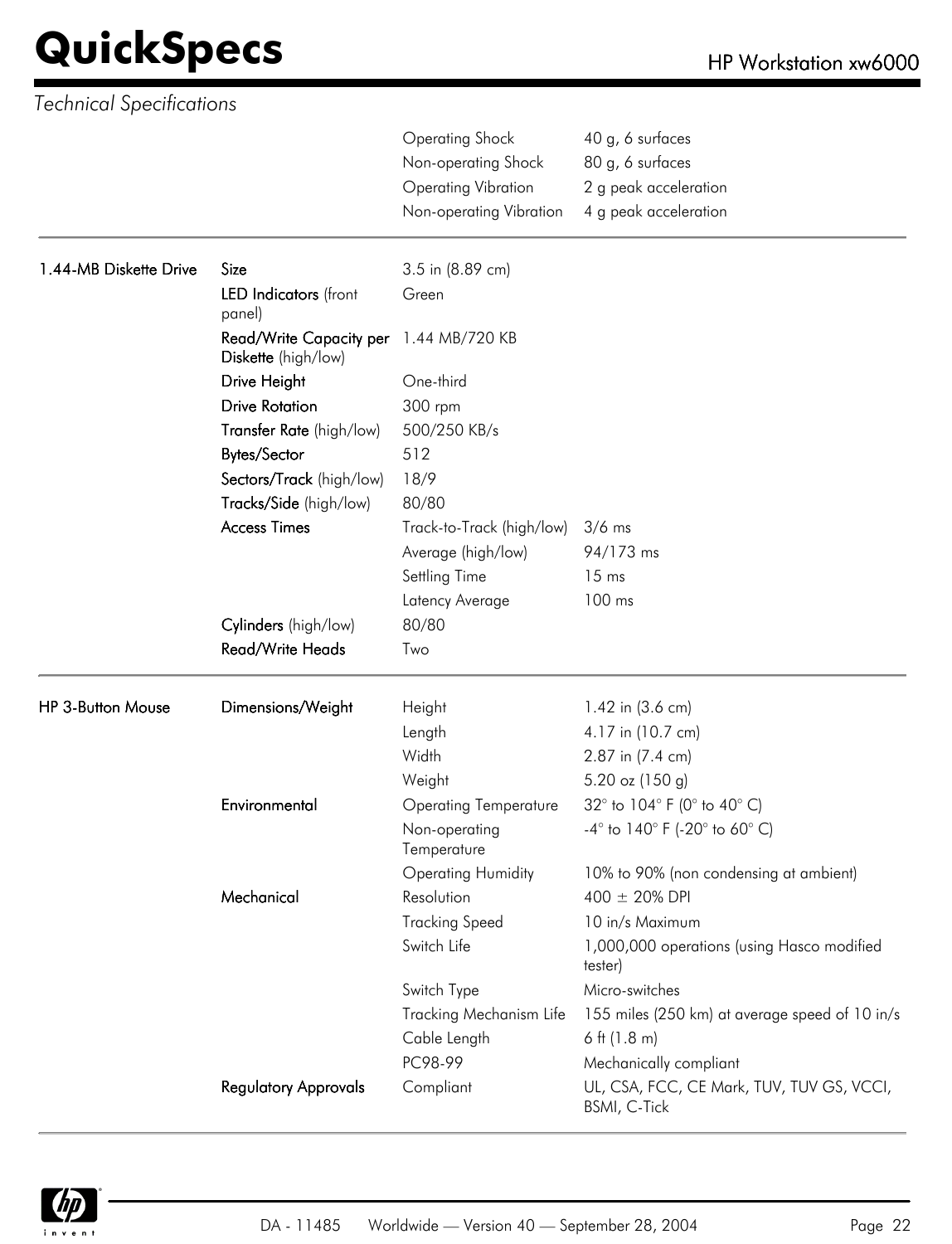| <b>HP Optical Mouse</b> | Dimensions/Weight | Height            | 1.5 in $(3.8 \text{ cm})$ |
|-------------------------|-------------------|-------------------|---------------------------|
|                         |                   | Length            | 4.5 in (11.6 cm)          |
|                         |                   | Width             | $2.5$ in (6.3 cm)         |
|                         |                   | Weight            | $0.27$ lb $(0.12$ kg)     |
|                         | Optical Scan      | 800 dpi scan rate |                           |
|                         | Number of Buttons | っ                 |                           |
|                         |                   |                   |                           |

| HP 2-Button Scroll Mouse Scroll Wheel |                                | 8 mm                           |                                                                        |
|---------------------------------------|--------------------------------|--------------------------------|------------------------------------------------------------------------|
|                                       | Maximum Rotation Speed 30 mm/s |                                |                                                                        |
|                                       | Switch Type                    | Light force micro-switch       |                                                                        |
|                                       | Switch Life                    | 1 million operations           |                                                                        |
|                                       | <b>Mechanical Life</b>         | Minimum 200,000<br>revolutions |                                                                        |
|                                       | Environmental                  | <b>Operating Temperature</b>   | 50° to 122° F (10° to 50° C)                                           |
|                                       |                                | Non-operating<br>Temperature   | -22 $^{\circ}$ to 140 $^{\circ}$ F (-30 $^{\circ}$ to 60 $^{\circ}$ C) |
|                                       |                                | <b>Operating Humidity</b>      | 10% to 90% (non condensing at ambient)                                 |
|                                       |                                | Non-operating Humidity         | 20% to 80% (non condensing at ambient)                                 |
|                                       |                                | <b>Operating Shock</b>         | 40 g, 6 surfaces                                                       |
|                                       |                                | Non-operating Shock            | 80 g, 6 surfaces                                                       |
|                                       |                                | <b>Operating Vibration</b>     | 2 g peak acceleration                                                  |
|                                       |                                | Non-operating Vibration        | 4 g peak acceleration                                                  |
|                                       | Electrical                     | <b>Operating Voltage</b>       | $+$ 5VDC $\pm$ 10%                                                     |
|                                       |                                | Power Consumption              | 15mA                                                                   |
|                                       |                                | System Consumption             | PS/2 mini-din connector                                                |
|                                       |                                | <b>ESD</b>                     | CE level 4, 15 kV air discharge                                        |
|                                       |                                | EMI-RFI                        | Conforms to FCC rules for a Class B computing<br>device                |
|                                       |                                | <b>PC98</b>                    | Functionally compliant                                                 |
|                                       | Mechanical                     | Resolution                     | 400 ± 20% DPI                                                          |
|                                       |                                | <b>Tracking Speed</b>          | 10 in/s Maximum                                                        |
|                                       |                                | Acceleration                   | $100$ in/s                                                             |
|                                       |                                | Switch Actuation               | 85 g nominal peak force                                                |
|                                       |                                | Switch Life                    | 1,000,000 operations (using Hasco modified<br>tester)                  |
|                                       |                                | Cable Length                   | 2 <sub>m</sub>                                                         |
|                                       |                                | PC98-99                        | Mechanically compliant                                                 |
|                                       | <b>Regulatory Approvals</b>    |                                | UL, CSA, FCC, CE Mark, TUV, TUV GS, VCCI, BCIQ, C-Tick                 |

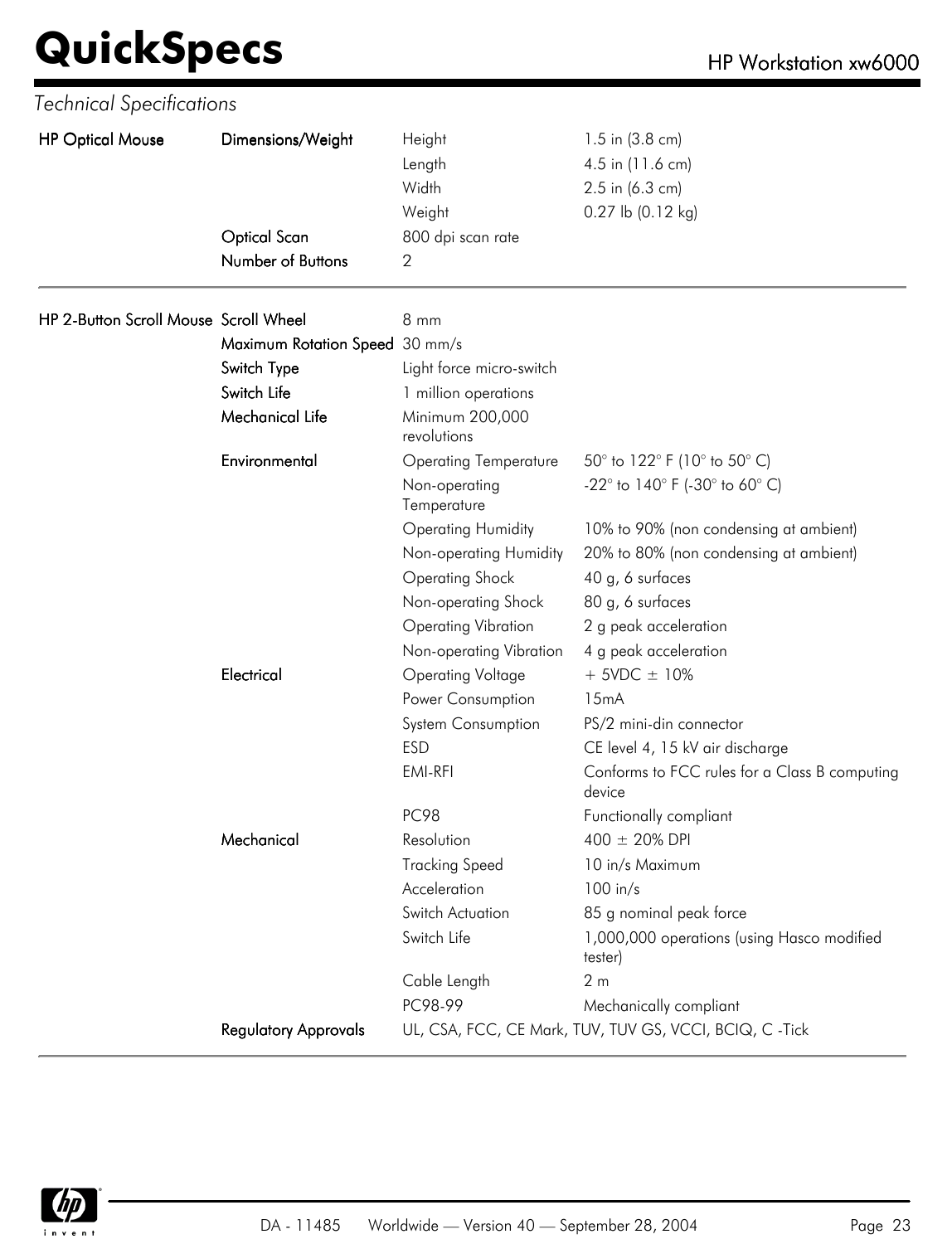| 4-channel Serial ATA | Dimensions $(H \times D)$          | $2.375 \times 5.5$ in (6 x 14 cm)                                                                                                                                                                                                   |
|----------------------|------------------------------------|-------------------------------------------------------------------------------------------------------------------------------------------------------------------------------------------------------------------------------------|
| (SATA) RAID PCI      | <b>RAID level</b>                  | RAID 0+1 striping/mirroring; RAID 1 mirroring;                                                                                                                                                                                      |
| Controller           |                                    | RAID 0 striping                                                                                                                                                                                                                     |
|                      | Data Transfer Rate                 | Up to 266MB/sec (66 MHz PCI); Up to 133MB/sec (33 MHz PCI)                                                                                                                                                                          |
|                      | <b>Cache Memory</b>                | 64 MB (onboard)                                                                                                                                                                                                                     |
|                      | Device Support                     | Up to (4) Serial ATA/150 Drives                                                                                                                                                                                                     |
|                      | <b>Bus Type</b>                    | 32-bit 33/66MHz PCI bus; PCI 2.3 compliant                                                                                                                                                                                          |
|                      | <b>BIOS</b>                        | Optimizes drive performance by drive type; flashable for future upgrades;<br>supports multiple arrays; boots system from any array; BBS compliant; setup<br>menus for custom array creation                                         |
|                      | 48-bit LBA Support                 | Recognizes drive capacities exceeding 137GB each                                                                                                                                                                                    |
|                      | <b>Data Protection Features</b>    | Mirrors data to second drive or drive pair for RAID 1 and RAID 0+1; offers<br>hot spare support for instant rebuild of failed drive in 2-drive RAID 1                                                                               |
|                      | <b>Advanced Data Features</b>      | Bus mastering offloads data I/O handling from host CPU; CRC error-<br>checking of Serial ATA and Ultra ATA drives for data reliability during<br>transfers; tagged command queuing and elevator seek for optimized data<br>handling |
|                      | <b>ACPI Support</b>                | S1, S3, & S4                                                                                                                                                                                                                        |
|                      | <b>Internal Connectors</b>         | 4 standard 7-pin SATA connectors                                                                                                                                                                                                    |
|                      | <b>External Connectors</b>         | None                                                                                                                                                                                                                                |
|                      | <b>System Requirements</b>         | Intel PC or equivalent with available PCI slot                                                                                                                                                                                      |
|                      | <b>Operating Temperature</b>       | 32° F to 131° F (0° C to 55° C)                                                                                                                                                                                                     |
|                      | Power Requirements                 | 4 amps $@ + 5V$                                                                                                                                                                                                                     |
|                      | <b>Operating System</b><br>Support | Windows 2000 Professional, Windows XP Professional and RedHat Linux                                                                                                                                                                 |
|                      | Other                              | Optimized disk utilization                                                                                                                                                                                                          |
|                      |                                    | Monitors status of arrays, hard drives, and controller via TCP/IP                                                                                                                                                                   |
|                      |                                    | Synchronizes data in fault-tolerant arrays                                                                                                                                                                                          |
|                      |                                    | Email notification for specified array events                                                                                                                                                                                       |
|                      |                                    | S.M.A.R.T. support                                                                                                                                                                                                                  |
|                      |                                    | NOTE: A power cable is needed for every 2 drives. Power cords sold separately.                                                                                                                                                      |

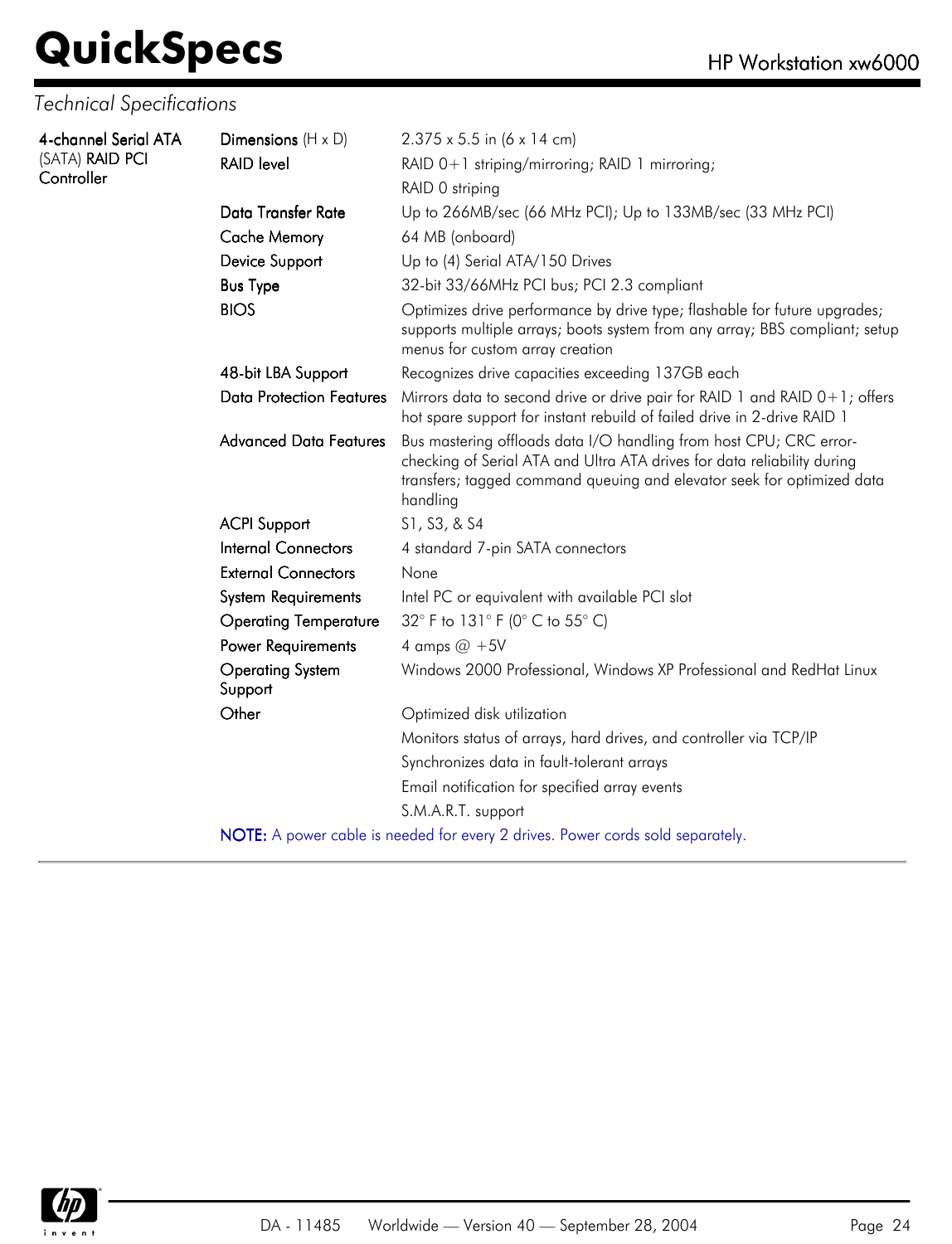| Adaptec SCSI RAID<br>2120S Card | Dimensions $(H \times D)$               | 2.5 x 6.6 in (6.4 x 16.8 cm) Low profile card                                                                                                                           |                                                                                                                                      |  |  |
|---------------------------------|-----------------------------------------|-------------------------------------------------------------------------------------------------------------------------------------------------------------------------|--------------------------------------------------------------------------------------------------------------------------------------|--|--|
|                                 | <b>RAID Level</b><br>Data Transfer Rate | 0, 1, 10, 5, JBOD                                                                                                                                                       |                                                                                                                                      |  |  |
|                                 |                                         | Up to 320 MB/s                                                                                                                                                          |                                                                                                                                      |  |  |
|                                 | <b>Cache Memory</b>                     | 64 MB (onboard)                                                                                                                                                         |                                                                                                                                      |  |  |
|                                 | Device Support                          | Up to 15 SCSI devices                                                                                                                                                   |                                                                                                                                      |  |  |
|                                 | <b>Bus Type</b>                         | 64-bit/66MHz PCI<br>(Also support 32-bit/33MHz PCI)                                                                                                                     |                                                                                                                                      |  |  |
|                                 | <b>Internal Connectors</b>              | One 68-pin high-density                                                                                                                                                 |                                                                                                                                      |  |  |
|                                 | <b>External Connectors</b>              | One 68-pin VHDCI                                                                                                                                                        |                                                                                                                                      |  |  |
|                                 | <b>System Requirements</b>              | Intel PC or equivalent with available PCI slot                                                                                                                          |                                                                                                                                      |  |  |
|                                 | <b>Operating Temperature</b>            | 32°to 131° F (0°to 55° C)                                                                                                                                               |                                                                                                                                      |  |  |
|                                 | Power Requirements                      | 4 amps $@ + 5V$                                                                                                                                                         |                                                                                                                                      |  |  |
|                                 | <b>Operating System</b><br>Support      |                                                                                                                                                                         | Windows 2000 Professional, Windows XP Professional                                                                                   |  |  |
|                                 | Other                                   | Optimized disk utilization<br>Online RAID Level Migration<br>Online capacity expansion<br>Immediate RAID availability (background initialization)<br>S.M.A.R.T. support |                                                                                                                                      |  |  |
| SpaceBall 5000                  | Features                                | Six degrees of freedom motion control through the X, Y, Z axis (pitch, roll,<br>yaw)                                                                                    |                                                                                                                                      |  |  |
|                                 | <b>Ball Diameter</b>                    | 2.2 in (5.6 cm)                                                                                                                                                         |                                                                                                                                      |  |  |
|                                 | Dimensions/Weight                       | Height                                                                                                                                                                  | 3.0 in (7.6 cm)                                                                                                                      |  |  |
|                                 |                                         | Length                                                                                                                                                                  | 6.0 in (15.2 cm)                                                                                                                     |  |  |
|                                 |                                         | Width                                                                                                                                                                   | 8.4 in (21.3 cm)                                                                                                                     |  |  |
|                                 |                                         | Weight                                                                                                                                                                  | 2.1 lb (9.94 kg)                                                                                                                     |  |  |
|                                 | Environmental                           | <b>Operating Temperature</b>                                                                                                                                            | 50° to 104° F (10° to 40° C)                                                                                                         |  |  |
|                                 |                                         | Non-operating<br>Temperature                                                                                                                                            | 43° to 140° F (6° to 60° C)                                                                                                          |  |  |
|                                 |                                         | <b>Operating Humidity</b>                                                                                                                                               | 8% to 80% (non-condensing at ambient)                                                                                                |  |  |
|                                 |                                         | Non-operating Humidity                                                                                                                                                  | 5% to 80% (non-condensing at ambient)                                                                                                |  |  |
|                                 | Mechanical                              | Force range                                                                                                                                                             | $0.5 - 8.2N$ (1.8 - 29.5 oz)                                                                                                         |  |  |
|                                 |                                         | Torque range                                                                                                                                                            | $0.085 - 0.33$ oz-in. (6.91 Nmm)                                                                                                     |  |  |
|                                 |                                         | Resolution                                                                                                                                                              | 10 bits                                                                                                                              |  |  |
|                                 | <b>Serial Specifications</b>            | Connector                                                                                                                                                               | 9-pin D-subminiature receptacle (DB9S)                                                                                               |  |  |
|                                 |                                         | Cable Length                                                                                                                                                            | 12.8 ft. $(3.9 m)$                                                                                                                   |  |  |
|                                 |                                         | Data rate                                                                                                                                                               | 9600 bps                                                                                                                             |  |  |
|                                 |                                         | Flow control                                                                                                                                                            | Xon/Xoff                                                                                                                             |  |  |
|                                 | <b>Regulatory Approvals</b>             | Compliant                                                                                                                                                               | UL, cUL, EN 950, EN 60950, CSA, FCC, CE<br>Mark, TUV, CISPR 22, EN 50082, IEC 1000 4-<br>2, IEC 1000-4-3, AS/NZS, VCCI, BSMI, C-Tick |  |  |
| <b>Ultra ATA Hard Drives</b>    | 40 GB, 4200rpm                          | Capacity                                                                                                                                                                | 40 GB                                                                                                                                |  |  |

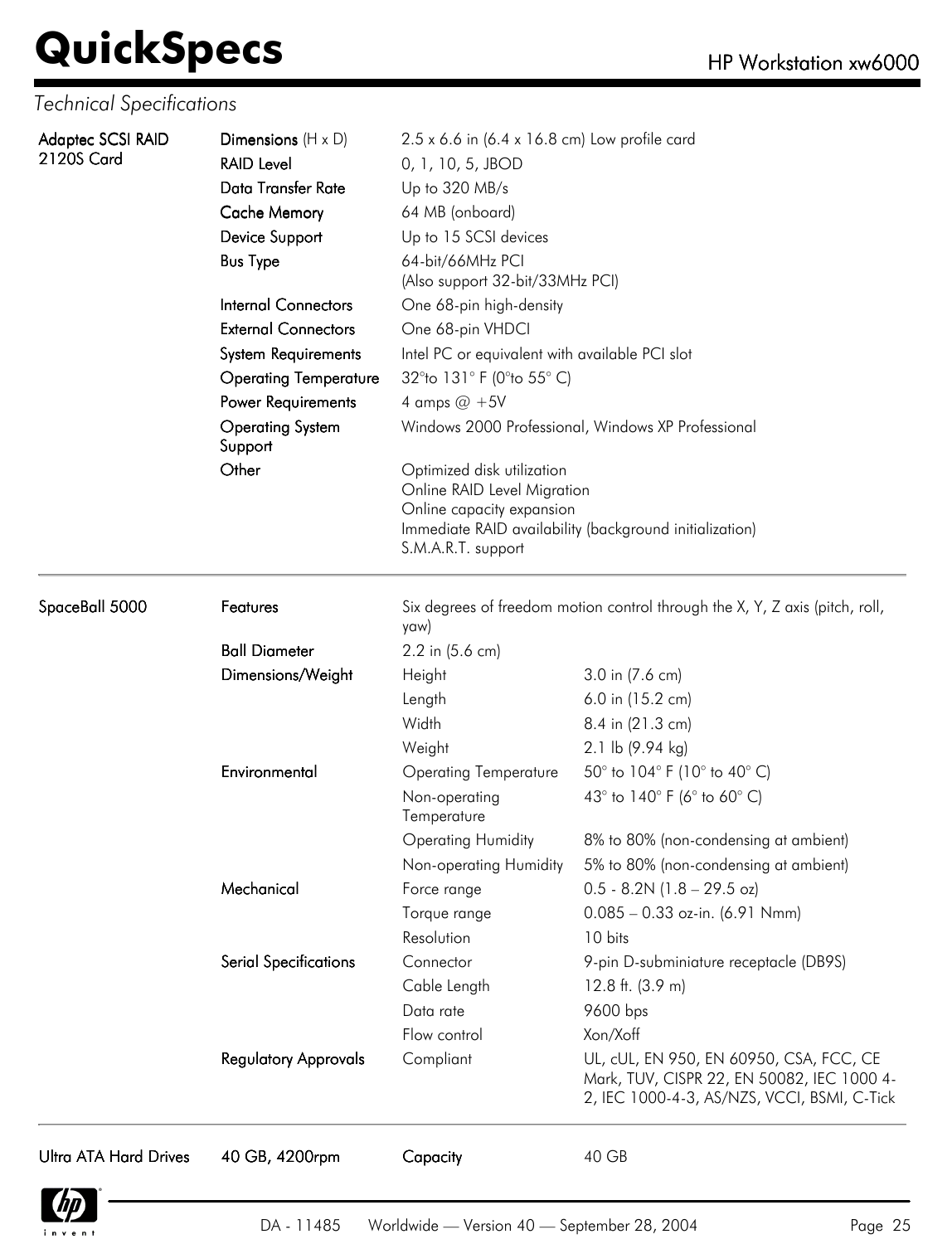|                 | Height                                 | 1.0 in (2.54 cm)                |                   |  |
|-----------------|----------------------------------------|---------------------------------|-------------------|--|
|                 | Width                                  | 2.75 in (8.9 cm)                |                   |  |
|                 | Interface                              | Ultra ATA/100                   |                   |  |
|                 | Synchronous Transfer<br>Rate (Maximum) | 100 MB/s                        |                   |  |
|                 | Seek time                              | Single track                    | 3 ms              |  |
|                 | (typical reads, including              | Average                         | 13 <sub>ms</sub>  |  |
|                 | settling)                              | Full-stroke                     | 24.0 ms           |  |
|                 | Rotational speed                       | 4200 rpm                        |                   |  |
|                 | Logical blocks                         | 78,140,160                      |                   |  |
|                 | Operating temperature                  | 41° F to 131° F (5° C to 55° C) |                   |  |
|                 | Average rotational latency 4.2 ms      |                                 |                   |  |
| 80 GB, 7200rpm  | Capacity                               | 80 GB                           |                   |  |
|                 | Height                                 | 1.0 in (2.54 cm)                |                   |  |
|                 | Width                                  | 3.5 in (8.9 cm)                 |                   |  |
|                 | Interface                              | Ultra ATA/100                   |                   |  |
|                 | Synchronous Transfer<br>Rate (Maximum) | 100 MB/s                        |                   |  |
|                 | Seek time                              | Single track                    | 0.8 <sub>ms</sub> |  |
|                 | (typical reads, including              | Average                         | 9.0 ms            |  |
|                 | settling)                              | Full-stroke                     | 17.0 ms           |  |
|                 | Rotational speed                       | 7200 rpm                        |                   |  |
|                 | Logical blocks                         | 156,301,488                     |                   |  |
|                 | Operating temperature                  | 41° F to 131° F (5° C to 55° C) |                   |  |
|                 | Average rotational latency 4.2 ms      |                                 |                   |  |
| 160 GB, 7200rpm | Capacity                               | 160 MB                          |                   |  |
|                 | Height                                 | 1.0 in (2.54 cm)                |                   |  |
|                 | Width                                  | 3.5 in (8.9 cm)                 |                   |  |
|                 | Interface                              | Ultra ATA/100                   |                   |  |
|                 | Synchronous Transfer<br>Rate (Maximum) | 100 MB/s                        |                   |  |
|                 | Seek time                              | Single track                    | $0.8$ ms          |  |
|                 | (typical reads, including              | Average                         | $<$ 9.1 ms        |  |
|                 | settling)                              | Full-stroke                     | 17.0 ms           |  |
|                 | Rotational speed                       | 7200 rpm                        |                   |  |
|                 | Logical blocks                         | 320,173,056                     |                   |  |
|                 | Operating temperature                  | 41° F to 131° F (5° C to 55° C) |                   |  |
|                 | Average rotational latency 4.2 ms      |                                 |                   |  |

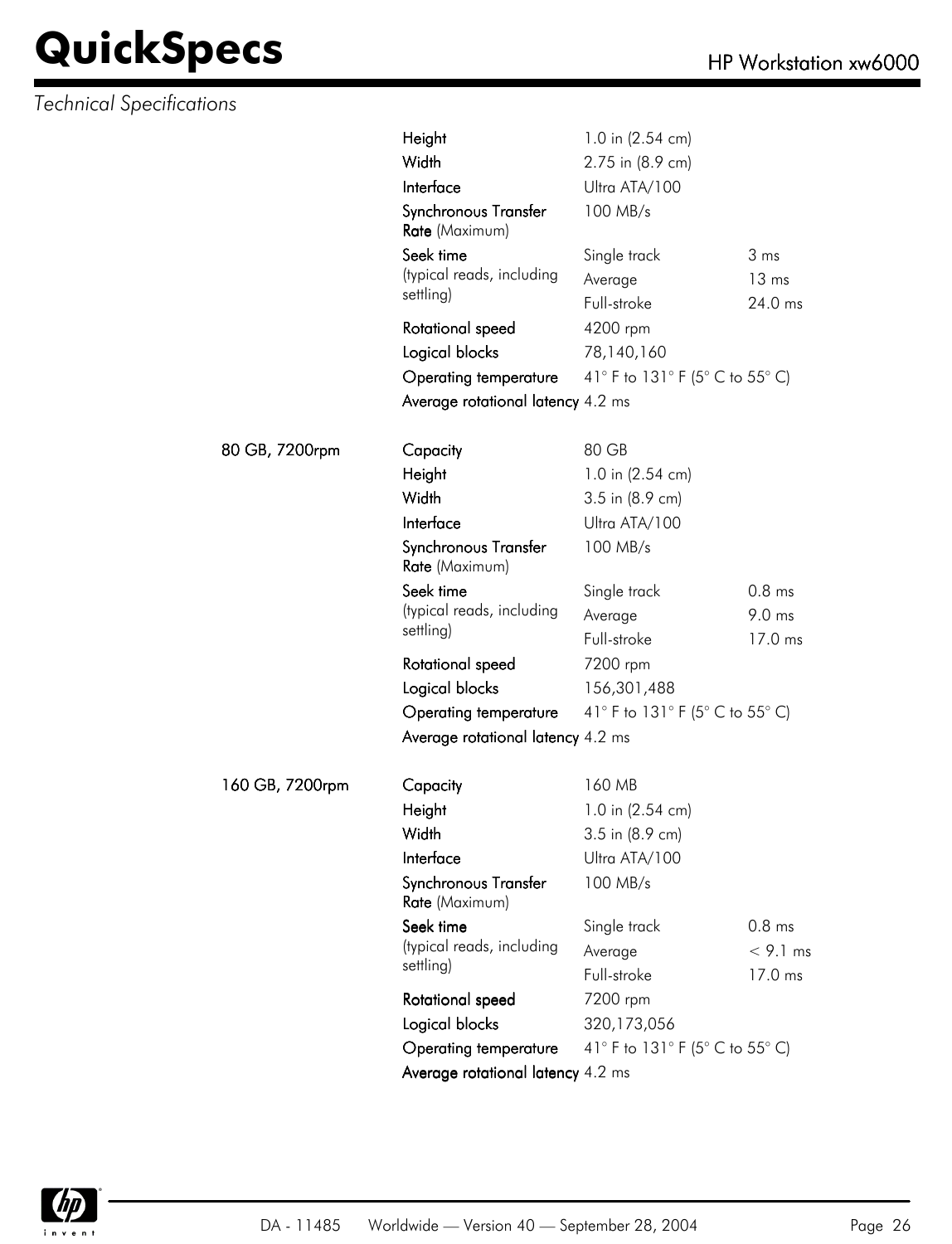| 250 GB, 7200rpm<br>250 GB<br>Capacity<br>Height<br>1.0 in (2.54 cm)<br>Width<br>3.5 in (8.9 cm)<br>Interface<br>Ultra ATA/100<br>Synchronous Transfer<br>100 MB/s<br>Rate (Maximum)<br>Seek time<br>0.8 <sub>ms</sub><br>Single track<br>(typical reads, including<br>9.0 ms<br>Average<br>settling)<br>Full-stroke<br>17.0 ms<br>7200 rpm<br>Rotational speed<br>Logical blocks<br>488,397,168<br>41° F to 131° F (5° C to 55° C)<br>Operating temperature<br>Ultra320 SCSI Hard<br>36 GB, 10K rpm<br>Capacity<br>36,400 MB<br><b>Drives</b><br>Height<br>1.0 in (2.54 cm)<br>Width<br>3.5 in (8.9 cm)<br>Interface<br>Ultra320 SCSI<br>Transfer rate<br>320 MB/s<br>synchronous (maximum)<br>Seek time<br>$0.6$ ms<br>Single track<br>(typical reads, including<br>4.5 ms<br>Average<br>settling)<br>Full-stroke<br>11.0 ms<br>10,000 rpm<br>Rotational speed<br>Logical blocks<br>71,631,920<br>41° F to 131° F (5° C to 55° C)<br>Operating temperature<br>73 GB, 10K rpm<br>73,000 MB<br>Capacity<br>1.0 in (2.54 cm)<br>Height<br>Width<br>3.5 in (8.9 cm)<br>Interface<br>Ultra320 SCSI<br>Transfer rate<br>320 MB/s<br>synchronous (maximum)<br>Seek time<br>Single track<br>$0.55$ ms<br>(typical reads, including<br>4.9 ms<br>Average<br>settling)<br>Full-stroke<br>9.2 ms<br>10,000 rpm<br>Rotational speed<br>Logical blocks<br>143,374,744<br>41° F to 131° F (5° C to 55° C)<br>Operating temperature | Technical Specifications |  |  |  |
|-----------------------------------------------------------------------------------------------------------------------------------------------------------------------------------------------------------------------------------------------------------------------------------------------------------------------------------------------------------------------------------------------------------------------------------------------------------------------------------------------------------------------------------------------------------------------------------------------------------------------------------------------------------------------------------------------------------------------------------------------------------------------------------------------------------------------------------------------------------------------------------------------------------------------------------------------------------------------------------------------------------------------------------------------------------------------------------------------------------------------------------------------------------------------------------------------------------------------------------------------------------------------------------------------------------------------------------------------------------------------------------------------------------------------|--------------------------|--|--|--|
|                                                                                                                                                                                                                                                                                                                                                                                                                                                                                                                                                                                                                                                                                                                                                                                                                                                                                                                                                                                                                                                                                                                                                                                                                                                                                                                                                                                                                       |                          |  |  |  |
|                                                                                                                                                                                                                                                                                                                                                                                                                                                                                                                                                                                                                                                                                                                                                                                                                                                                                                                                                                                                                                                                                                                                                                                                                                                                                                                                                                                                                       |                          |  |  |  |
|                                                                                                                                                                                                                                                                                                                                                                                                                                                                                                                                                                                                                                                                                                                                                                                                                                                                                                                                                                                                                                                                                                                                                                                                                                                                                                                                                                                                                       |                          |  |  |  |
|                                                                                                                                                                                                                                                                                                                                                                                                                                                                                                                                                                                                                                                                                                                                                                                                                                                                                                                                                                                                                                                                                                                                                                                                                                                                                                                                                                                                                       |                          |  |  |  |
|                                                                                                                                                                                                                                                                                                                                                                                                                                                                                                                                                                                                                                                                                                                                                                                                                                                                                                                                                                                                                                                                                                                                                                                                                                                                                                                                                                                                                       |                          |  |  |  |
|                                                                                                                                                                                                                                                                                                                                                                                                                                                                                                                                                                                                                                                                                                                                                                                                                                                                                                                                                                                                                                                                                                                                                                                                                                                                                                                                                                                                                       |                          |  |  |  |
|                                                                                                                                                                                                                                                                                                                                                                                                                                                                                                                                                                                                                                                                                                                                                                                                                                                                                                                                                                                                                                                                                                                                                                                                                                                                                                                                                                                                                       |                          |  |  |  |
|                                                                                                                                                                                                                                                                                                                                                                                                                                                                                                                                                                                                                                                                                                                                                                                                                                                                                                                                                                                                                                                                                                                                                                                                                                                                                                                                                                                                                       |                          |  |  |  |
|                                                                                                                                                                                                                                                                                                                                                                                                                                                                                                                                                                                                                                                                                                                                                                                                                                                                                                                                                                                                                                                                                                                                                                                                                                                                                                                                                                                                                       |                          |  |  |  |
|                                                                                                                                                                                                                                                                                                                                                                                                                                                                                                                                                                                                                                                                                                                                                                                                                                                                                                                                                                                                                                                                                                                                                                                                                                                                                                                                                                                                                       |                          |  |  |  |
|                                                                                                                                                                                                                                                                                                                                                                                                                                                                                                                                                                                                                                                                                                                                                                                                                                                                                                                                                                                                                                                                                                                                                                                                                                                                                                                                                                                                                       |                          |  |  |  |
|                                                                                                                                                                                                                                                                                                                                                                                                                                                                                                                                                                                                                                                                                                                                                                                                                                                                                                                                                                                                                                                                                                                                                                                                                                                                                                                                                                                                                       |                          |  |  |  |
|                                                                                                                                                                                                                                                                                                                                                                                                                                                                                                                                                                                                                                                                                                                                                                                                                                                                                                                                                                                                                                                                                                                                                                                                                                                                                                                                                                                                                       |                          |  |  |  |
|                                                                                                                                                                                                                                                                                                                                                                                                                                                                                                                                                                                                                                                                                                                                                                                                                                                                                                                                                                                                                                                                                                                                                                                                                                                                                                                                                                                                                       |                          |  |  |  |
|                                                                                                                                                                                                                                                                                                                                                                                                                                                                                                                                                                                                                                                                                                                                                                                                                                                                                                                                                                                                                                                                                                                                                                                                                                                                                                                                                                                                                       |                          |  |  |  |
|                                                                                                                                                                                                                                                                                                                                                                                                                                                                                                                                                                                                                                                                                                                                                                                                                                                                                                                                                                                                                                                                                                                                                                                                                                                                                                                                                                                                                       |                          |  |  |  |
|                                                                                                                                                                                                                                                                                                                                                                                                                                                                                                                                                                                                                                                                                                                                                                                                                                                                                                                                                                                                                                                                                                                                                                                                                                                                                                                                                                                                                       |                          |  |  |  |
|                                                                                                                                                                                                                                                                                                                                                                                                                                                                                                                                                                                                                                                                                                                                                                                                                                                                                                                                                                                                                                                                                                                                                                                                                                                                                                                                                                                                                       |                          |  |  |  |
|                                                                                                                                                                                                                                                                                                                                                                                                                                                                                                                                                                                                                                                                                                                                                                                                                                                                                                                                                                                                                                                                                                                                                                                                                                                                                                                                                                                                                       |                          |  |  |  |
|                                                                                                                                                                                                                                                                                                                                                                                                                                                                                                                                                                                                                                                                                                                                                                                                                                                                                                                                                                                                                                                                                                                                                                                                                                                                                                                                                                                                                       |                          |  |  |  |
|                                                                                                                                                                                                                                                                                                                                                                                                                                                                                                                                                                                                                                                                                                                                                                                                                                                                                                                                                                                                                                                                                                                                                                                                                                                                                                                                                                                                                       |                          |  |  |  |
|                                                                                                                                                                                                                                                                                                                                                                                                                                                                                                                                                                                                                                                                                                                                                                                                                                                                                                                                                                                                                                                                                                                                                                                                                                                                                                                                                                                                                       |                          |  |  |  |
|                                                                                                                                                                                                                                                                                                                                                                                                                                                                                                                                                                                                                                                                                                                                                                                                                                                                                                                                                                                                                                                                                                                                                                                                                                                                                                                                                                                                                       |                          |  |  |  |
|                                                                                                                                                                                                                                                                                                                                                                                                                                                                                                                                                                                                                                                                                                                                                                                                                                                                                                                                                                                                                                                                                                                                                                                                                                                                                                                                                                                                                       |                          |  |  |  |
|                                                                                                                                                                                                                                                                                                                                                                                                                                                                                                                                                                                                                                                                                                                                                                                                                                                                                                                                                                                                                                                                                                                                                                                                                                                                                                                                                                                                                       |                          |  |  |  |
|                                                                                                                                                                                                                                                                                                                                                                                                                                                                                                                                                                                                                                                                                                                                                                                                                                                                                                                                                                                                                                                                                                                                                                                                                                                                                                                                                                                                                       |                          |  |  |  |
|                                                                                                                                                                                                                                                                                                                                                                                                                                                                                                                                                                                                                                                                                                                                                                                                                                                                                                                                                                                                                                                                                                                                                                                                                                                                                                                                                                                                                       |                          |  |  |  |
|                                                                                                                                                                                                                                                                                                                                                                                                                                                                                                                                                                                                                                                                                                                                                                                                                                                                                                                                                                                                                                                                                                                                                                                                                                                                                                                                                                                                                       |                          |  |  |  |
|                                                                                                                                                                                                                                                                                                                                                                                                                                                                                                                                                                                                                                                                                                                                                                                                                                                                                                                                                                                                                                                                                                                                                                                                                                                                                                                                                                                                                       |                          |  |  |  |
|                                                                                                                                                                                                                                                                                                                                                                                                                                                                                                                                                                                                                                                                                                                                                                                                                                                                                                                                                                                                                                                                                                                                                                                                                                                                                                                                                                                                                       |                          |  |  |  |
|                                                                                                                                                                                                                                                                                                                                                                                                                                                                                                                                                                                                                                                                                                                                                                                                                                                                                                                                                                                                                                                                                                                                                                                                                                                                                                                                                                                                                       |                          |  |  |  |
|                                                                                                                                                                                                                                                                                                                                                                                                                                                                                                                                                                                                                                                                                                                                                                                                                                                                                                                                                                                                                                                                                                                                                                                                                                                                                                                                                                                                                       |                          |  |  |  |
|                                                                                                                                                                                                                                                                                                                                                                                                                                                                                                                                                                                                                                                                                                                                                                                                                                                                                                                                                                                                                                                                                                                                                                                                                                                                                                                                                                                                                       |                          |  |  |  |
|                                                                                                                                                                                                                                                                                                                                                                                                                                                                                                                                                                                                                                                                                                                                                                                                                                                                                                                                                                                                                                                                                                                                                                                                                                                                                                                                                                                                                       |                          |  |  |  |

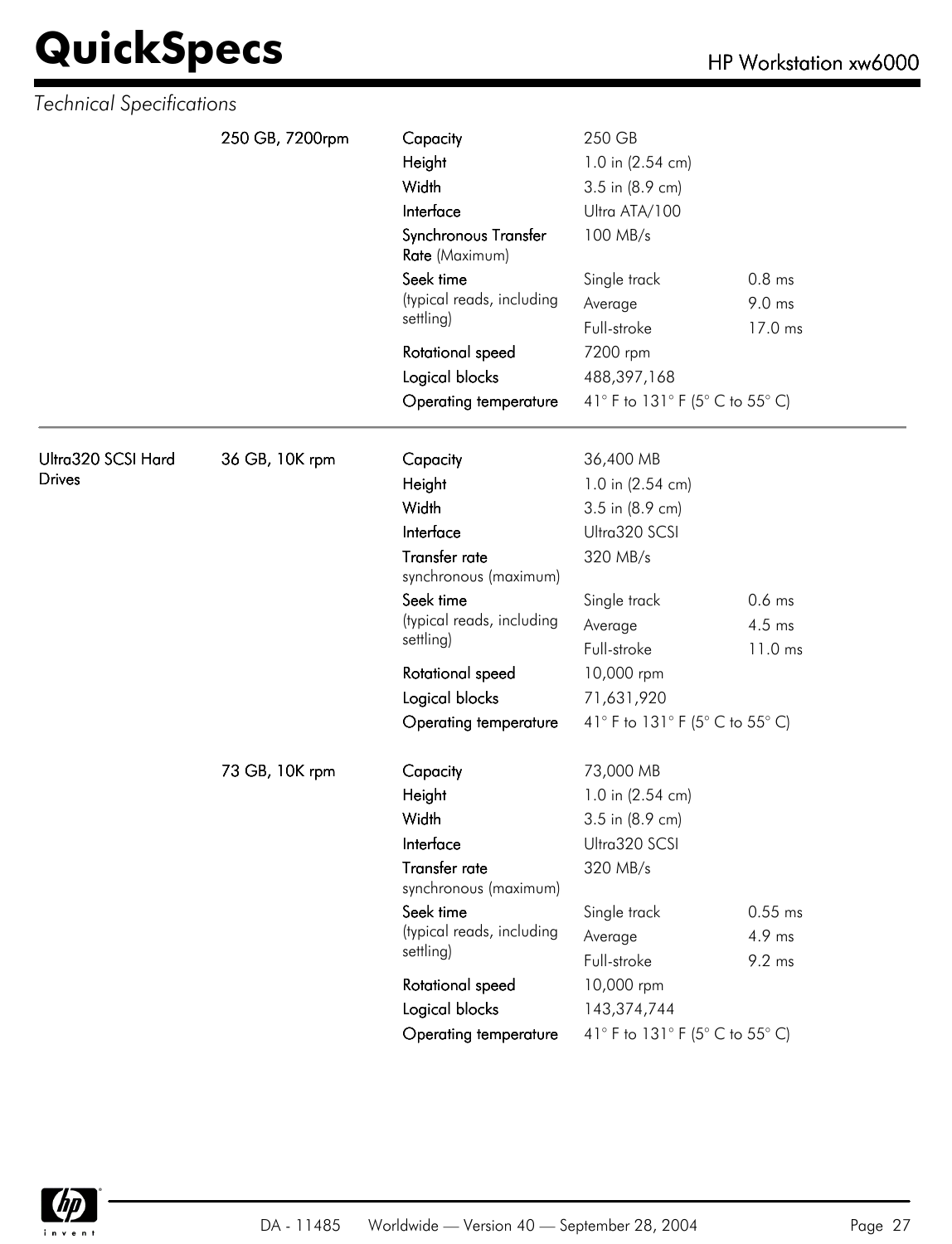| Technical Specifications      |                 |                                                     |                                        |                               |
|-------------------------------|-----------------|-----------------------------------------------------|----------------------------------------|-------------------------------|
|                               | 146 GB, 10K rpm | Capacity                                            | 146,000 MB                             |                               |
|                               |                 | Height                                              | 1.0 in (2.54 cm)                       |                               |
|                               |                 | Width                                               | 3.5 in (8.9 cm)                        |                               |
|                               |                 | Interface                                           | Ultra320 SCSI                          |                               |
|                               |                 | Transfer rate<br>synchronous (maximum)              | 320 MB/s                               |                               |
|                               |                 | Seek time<br>(typical reads, including<br>settling) | Single track<br>Average<br>Full-stroke | $0.55$ ms<br>4.9 ms<br>9.2 ms |
|                               |                 | Rotational speed                                    | 10,000 rpm                             |                               |
|                               |                 | Logical blocks                                      | 143,374,744                            |                               |
|                               |                 | <b>Operating temperature</b>                        | 41° F to 131° F (5° C to 55° C)        |                               |
|                               |                 |                                                     |                                        |                               |
|                               | 73 GB, 15K rpm  | Capacity                                            | 73,000 MB                              |                               |
|                               |                 | Height                                              | 1.0 in (2.54 cm)                       |                               |
|                               |                 | Width                                               | 3.5 in (8.9 cm)                        |                               |
|                               |                 | Interface                                           | Ultra320 SCSI                          |                               |
|                               |                 | Transfer rate<br>synchronous (maximum)              | 320 MB/s                               |                               |
|                               |                 | Seek time                                           | Single track                           | $0.4$ ms                      |
|                               |                 | (typical reads, including                           | Average                                | 3.8 <sub>ms</sub>             |
|                               |                 | settling)                                           | Full-stroke                            | $6.7$ ms                      |
|                               |                 | Rotational speed                                    | 15,000 rpm                             |                               |
|                               |                 | Logical blocks                                      | 143,337,744                            |                               |
|                               |                 | Operating temperature                               | 41° F to 131° F (5° C to 55° C)        |                               |
| <b>Serial ATA Hard Drives</b> | 80 GB, 7200rpm  | Capacity                                            | 85,899,345,920 bytes                   |                               |
| (Windows or Linux models      |                 | Height                                              | 1.0 in (2.54 cm)                       |                               |
| only)                         |                 | Width                                               | 3.5 in (8.9 cm)                        |                               |
|                               |                 | Interface                                           | SATA                                   |                               |
|                               |                 | Synchronous Transfer<br>Rate (Maximum)              | 150 MB/s                               |                               |
|                               |                 | <b>Buffer</b>                                       | 8 MB                                   |                               |
|                               |                 | Seek time                                           | Single track                           | $0.9$ ms                      |
|                               |                 | (typical reads, includes                            | Average                                | $9.3 \text{ ms}$              |
|                               |                 | controller overhead,                                | Full-stroke                            | 9.2 ms                        |
|                               |                 | including settling)<br>Rotational speed             | 7,200 rpm                              |                               |
|                               |                 | Logical blocks                                      | 160,086,528                            |                               |
|                               |                 | Operating temperature                               | 41° to 131° F (5° to 55° C)            |                               |
|                               |                 |                                                     |                                        |                               |

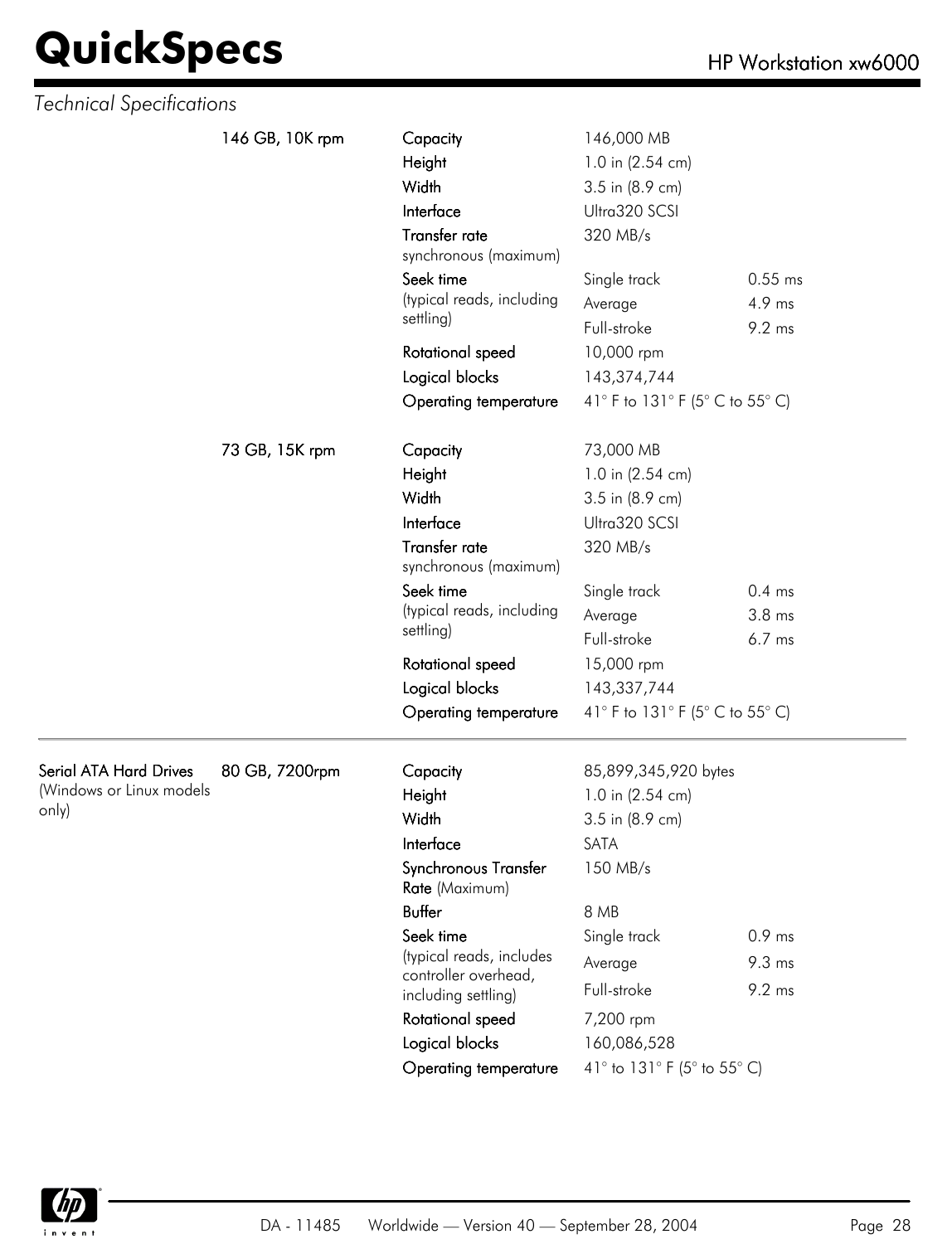| <b>Technical Specifications</b> |                 |                                                  |                                   |                   |
|---------------------------------|-----------------|--------------------------------------------------|-----------------------------------|-------------------|
|                                 | 160 GB, 7200rpm | Capacity                                         | 171,798,691,840 bytes             |                   |
|                                 |                 | Height                                           | 1.0 in (2.54 cm)                  |                   |
|                                 |                 | Width                                            | 4 in (10.2 cm)                    |                   |
|                                 |                 | Interface                                        | SATA                              |                   |
|                                 |                 | Synchronous Transfer<br>Rate (Maximum)           | 150 MB/s                          |                   |
|                                 |                 | <b>Buffer</b>                                    | 8 MB                              |                   |
|                                 |                 | Seek time                                        | Single track                      | $0.9$ ms          |
|                                 |                 | (typical reads, includes                         | Average                           | $9.3 \text{ ms}$  |
|                                 |                 | controller overhead,<br>including settling)      | Full-stroke                       | 9.2 ms            |
|                                 |                 | Rotational speed                                 | 7,200 rpm                         |                   |
|                                 |                 | Logical blocks                                   | 320,173,056                       |                   |
|                                 |                 | <b>Operating temperature</b>                     | 41° to 131° F (5° to 55° C)       |                   |
|                                 | 250 GB, 7200rpm | Capacity                                         | 250,000,000,000 bytes             |                   |
|                                 |                 | Height                                           | 1 in $(2.6 \text{ cm})$           |                   |
|                                 |                 | Width                                            | Media diameter: 3.5 in (8.9.x cm) |                   |
|                                 |                 |                                                  | Physical size: 4 in (10.2 cm)     |                   |
|                                 |                 | Interface                                        | SATA                              |                   |
|                                 |                 | Synchronous Transfer<br>Rate (Maximum)           | 150 MB/s                          |                   |
|                                 |                 | <b>Buffer</b>                                    | 8 MB                              |                   |
|                                 |                 | Seek time                                        | Single track                      | 0.8 <sub>ms</sub> |
|                                 |                 | (typical reads, includes                         | Average                           | $<$ 9.0 ms        |
|                                 |                 | controller overhead,<br>including settling)      | Full-stroke                       | $<$ 17.0 ms       |
|                                 |                 | Rotational speed                                 | 7,200 rpm                         |                   |
|                                 |                 | Logical blocks                                   | 490,234,752                       |                   |
|                                 |                 | <b>Operating temperature</b>                     | 41° to 131° F (5° to 55° C)       |                   |
|                                 | 36 GB, 10K rpm  | Capacity                                         | 37,019,566,080 bytes              |                   |
|                                 |                 | Height                                           | 1.028 in (2.54 mm)                |                   |
|                                 |                 | Width                                            | Media diameter: 3.3 in (84mm)     |                   |
|                                 |                 |                                                  | Physical size: 4 in (10.2 cm)     |                   |
|                                 |                 | Interface                                        | <b>ESATA</b>                      |                   |
|                                 |                 | Synchronous Transfer<br>Rate (Maximum)           | 150 MB/s                          |                   |
|                                 |                 | Buffer                                           | 8 MB                              |                   |
|                                 |                 | Seek time                                        | Single track                      | 0.3 <sub>ms</sub> |
|                                 |                 | (typical reads, includes<br>controller overhead, | Average                           | $5.2 \text{ ms}$  |
|                                 |                 | including settling)                              | Full-stroke                       | $9.5 \text{ ms}$  |
|                                 |                 | Rotational speed                                 | 10,000 rpm                        |                   |
|                                 |                 | Logical blocks                                   | 72,303,840                        |                   |
|                                 |                 | <b>Operating temperature</b>                     | 41° to 131° F (5° to 55° C)       |                   |

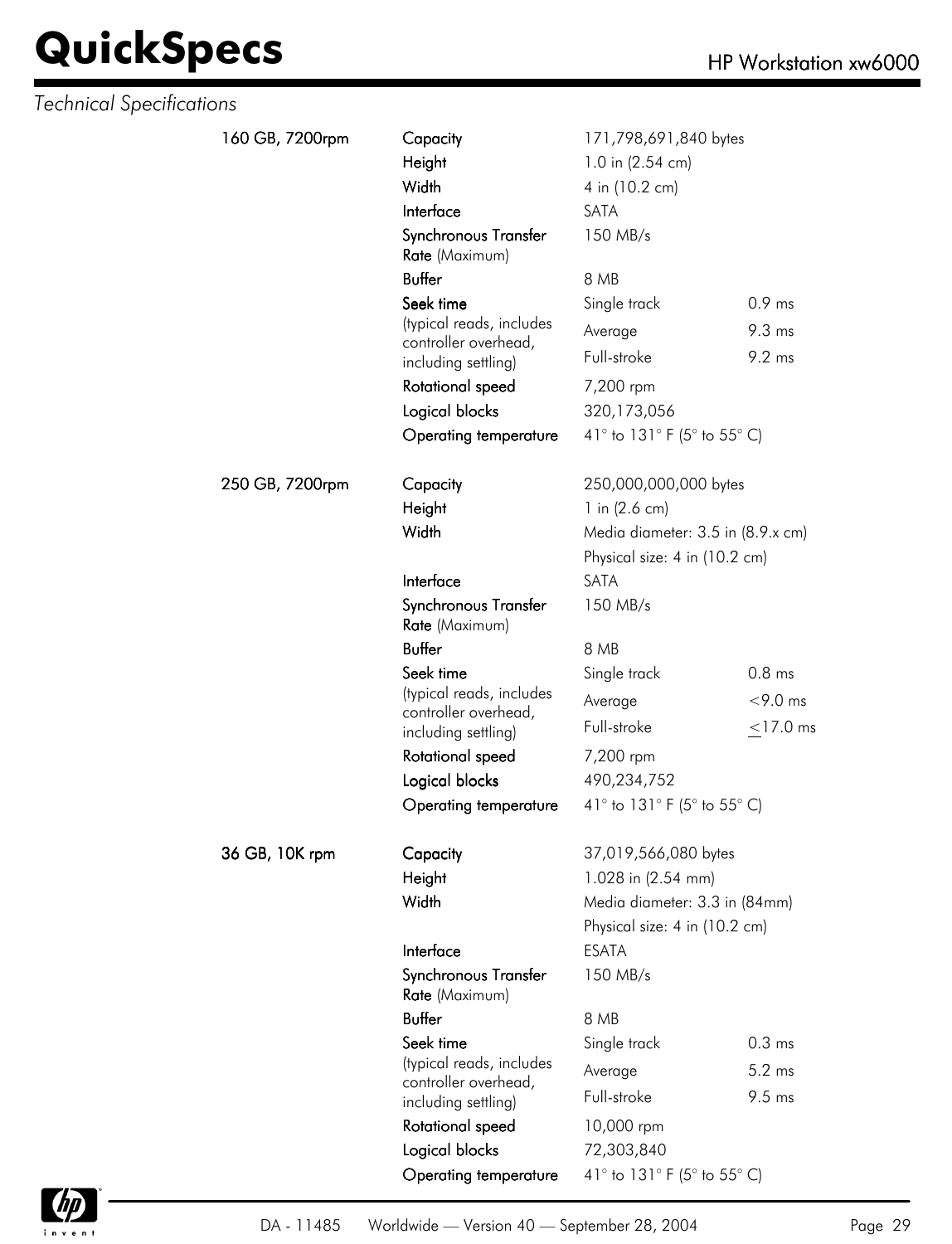|                         | 74 GB, 10K rpm                              | Capacity<br>Height<br>Width                                                                                              | 74,355,769,344 bytes<br>1.028 in (2.54 mm)<br>Media diameter: 3.3 in (84mm)<br>Physical size: 4 in (10.2 cm) |                                                                                            |
|-------------------------|---------------------------------------------|--------------------------------------------------------------------------------------------------------------------------|--------------------------------------------------------------------------------------------------------------|--------------------------------------------------------------------------------------------|
|                         |                                             | Interface                                                                                                                | <b>ESATA</b>                                                                                                 |                                                                                            |
|                         |                                             | Synchronous Transfer<br>Rate (Maximum)                                                                                   | 150 MB/s                                                                                                     |                                                                                            |
|                         |                                             | <b>Buffer</b>                                                                                                            | 8 MB                                                                                                         |                                                                                            |
|                         |                                             | Seek time                                                                                                                | Single track                                                                                                 | 0.3 <sub>ms</sub>                                                                          |
|                         |                                             | (typical reads, includes<br>controller overhead,                                                                         | Average                                                                                                      | 4.5 ms                                                                                     |
|                         |                                             | including settling)                                                                                                      | Full-stroke                                                                                                  | $10.2$ ms                                                                                  |
|                         |                                             | Rotational speed                                                                                                         | 10,000 rpm                                                                                                   |                                                                                            |
|                         |                                             | Logical blocks                                                                                                           | 145,226,112                                                                                                  |                                                                                            |
|                         |                                             | <b>Operating temperature</b>                                                                                             | 41° to 131° F (5 to 55° C)                                                                                   |                                                                                            |
| <b>48X CD-ROM Drive</b> | Capacity                                    | 700 MB CD disc                                                                                                           |                                                                                                              |                                                                                            |
|                         | Dimensions (HxWxD)                          | $1.63 \times 5.83 \times 7.27$ in $(4.13 \times 14.6 \times 18.5$ cm)                                                    |                                                                                                              |                                                                                            |
|                         | Weight                                      | 1.76 lb $(0.8 \text{ kg})$                                                                                               |                                                                                                              |                                                                                            |
|                         | Interface                                   | ATAPI/EIDE                                                                                                               |                                                                                                              |                                                                                            |
|                         | <b>Mounting Orientation</b>                 | Horizontal or vertical                                                                                                   |                                                                                                              |                                                                                            |
|                         | Data Transfer Rates -<br>Read               | Digital audio extraction (minimum) -1,200 KB/s (8X)<br>CD read - up to 7,200 KB/s (48X)                                  |                                                                                                              |                                                                                            |
|                         | <b>Media and Formats -</b><br>Read          | Formats: CD-DA, CD-ROM (Mode 1 and 2), CD-XA Ready, Photo CD<br>(FMV), CD Plus, CD-Extra;<br>Media: stamped, CD-R, CD-RW |                                                                                                              | (Single and Multi-session), Mixed Mode (Audio and Data combined), CD-I                     |
|                         | <b>Data Transfer Modes</b>                  | PIO Mode 4 (16.6 MB/s); Multi-word DMA mode 2 (16.6 MB/s); UltraDMA<br>Mode 0 (16.7 MB/s); UltraDMA Mode 2 (33.3 MB/s)   |                                                                                                              |                                                                                            |
|                         | Access Times (typical)                      | Random                                                                                                                   | $<$ 75 ms @ 48x                                                                                              |                                                                                            |
|                         |                                             | Full-Stroke                                                                                                              | $< 150$ ms                                                                                                   |                                                                                            |
|                         | Start-up Time (typical)                     | $< 7$ s (single session)                                                                                                 | < 30 s (multisession)                                                                                        |                                                                                            |
|                         | Stop Time (typical)                         | < 4s                                                                                                                     |                                                                                                              |                                                                                            |
|                         | <b>Read Buffer size</b>                     | 128 KB (minimum)                                                                                                         |                                                                                                              |                                                                                            |
|                         | Audio Output                                | Line-Out                                                                                                                 | 0.7 VRMS                                                                                                     |                                                                                            |
|                         |                                             | Signal-to-Noise Ratio                                                                                                    | 80 dB                                                                                                        |                                                                                            |
|                         |                                             | <b>Channel Separation</b>                                                                                                | 65 dB                                                                                                        |                                                                                            |
|                         | <b>Configuration Jumper</b><br><b>Block</b> | Master, slave, and cable select modes                                                                                    |                                                                                                              |                                                                                            |
|                         | <b>Operating Conditions</b>                 | Temperature                                                                                                              | 41° to 122° F (5° to 50° C)                                                                                  |                                                                                            |
|                         |                                             | Humidity                                                                                                                 | 10% to 80%                                                                                                   |                                                                                            |
|                         |                                             |                                                                                                                          |                                                                                                              | Approvals/Environmental UL 1950 (US and Canada), CSA, SEMKO, TUV; CE, FDA, FCC, IC, C-TICK |
|                         | <b>Operating Systems</b><br>Supported       | Microsoft Windows 2000 and Microsoft Windows XP                                                                          |                                                                                                              |                                                                                            |

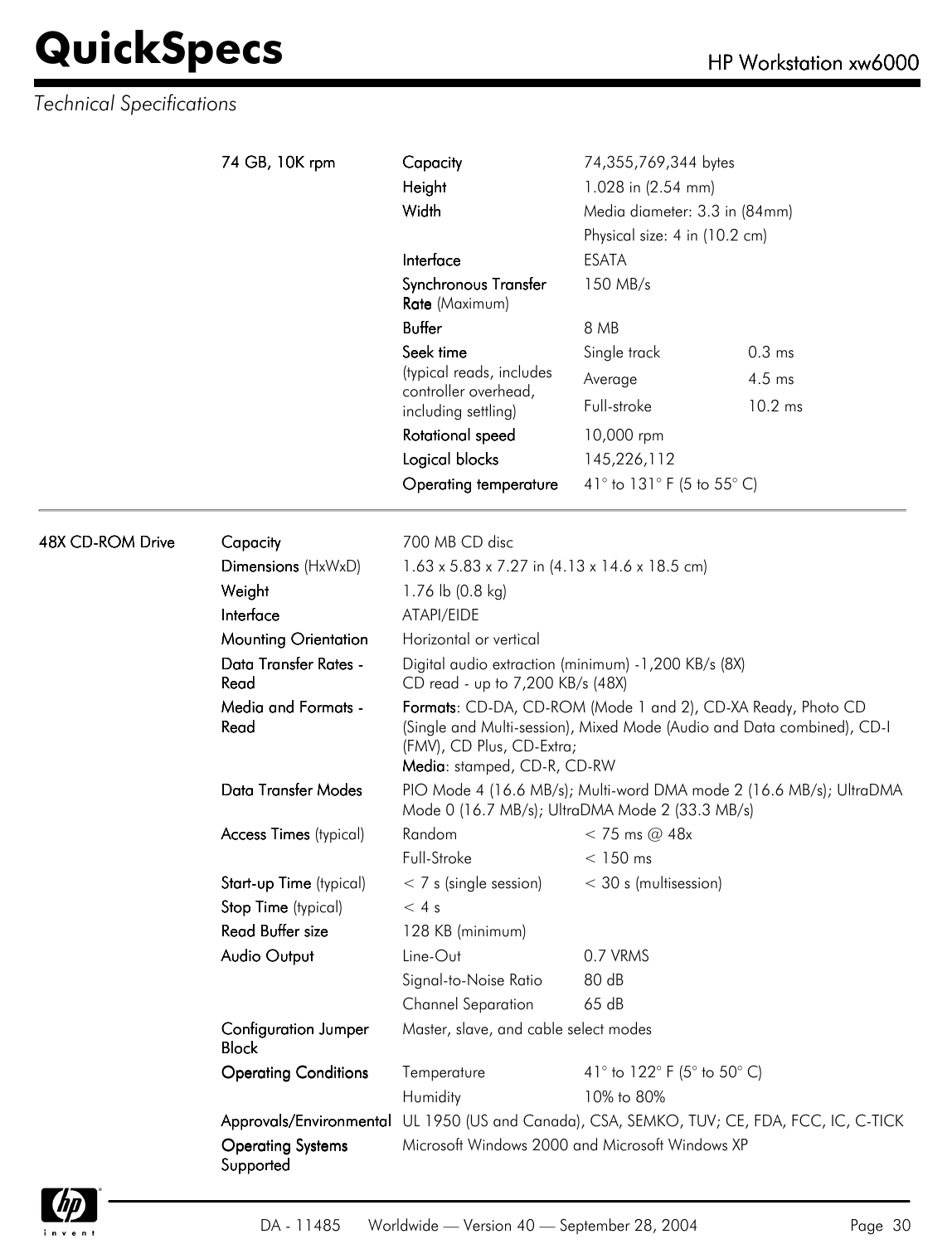|                     | <b>Supplied Software</b>                               | None                                                                                                                                                                                                                                                                                                                                        |                                                                                                                                                                           |  |
|---------------------|--------------------------------------------------------|---------------------------------------------------------------------------------------------------------------------------------------------------------------------------------------------------------------------------------------------------------------------------------------------------------------------------------------------|---------------------------------------------------------------------------------------------------------------------------------------------------------------------------|--|
| 16X/40 DVD-ROM Read | Height                                                 | 5.25-inch, half-height                                                                                                                                                                                                                                                                                                                      |                                                                                                                                                                           |  |
|                     | Interface type                                         | <b>ATAPI</b>                                                                                                                                                                                                                                                                                                                                |                                                                                                                                                                           |  |
|                     | Dimensions-External,<br>Excluding Bezel $(W \times H)$ | 5.88 x 1.71 in (14.9 x 4.34 cm)                                                                                                                                                                                                                                                                                                             |                                                                                                                                                                           |  |
|                     | Disc diameter                                          | 5 in, 3 in (12 cm, 8 cm)                                                                                                                                                                                                                                                                                                                    |                                                                                                                                                                           |  |
|                     | Disc thickness                                         | 0.05 inch (1.2 mm)                                                                                                                                                                                                                                                                                                                          |                                                                                                                                                                           |  |
|                     | Track pitch                                            | 1.6 $\mu$ m (CD), 0.74 $\mu$ m (DVD)                                                                                                                                                                                                                                                                                                        |                                                                                                                                                                           |  |
|                     | Disc center hole diameter 0.6 inch (15 mm)             |                                                                                                                                                                                                                                                                                                                                             |                                                                                                                                                                           |  |
|                     | Disc formats                                           | DVD-ROM (single and dual layer); DVD-video; DVD-R version 1.0 and 2.0;<br>DVD-RW version 1.0 and 1.1; DVD-R/RW multi-border; DVD+RW; CD-<br>ROM Mode 1 and 2; CD-DA; CD-ROM XA Mode 2, Form 1 and 2; CD-<br>extra; CD-text; CD-I Mode 2, Form 1 and 2; CD-I ready; video CD, CD-<br>bridge; PhotoCD (single and multi-session); CD-R; CD-RW |                                                                                                                                                                           |  |
|                     | Disc capacity                                          | <b>DVD-ROM</b>                                                                                                                                                                                                                                                                                                                              | 4.7 GB (DVD-5), 8.54 GB (DVD-9), 9.4 GB<br>(DVD-10), 3.95 GB (DVD-R version 1.0), 4.7<br>GB (DVD-R version 2.0), 4.7 GB (DVD-RW<br>version 1.0 and 1.1), 4.7 GB (DVD+ RW) |  |
|                     |                                                        | <b>CD-ROM</b>                                                                                                                                                                                                                                                                                                                               | 540 MB (Mode 1, 12 cm), 640 MB (Mode 2, 12<br>cm), 700 MB (80 minimum CD-R and CD-RW),<br>180 MB (8 cm)                                                                   |  |
|                     | <b>Block size</b> (bytes)                              | DVD-ROM - 2048; CD-ROM Mode 0 - 2352; CD-ROM Mode 1 - 2352,<br>2340, 2336, 2048; CD-ROM Mode 2 - 2352, 2340, 2336, 2048                                                                                                                                                                                                                     |                                                                                                                                                                           |  |
|                     | Access times (typical                                  | DVD-ROM single layer                                                                                                                                                                                                                                                                                                                        | $< 120$ ms                                                                                                                                                                |  |
|                     | reads, including settling)                             | CD-ROM Mode 1                                                                                                                                                                                                                                                                                                                               | $< 90$ ms                                                                                                                                                                 |  |
|                     |                                                        | Full stroke DVD                                                                                                                                                                                                                                                                                                                             | $< 240$ ms (seek)                                                                                                                                                         |  |
|                     |                                                        | Full stroke CD                                                                                                                                                                                                                                                                                                                              | $<$ 160 ms (seek)                                                                                                                                                         |  |
|                     | Data transfer rates                                    | 2600 - 6000 KB/s (40X CAV CD-ROM mode)<br>8100 - 21,600 KB/s (16X CAV DVD-ROM mode)                                                                                                                                                                                                                                                         |                                                                                                                                                                           |  |
|                     | Data transfer modes                                    | PIO Mode 4 (16.6 MB/s); Multi-word DMA mode 2 (16.6 MB/s); UltraDMA<br>Mode 3 (44.4 MB/s)                                                                                                                                                                                                                                                   |                                                                                                                                                                           |  |
|                     | Power                                                  | Source                                                                                                                                                                                                                                                                                                                                      | Four-pin, DC power receptacle                                                                                                                                             |  |
|                     |                                                        | DC power requirement                                                                                                                                                                                                                                                                                                                        | 5 VDC $\pm$ 5%-100 mV ripple p-p<br>12 VDC $\pm$ 5%-200 mV ripple p-p                                                                                                     |  |
|                     |                                                        | DC current                                                                                                                                                                                                                                                                                                                                  | 5 VDC - <800 mA typical, < 1000 mA<br>maximum<br>12 VDC - < 870 mA typical                                                                                                |  |
|                     | Audio Output Level                                     | 0.7 Vrms (typical)                                                                                                                                                                                                                                                                                                                          |                                                                                                                                                                           |  |
|                     | <b>Configuration Jumper</b><br><b>Block</b>            | Master, slave, and cable select modes                                                                                                                                                                                                                                                                                                       |                                                                                                                                                                           |  |
|                     | Data interface connector                               | 40-pin, shrouded and keyed, flat ribbon                                                                                                                                                                                                                                                                                                     |                                                                                                                                                                           |  |
|                     | Environmental                                          | <b>Temperature</b> (operating)                                                                                                                                                                                                                                                                                                              | 41° to 122° F (5° to 50° C)                                                                                                                                               |  |
|                     | (all conditions non-<br>condensing)                    | <b>Relative humidity</b><br>(operating)                                                                                                                                                                                                                                                                                                     | 10% to 85%                                                                                                                                                                |  |
|                     |                                                        | Maximum wet bulb<br>temperature (operating)                                                                                                                                                                                                                                                                                                 | 86°F (30°C)                                                                                                                                                               |  |

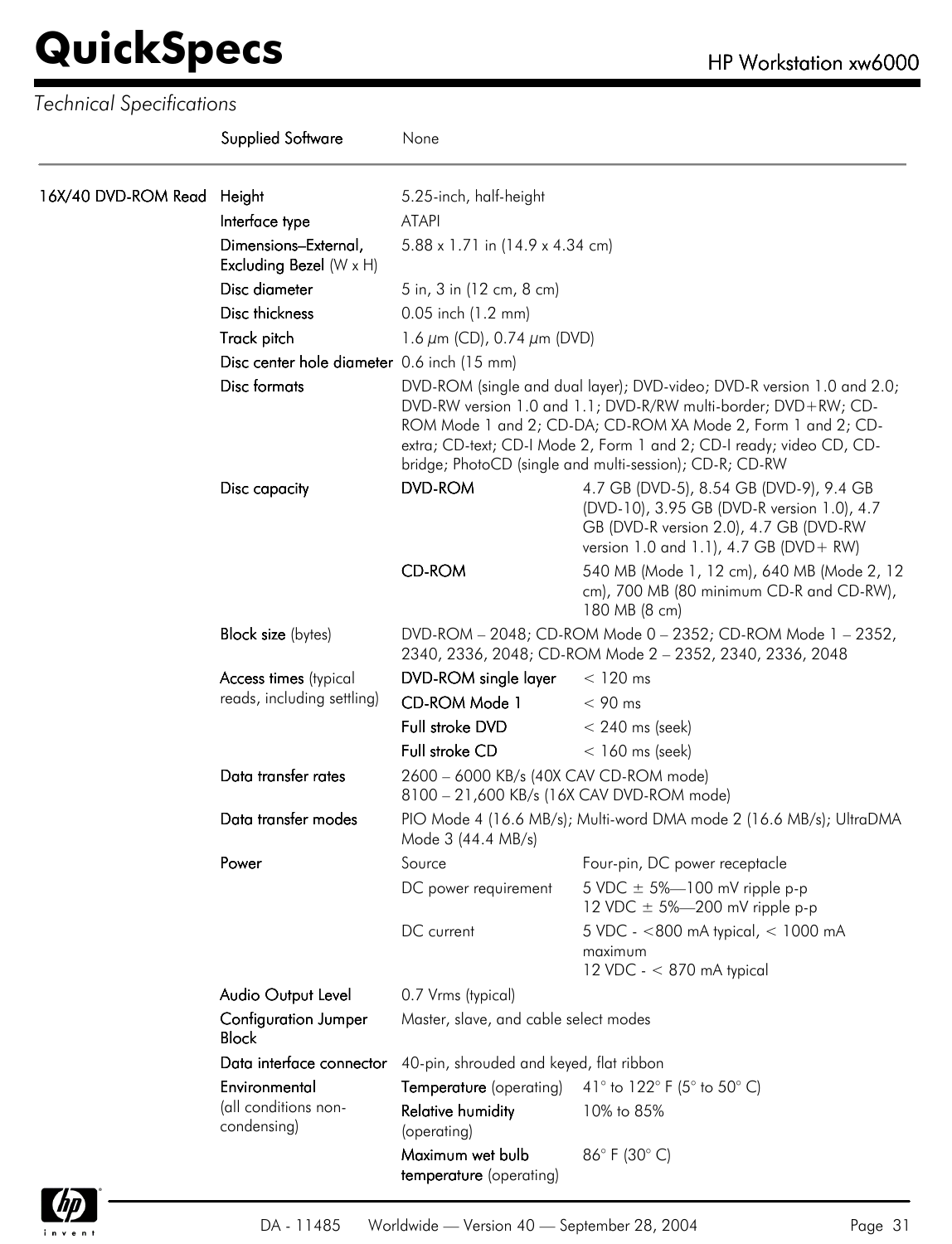|                 | Certifications, approvals                   | 60825-1, UL 60950, CSA C22.2 60950-2000                                                                                                                                                                                                                     | MMC II support, multi-read certification, Microsoft WHQL certification, ACA<br>AS/NZS 3548 class B, CNS 13438, C.I.S.P.R. Pub 22, TUV or VDE<br>EN60950, EN 55022, EN55024, SEMKO, NEMKO, DEMKO, FIMKO, EN |
|-----------------|---------------------------------------------|-------------------------------------------------------------------------------------------------------------------------------------------------------------------------------------------------------------------------------------------------------------|------------------------------------------------------------------------------------------------------------------------------------------------------------------------------------------------------------|
|                 | Operating systems<br>supported              |                                                                                                                                                                                                                                                             | Microsoft Windows 2000, Windows XP Professional                                                                                                                                                            |
| 48/24/48X CD-RW | Capacity                                    | 700 MB CD disc                                                                                                                                                                                                                                              |                                                                                                                                                                                                            |
|                 | Dimensions (HxWxD)                          | $1.63 \times 5.75 \times 7.27$ in $(4.13 \times 14.6 \times 18.5$ cm)                                                                                                                                                                                       |                                                                                                                                                                                                            |
|                 | Weight                                      | 2.0 lb $(0.9 \text{ kg})$                                                                                                                                                                                                                                   |                                                                                                                                                                                                            |
|                 | Interface                                   | ATAPI/EIDE                                                                                                                                                                                                                                                  |                                                                                                                                                                                                            |
|                 | <b>Mounting Orientation</b>                 | Horizontal or vertical                                                                                                                                                                                                                                      |                                                                                                                                                                                                            |
|                 | Data Transfer Rates -<br>Read               | CD read — up to 7,200 KB/s (48X)<br>DVD read — up to 21,600 KB/s (16X)                                                                                                                                                                                      | Digital audio extraction (minimum) - 1,800 KB/s (12X)                                                                                                                                                      |
|                 | <b>Media and Formats -</b><br>Read          | Photo CD (single and multisession);<br>Media: stamped, CD-R, CD-RW                                                                                                                                                                                          | Formats: CD-DA, CD-ROM (Mode 1 and 2), CD-ROM XA (Mode 2, Form 1<br>and 2), Mixed Mode, CD-Plus, CD-Extra, CD-I FMV, Video CD, CD-Text,                                                                    |
|                 | Data Transfer Rates -<br>Write              | CD-R write - 1200 KB/s (8X)<br>CD-R write - 1800 KB/s (12X)<br>CD-R write - 2400 KB/s (16X)<br>CD-R write - 7200 KB/s (48X)<br>CD-RW write - 600 KB/s (4X)<br>CD-RW write -1500 KB/s (10X)<br>CD-RW write - 2400 KB/s (16X)<br>CD-RW write -3600 KB/s (24X) | CD-R write - 3000 KB/s (20X) to 6000 KB/s (40X)                                                                                                                                                            |
|                 | <b>Media and Formats -</b><br>Write         | Media: CD-R, CD-RW (including ultra-speed)                                                                                                                                                                                                                  | Formats: CD-DA, CD-ROM (Mode 1 and 2), CD-ROM XA (Mode 2, Form 1<br>and 2), Mixed Mode, CD-Plus, CD-Extra, CD-I FMV, Video CD, CD-Text;                                                                    |
|                 | <b>Write Methods</b>                        | packet, multisession                                                                                                                                                                                                                                        | Disc-at-once, session-at-once,, track-at-once, incremental fixed and variable                                                                                                                              |
|                 | Data Transfer Modes                         | Mode 2 (33.3 MB/s)                                                                                                                                                                                                                                          | PIO Mode 4 (16.6 MB/s); Multi-word DMA mode 2 (16.6 MB/s); UltraDMA                                                                                                                                        |
|                 | <b>Access Times</b>                         | CD-ROM Mode 1                                                                                                                                                                                                                                               | 100 ms                                                                                                                                                                                                     |
|                 | (typical reads, including<br>settling)      | Full Stroke CD                                                                                                                                                                                                                                              | 160 ms (seek)                                                                                                                                                                                              |
|                 | Start-up Time (typical)                     | $<$ 4 s (single session), $<$ 30 s (multisession)                                                                                                                                                                                                           |                                                                                                                                                                                                            |
|                 | Stop Time (typical)                         | $<$ 3 $s$                                                                                                                                                                                                                                                   |                                                                                                                                                                                                            |
|                 | Write Buffer Size                           | 2MB                                                                                                                                                                                                                                                         |                                                                                                                                                                                                            |
|                 | Audio Output                                | Line-Out                                                                                                                                                                                                                                                    | 0.7 VRMS                                                                                                                                                                                                   |
|                 |                                             | Signal-to-Noise Ratio                                                                                                                                                                                                                                       | 80 dB                                                                                                                                                                                                      |
|                 |                                             | <b>Channel Separation</b>                                                                                                                                                                                                                                   | 70 dB                                                                                                                                                                                                      |
|                 | <b>Configuration Jumper</b><br><b>Block</b> | Master, slave, and cable select modes                                                                                                                                                                                                                       |                                                                                                                                                                                                            |
|                 | <b>Operating Conditions</b>                 | Temperature                                                                                                                                                                                                                                                 | 41° to 113° F (5° to 45° C)                                                                                                                                                                                |
|                 |                                             | Humidity                                                                                                                                                                                                                                                    | 10% to 80%                                                                                                                                                                                                 |

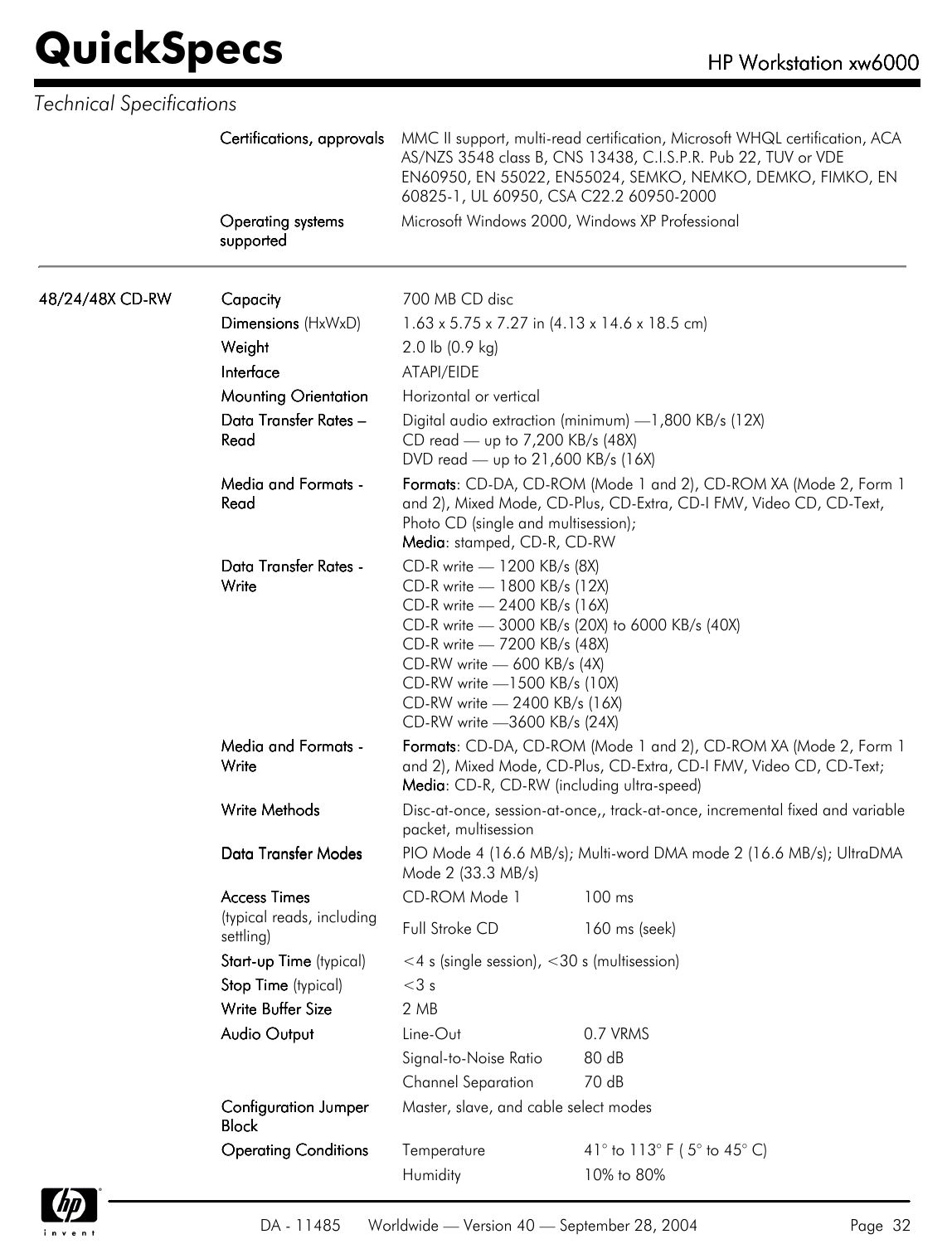|                    | Approvals/<br>Environmental           | MPC-3 compliant, multi-read requirements, UL 1950, ACA AS/NZS 3548,<br>ANSI C63.4-1992, ATAPI Spec SFF-8020, ATA Spec X3T9.2, CB Bulletin<br>No. 92A, CSA C22.2 No. 950-1995, C.I.S.P.R. Pub 22, DHHS/FDA,<br>EMKO-TSE 07/94, TUV, EN60825-1                                                                                                                                              |
|--------------------|---------------------------------------|-------------------------------------------------------------------------------------------------------------------------------------------------------------------------------------------------------------------------------------------------------------------------------------------------------------------------------------------------------------------------------------------|
|                    | <b>Operating Systems</b><br>Supported | Microsoft Windows 2000, Windows XP                                                                                                                                                                                                                                                                                                                                                        |
|                    | Supplied software                     | Roxio Easy CD Creator 5.3.4: Create or copy CDs and DVDs, including<br>music and data CDs, and data DVDs;<br>Dantz Retrospect Express 6.0: Back up systems to CD, DVD, or tape media.                                                                                                                                                                                                     |
| 48/24/48+16X Combo | Capacity                              | 4.7 and 9.4 GB DVD disc/700 MB CD disc                                                                                                                                                                                                                                                                                                                                                    |
| CD-RW/DVD-ROM      | Dimensions (HxWxD)                    | $1.63 \times 5.75 \times 7.27$ in $(4.13 \times 14.6 \times 18.5$ cm)                                                                                                                                                                                                                                                                                                                     |
|                    | Weight                                | $2.0$ lb $(0.9$ kg)                                                                                                                                                                                                                                                                                                                                                                       |
|                    | Interface                             | ATAPI/EIDE                                                                                                                                                                                                                                                                                                                                                                                |
|                    | <b>Mounting Orientation</b>           | Horizontal or vertical                                                                                                                                                                                                                                                                                                                                                                    |
|                    | Data Transfer Rates -                 | Digital audio extraction (minimum) -1,200 KB/s (8X)                                                                                                                                                                                                                                                                                                                                       |
|                    | Read                                  | CD read — up to 7,200 KB/s (48X)                                                                                                                                                                                                                                                                                                                                                          |
|                    |                                       | DVD read — up to 21,600 KB/s (16X)                                                                                                                                                                                                                                                                                                                                                        |
|                    | Media and Formats -<br>Read           | CD Formats: CD-DA, CD-ROM (Modes 1 and 2), CD-ROM XA (Mode 2,<br>Form 1 and 2), Mixed mode, CD-Extra, CD-I FMV, Video CD, Photo CD<br>(single and multi-session), CD-Text, CD-Plus                                                                                                                                                                                                        |
|                    |                                       | CD Media: stamped, CD-R; CD-RW                                                                                                                                                                                                                                                                                                                                                            |
|                    |                                       | DVD Formats: DVD-ROM, DVD-Video (with application support), DVD-R<br>(version 1.0 and 2.0), DVD-RW (version 1.0 and 1.1), DVD-R multi-border                                                                                                                                                                                                                                              |
|                    |                                       | DVD Media: stamped (single or dual layer, single sided), DVD+ RW, DVD+<br>R, DVD-R, DVD-RW                                                                                                                                                                                                                                                                                                |
|                    | Data Transfer Rates -<br>Write        | CD-R write - 600 KB/s (4X)<br>CD-R write - 1200 KB/s (8X)<br>CD-R write - 1800 KB/s (12X)<br>CD-R write - 2400 KB/s (16X)<br>CD-R write - 3600 KB/s (24X)<br>CD-R write - 4800 KB/s (32X)<br>CD-R write - 6000 KB/s (40X)<br>CD-R write - 7200 KB/s (48X)<br>CD-RW write - 600 KB/s (4X)<br>CD-RW write -1500 KB/s (10X)<br>CD-RW write - 2400 KB/s (16X)<br>CD-RW write -3600 KB/s (24X) |
|                    | Media and Formats -<br>Write          | CD Formats: CD-DA, CD-ROM (Mode 1), CD-ROM XA (Mode 2, Form 1<br>and 2), Mixed mode, CD-Extra, CD-I FMV, Video CD, CD-Plus                                                                                                                                                                                                                                                                |
|                    |                                       | CD Media: CD-R; CD-RW                                                                                                                                                                                                                                                                                                                                                                     |
|                    | Write Methods                         | Disc-at-once, session-at-once, track-at-once, incremental fixed and variable<br>packet, multisession                                                                                                                                                                                                                                                                                      |
|                    | <b>Data Transfer Modes</b>            | PIO Mode 4 (16.6 MB/s); Multi-word DMA mode 2 (16.6 MB/s); UltraDMA<br>Mode 2 (33.3 MB/s)                                                                                                                                                                                                                                                                                                 |

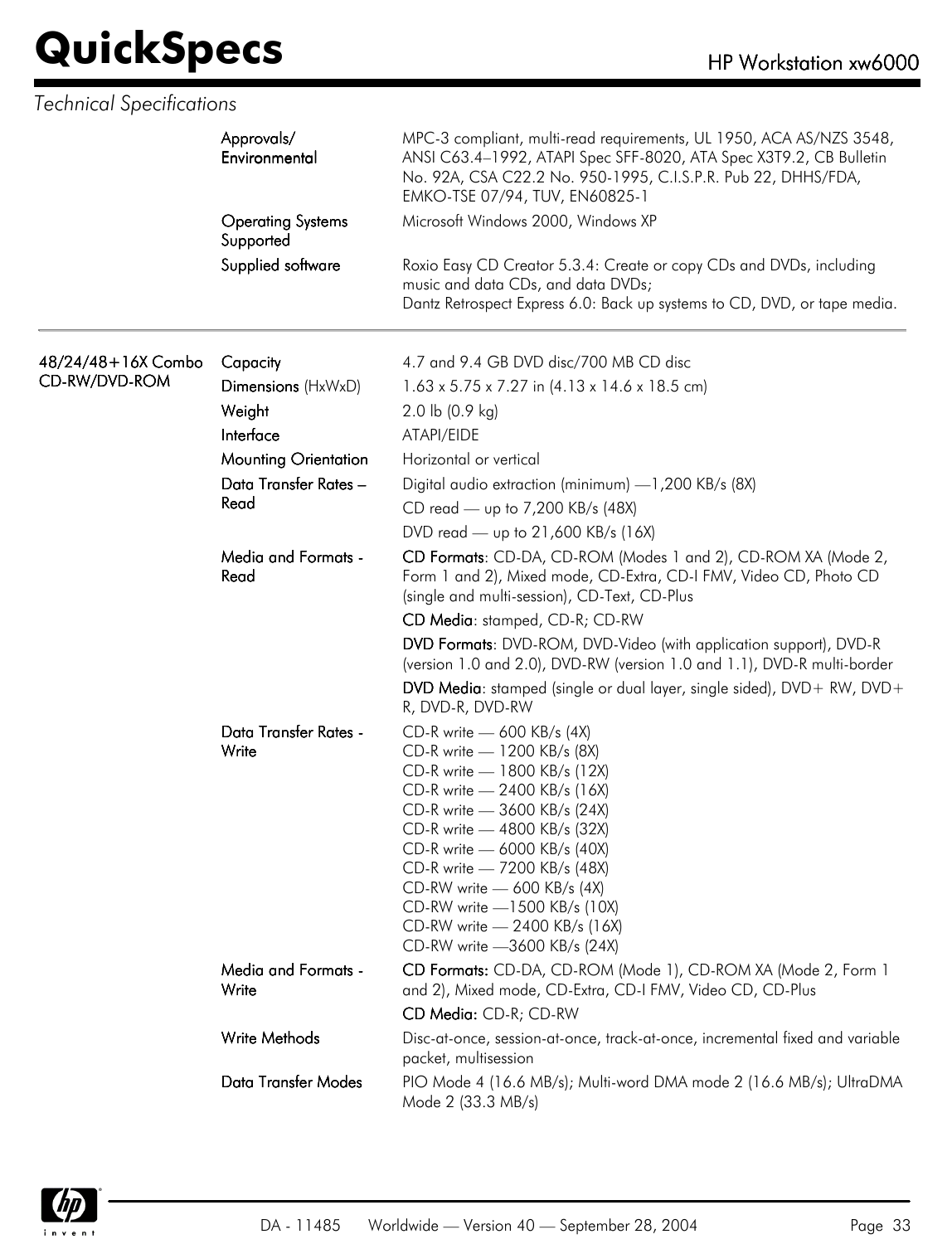#### *Technical Specifications*

|                          | <b>Access Times</b>                                                                                       | DVD-ROM Single Layer                                                          | 120 ms                                                                                                                                                                                                     |
|--------------------------|-----------------------------------------------------------------------------------------------------------|-------------------------------------------------------------------------------|------------------------------------------------------------------------------------------------------------------------------------------------------------------------------------------------------------|
|                          | (typical reads, including                                                                                 | Random                                                                        |                                                                                                                                                                                                            |
|                          | settling)                                                                                                 | CD-ROM Mode 1                                                                 | 110 ms                                                                                                                                                                                                     |
|                          |                                                                                                           | Full Stroke DVD                                                               | 210 ms                                                                                                                                                                                                     |
|                          |                                                                                                           | Full Stroke CD                                                                | 160 ms                                                                                                                                                                                                     |
|                          | Start-up Time (typical)                                                                                   |                                                                               | $\leq$ 4 seconds (single session), $\leq$ 30 seconds (multisession)                                                                                                                                        |
|                          | Stop Time (typical)                                                                                       | 4s                                                                            |                                                                                                                                                                                                            |
|                          | Write Buffer Size                                                                                         | 2 MB (minimum)                                                                |                                                                                                                                                                                                            |
|                          | <b>Audio Output</b>                                                                                       | Line-Out                                                                      | 0.7 VRMS                                                                                                                                                                                                   |
|                          |                                                                                                           | Signal-to-Noise Ratio                                                         | 74 dB                                                                                                                                                                                                      |
|                          |                                                                                                           | <b>Channel Separation</b>                                                     | 65 dB                                                                                                                                                                                                      |
|                          | <b>Configuration Jumper</b><br><b>Block</b><br><b>Operating Conditions</b><br>Approvals/<br>Environmental | Master, slave, and cable select modes                                         |                                                                                                                                                                                                            |
|                          |                                                                                                           | Temperature                                                                   | 41 $\degree$ to 122 $\degree$ F (5 $\degree$ to 50 $\degree$ C)                                                                                                                                            |
|                          |                                                                                                           | Humidity                                                                      | 10% to 85%                                                                                                                                                                                                 |
|                          |                                                                                                           | EMKO-TSE 07/94, TUV, EN60825-1                                                | MPC-3 compliant, multi-read requirements, UL 1950, ACA AS/NZS 3548,<br>ANSI C63.4-1992, ATAPI Spec SFF-8020, ATA Spec X3T9.2, CB Bulletin<br>No. 92A, CSA C22.2 No. 950-1995, C.I.S.P.R. Pub 22, DHHS/FDA, |
|                          | <b>Operating Systems</b><br>Supported                                                                     | Microsoft Windows 2000, Windows XP                                            |                                                                                                                                                                                                            |
|                          | Supplied software                                                                                         | Intervideo WInDVD 4.0: Play DVD movies;<br>music and data CDs, and data DVDs; | Roxio Easy CD Creator 5.3.4: Create or copy CDs and DVDs, including<br>Dantz Retrospect Express 6.0: Back up systems to CD, DVD, or tape media.                                                            |
|                          |                                                                                                           |                                                                               |                                                                                                                                                                                                            |
| HP 8X DVD+RW $-$ 400l    | Capacity                                                                                                  | 4.7 GB 5.25-inch                                                              |                                                                                                                                                                                                            |
| (8X/4X/12X/24X/          | Orientation                                                                                               | Either horizontal or vertical                                                 |                                                                                                                                                                                                            |
| $10X/40X$ DVD + R/ + RW) | Interface Type                                                                                            | <b>ATAPI</b>                                                                  |                                                                                                                                                                                                            |
|                          | Dimensions                                                                                                | 8.0 x 5.9 x 1.7 in (20.3 x 1.5 0 x 4.4 cm) half-height trav-load              |                                                                                                                                                                                                            |

| (8X/4X/12X/24X/<br>$10X/40X$ DVD + R/ + RW) | Orientation                           | Either horizontal or vertical                                                         |                                                                                                                                                                                                               |  |
|---------------------------------------------|---------------------------------------|---------------------------------------------------------------------------------------|---------------------------------------------------------------------------------------------------------------------------------------------------------------------------------------------------------------|--|
|                                             | Interface Type                        | ATAPI                                                                                 |                                                                                                                                                                                                               |  |
|                                             | Dimensions<br>$(W \times H \times D)$ |                                                                                       | 8.0 x 5.9 x 1.7 in (20.3 x 15.0 x 4.4 cm) half-height, tray-load                                                                                                                                              |  |
|                                             | <b>Track Pitch</b>                    | 1.6 um (CD), 0.74 um (DVD)                                                            |                                                                                                                                                                                                               |  |
|                                             | Reference Scanning<br>Velocity        | 1.2 m/s (CD); 3.49 m/s (DVD SL); 3.84 m/s (DVD DL)                                    |                                                                                                                                                                                                               |  |
|                                             | <b>Recording Method</b>               | Disc-at-once, Track-at-once, and Session-at-once; Variable Packet and Fixed<br>Packet |                                                                                                                                                                                                               |  |
|                                             | Write Support                         | $DVD + R$ , $DVD + RW$ , $CD-R$ , $CD-RW$                                             |                                                                                                                                                                                                               |  |
|                                             | Read Support                          | (supports AM2)                                                                        | DVD-ROM (single- and dual-layer), DVD+R, DVD+RW, DVD-R, DVD-RW,<br>CD-ROM Mode 1, CD-ROM XA (Mode 2, forms 1 and 2), CD TEXT, Photo<br>CD single- and multi-session), CD-DA (Audio CD), CD-Extra, CD-R, CD-RW |  |
|                                             | Write Speed                           | $DVD + R$                                                                             | 8X CLV (10800 KB/s)                                                                                                                                                                                           |  |
|                                             |                                       | $DVD + RW$                                                                            | 4X CLV (5400 KB/s)                                                                                                                                                                                            |  |
|                                             |                                       | $CD-R$                                                                                | 24X CLV (3600 KB/s)                                                                                                                                                                                           |  |
|                                             |                                       | CD-RW                                                                                 | 10X CLV (1500 KB/s)                                                                                                                                                                                           |  |
|                                             |                                       |                                                                                       |                                                                                                                                                                                                               |  |

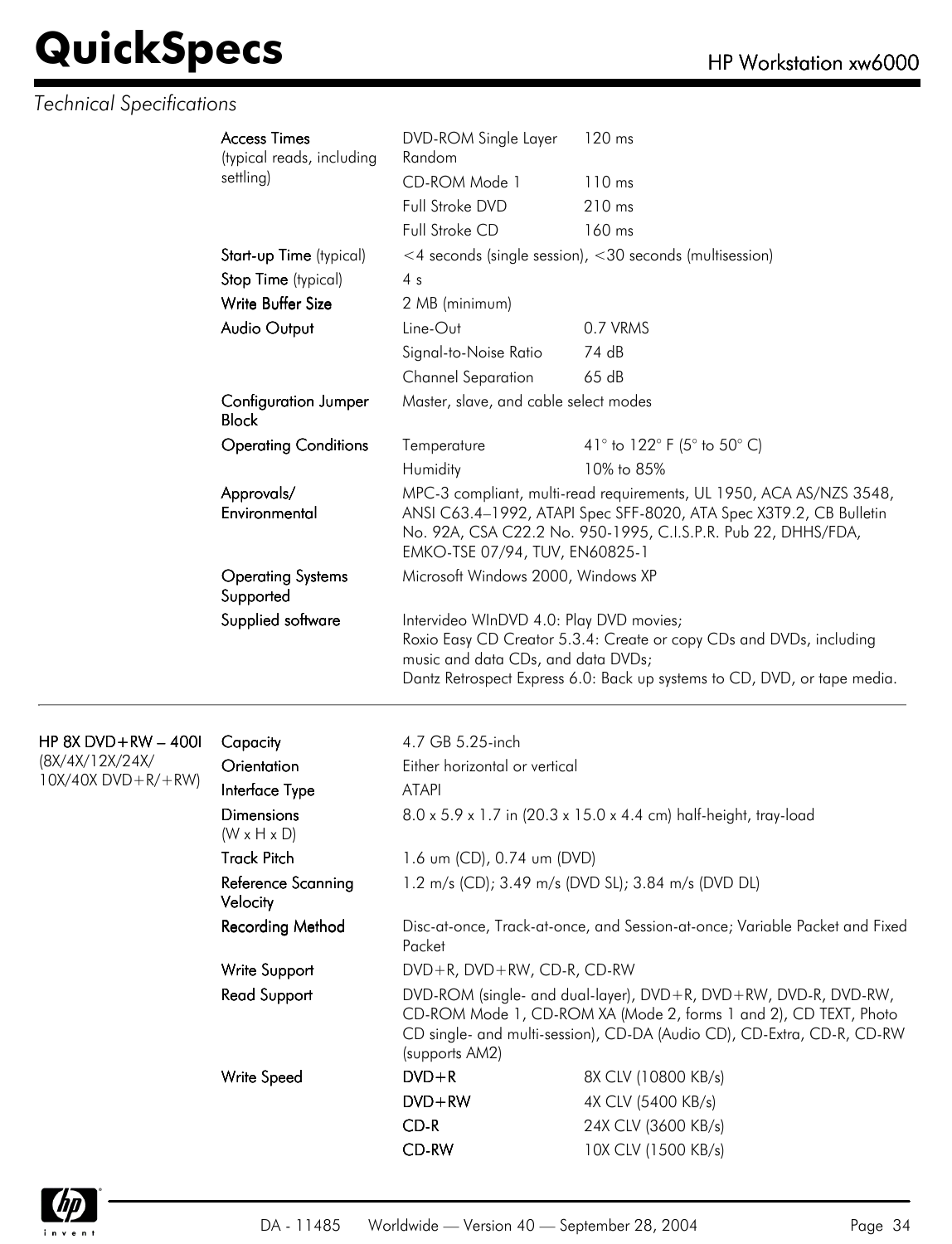|                        | <b>Read Speed</b>                   | <b>DVD-ROM</b>                                                                                                                             | 12X CAV (6750 - 16200 KB/s)                                                                                                                                                                                          |  |
|------------------------|-------------------------------------|--------------------------------------------------------------------------------------------------------------------------------------------|----------------------------------------------------------------------------------------------------------------------------------------------------------------------------------------------------------------------|--|
|                        |                                     | DVD+R, DVD+RW,<br>DVD-R, DVD-RW                                                                                                            | 8X CAV (5400 - 10800 KB/s)                                                                                                                                                                                           |  |
|                        |                                     | CD-ROM, CD-R,<br>CD-RW, CD-Audio                                                                                                           | 40X CAV (2550 to 6000 KB/s)                                                                                                                                                                                          |  |
|                        | Date Buffer                         | Read                                                                                                                                       | 2 MB                                                                                                                                                                                                                 |  |
|                        |                                     | Write                                                                                                                                      | 2 MB                                                                                                                                                                                                                 |  |
|                        | <b>Access Time</b>                  | Random DVD                                                                                                                                 | $<$ 140 ms (typical)                                                                                                                                                                                                 |  |
|                        | (typical reads, including           | Random CD                                                                                                                                  | $<$ 125 ms, (typical)                                                                                                                                                                                                |  |
|                        | settling)                           | Full Stroke DVD                                                                                                                            | $<$ 250 ms (seek)                                                                                                                                                                                                    |  |
|                        |                                     | <b>Full Stroke CD</b>                                                                                                                      | $< 210$ ms (seek)                                                                                                                                                                                                    |  |
|                        | <b>Operating Systems</b><br>Support | Microsoft® Windows® XP Professional                                                                                                        |                                                                                                                                                                                                                      |  |
|                        | Power Requirement                   | $5 V, +12 V (1.6A, 1.4A)$                                                                                                                  |                                                                                                                                                                                                                      |  |
|                        | <b>Front Panel Features</b>         |                                                                                                                                            | Disc loading tray, forced eject hole read/write indicator, eject button                                                                                                                                              |  |
|                        | <b>Rear Panel Features</b>          | configuration jumper, DC input                                                                                                             | ATAPI interface, digital audio output 1, analog audio output, device<br>DC Power Connector, 4 pin; Line Out Connector, 4 pin; IDE Bus Connector,<br>40 pin; Configuration Jumper Pins; Label to identify each connec |  |
|                        | <b>Regulatory Approvals</b>         | UL, CSA, CB Report, FIMKO, SEMKO, FCC Class B, FDA, CE Marking, C-<br>Tick, CISPR-229, Korean EMC, Taiwan EMC                              |                                                                                                                                                                                                                      |  |
|                        | Option Kit contents                 | DVD+R media.                                                                                                                               | DVD+R/+RW Drive, InterVideo WinDVD, InterVideo WinDVD Creator,<br>Roxio Easy CD Creator, Dantz Retrospect Express Backup Software and                                                                                |  |
| <b>Broadcom GB NIC</b> | Connector                           | <b>RJ-45</b>                                                                                                                               |                                                                                                                                                                                                                      |  |
|                        | Controller                          | Broadcom 5782 PCI LAN Controller                                                                                                           |                                                                                                                                                                                                                      |  |
|                        | Memory                              | Integrated 96Kb frame buffer memory                                                                                                        |                                                                                                                                                                                                                      |  |
|                        | Data rates supported                | 10/100/1000 Mbps                                                                                                                           |                                                                                                                                                                                                                      |  |
|                        | Compliance                          | 802.3 <sub>v</sub> compliant, 802.3x flow control                                                                                          | IEEE 802.1A, 802.1P, 802.1P, 802.1Q, 802.2, 802.3, 802.3AB and                                                                                                                                                       |  |
|                        | <b>Bus architecture</b>             | <b>PCI 2.2</b>                                                                                                                             |                                                                                                                                                                                                                      |  |
|                        | Data path width                     | 32-bit, 33/66 MHz bus interface                                                                                                            |                                                                                                                                                                                                                      |  |
|                        | Data transfer mode                  | <b>Bus-master DMA</b>                                                                                                                      |                                                                                                                                                                                                                      |  |
|                        | Hardware certifications             | for European Union                                                                                                                         | FCC, B, CE, TUV- cTUVus Mark Canada and United States, TUV- GS Mark                                                                                                                                                  |  |
|                        | Power requirement                   |                                                                                                                                            | 1.48 watts $@ + 3.3V$ AUX supply with 5V tolerance                                                                                                                                                                   |  |
|                        | Boot ROM support                    | Yes                                                                                                                                        |                                                                                                                                                                                                                      |  |
|                        | Network transfer rate               | 10BASE-T (half-duplex) 10 Mbps<br>10BASE-T (full-duplex) 20 Mbps<br>100BASE-TX (half-duplex) 100 Mbps<br>100BASE-TX (full-duplex) 200 Mbps |                                                                                                                                                                                                                      |  |
|                        |                                     | 1000BASE-T, 1000 Mbps                                                                                                                      |                                                                                                                                                                                                                      |  |
|                        | Environmental                       | Operating temperature                                                                                                                      | 32° to 131° F (0° to 55° C)                                                                                                                                                                                          |  |

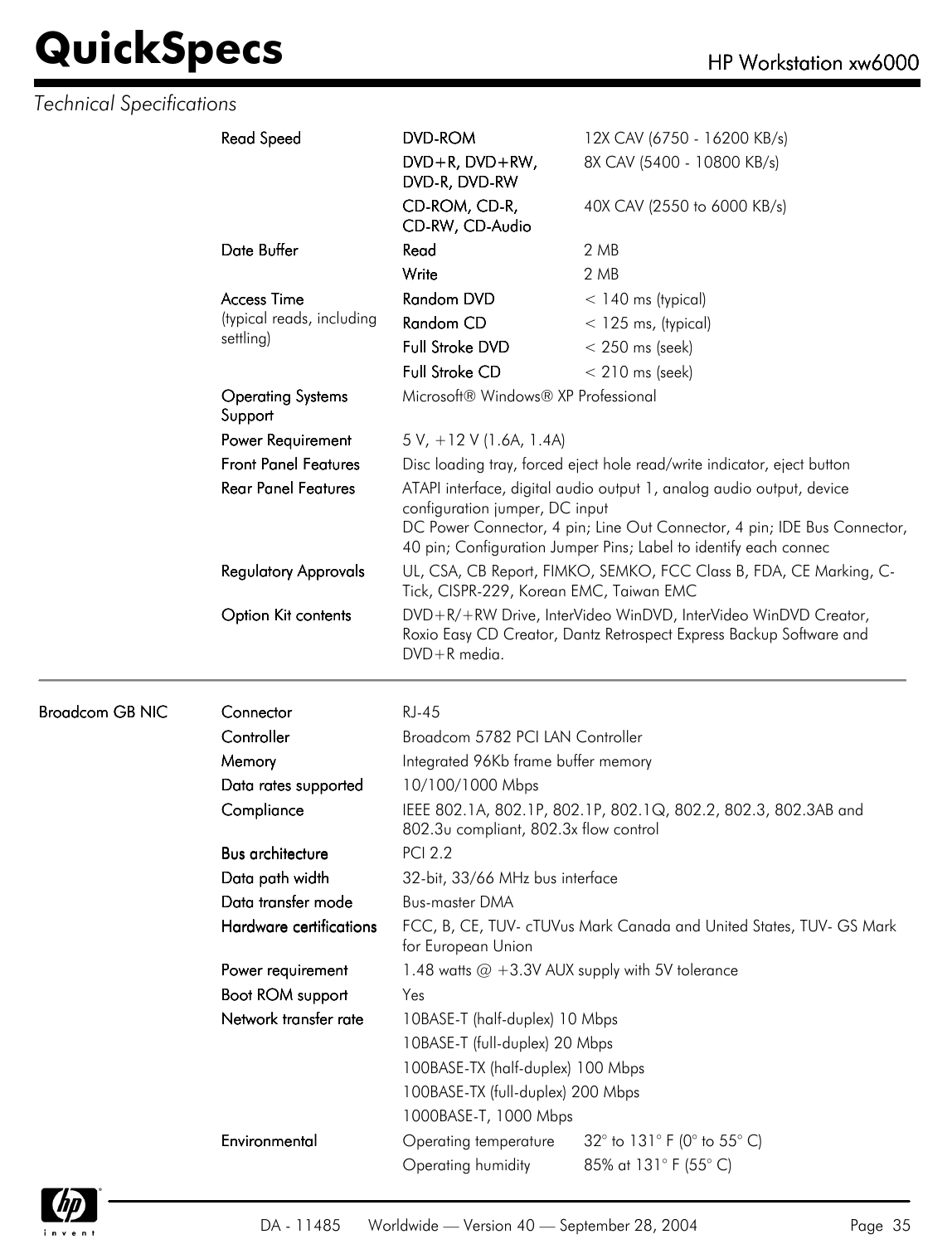|                                     | Dimensions<br>Operating system driver<br>support | 4.7 x 2.0 x 0.08 inches (12 x 5 x 1.9 cm)                                                                                                                                                                                                                                                                                              |  |  |
|-------------------------------------|--------------------------------------------------|----------------------------------------------------------------------------------------------------------------------------------------------------------------------------------------------------------------------------------------------------------------------------------------------------------------------------------------|--|--|
|                                     |                                                  | Microsoft Windows NT 4.0, Microsoft Windows 98, Microsoft 2000,<br>Microsoft XP, Linux 2.2, Linux 2.4                                                                                                                                                                                                                                  |  |  |
|                                     |                                                  | Management capabilities ACPI, WOL and DMI 2.0, PXE 2.0, WfM 2.0, Broadcom mgmt utility                                                                                                                                                                                                                                                 |  |  |
|                                     | Alerting                                         | ASF 1.0                                                                                                                                                                                                                                                                                                                                |  |  |
|                                     | Kit contents                                     | Broadcom 5782, CD, Broadcom Gigabit Ethernet for HP, drivers, quick<br>install guide, product warranty statement                                                                                                                                                                                                                       |  |  |
| NVIDIA Quadro NVS 280 2D controller |                                                  | Integrated Quadro 280 2-D graphics processor unit (GPU)                                                                                                                                                                                                                                                                                |  |  |
| <b>Graphics Card</b>                | <b>VGA</b> controller                            | Integrated into the Quadro GPU                                                                                                                                                                                                                                                                                                         |  |  |
|                                     | <b>Bus type</b>                                  | AGP 8X                                                                                                                                                                                                                                                                                                                                 |  |  |
|                                     | <b>RAMDAC</b>                                    | Dual 350 MHz                                                                                                                                                                                                                                                                                                                           |  |  |
|                                     | Memory speed and type                            | 200 MHz 8M x16 DDR                                                                                                                                                                                                                                                                                                                     |  |  |
|                                     | Memory amount                                    | 64 MB                                                                                                                                                                                                                                                                                                                                  |  |  |
|                                     | <b>Texture Memory</b>                            | Unified with frame buffer                                                                                                                                                                                                                                                                                                              |  |  |
|                                     | Form Factor                                      | <b>ATX</b>                                                                                                                                                                                                                                                                                                                             |  |  |
|                                     | Controller clock speed                           | 275 MHz                                                                                                                                                                                                                                                                                                                                |  |  |
|                                     | Color planes                                     | 32-bit color buffer                                                                                                                                                                                                                                                                                                                    |  |  |
|                                     | Overlay planes                                   | 1 16-bit Video overlay plane                                                                                                                                                                                                                                                                                                           |  |  |
|                                     | Maximum vertical refresh 120 Hz<br>rate          |                                                                                                                                                                                                                                                                                                                                        |  |  |
|                                     | Maximum pixel clock                              | 350 MHz                                                                                                                                                                                                                                                                                                                                |  |  |
|                                     | Dual Screen support                              | Yes                                                                                                                                                                                                                                                                                                                                    |  |  |
|                                     | Single DVI Support                               | Yes                                                                                                                                                                                                                                                                                                                                    |  |  |
|                                     | Dual DVI Support                                 | Yes                                                                                                                                                                                                                                                                                                                                    |  |  |
|                                     | <b>Operating systems</b>                         | Microsoft Windows 2000: Full native Dual View mode, Span or Big Desktop<br>mode, and Clone mode                                                                                                                                                                                                                                        |  |  |
|                                     |                                                  | Microsoft Windows XP: Full native Dual View mode, Span or Big Desktop<br>mode, and Clone mode                                                                                                                                                                                                                                          |  |  |
|                                     | Physical dimensions                              | 2.586 x 6.6 in (6.57 x 16.76 cm)                                                                                                                                                                                                                                                                                                       |  |  |
|                                     | High-definition Video<br>Processor (HDVP)        | Full-screen, full-frame video playback of HDTV and DVD content<br>DVD-ready motion compensation for MPEG-2<br>Independent hardware color controls for video overlay<br>Hardware color-space conversion (YUV 4:2:2 and 4:2:0)<br><b>IDCT</b> motion compensation<br>5-tap horizontal by 3-tap vertical filtering<br>8:1 up/down scaling |  |  |

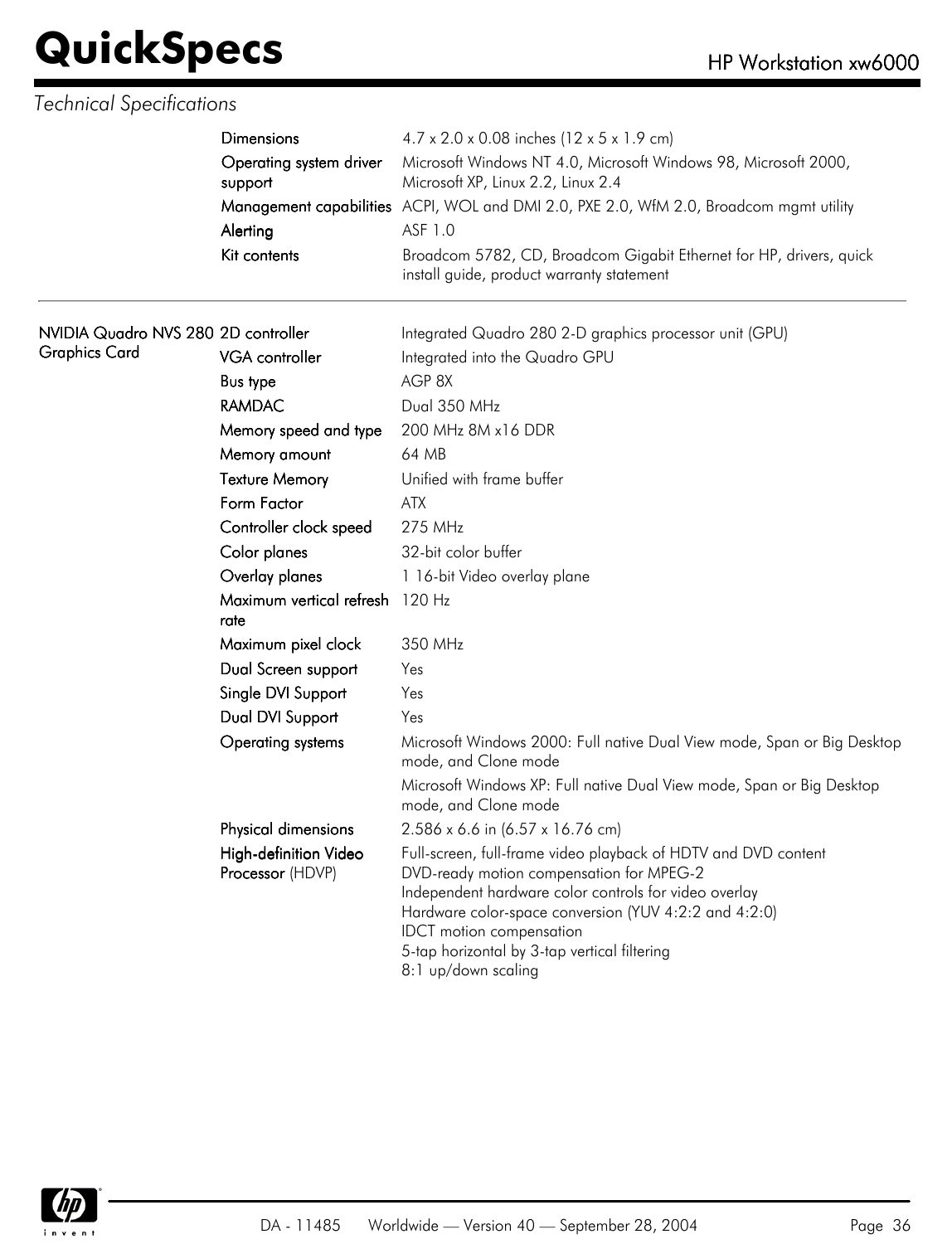| NVIDIA Quadro NVS 280        | Analog Resolution                 | Maximum Colors Supported        | Maximum Refresh Rate |
|------------------------------|-----------------------------------|---------------------------------|----------------------|
| <b>Graphics Card display</b> | 640 x 480                         | 16.7 M                          | 240 Hz               |
| resolutions & refresh rates  | 800 x 600                         | 16.7 M                          | 240 Hz               |
|                              | 1024 x 768                        | 16.7 M                          | 200 Hz               |
|                              | 1152 x 864                        | 16.7 M                          | 170 Hz               |
|                              | 1280 x 1024                       | 16.7 M                          | 150 Hz               |
|                              | 1600 x 1200                       | 16.7 M                          | 100 Hz               |
|                              | 1920 x 1080                       | 16.7 M                          | 85 Hz                |
|                              | 1920 x 1200                       | 16.7 M                          | 85 Hz                |
|                              | 1920 x 1440                       | 16.7 M                          | 75 Hz                |
|                              | 2048 x 1536                       | 16.7 M                          | 60 Hz                |
|                              | <b>Digital Resolution Maximum</b> | <b>Colors Supported Maximum</b> | <b>Refresh Rate</b>  |
|                              | 640 x 480                         | 16.7 M                          | 75 Hz                |
|                              | 800 x 600                         | 16.7 M                          | 75 Hz                |
|                              | 1024 x 768                        | 16.7 M                          | 75 Hz                |
|                              | 1152 x 864                        | 16.7 M                          | 60 Hz                |
|                              | 1280 x 1024                       | 16.7 M                          | 60 Hz                |
|                              | 1600 x 1200                       | 16.7 M                          | 60 Hz (primary only) |

| NVIDIA Quadro NVS 400 Form Factor |                                           | <b>ATX</b>                                                                                                                                                                                                                                                                                                                             |
|-----------------------------------|-------------------------------------------|----------------------------------------------------------------------------------------------------------------------------------------------------------------------------------------------------------------------------------------------------------------------------------------------------------------------------------------|
| Graphics Card                     | <b>Graphics Controller</b>                | Integrated Quadro4 2D/3D 128-bit graphics processor unit (GPU)                                                                                                                                                                                                                                                                         |
|                                   | <b>Bus Type</b>                           | PCI                                                                                                                                                                                                                                                                                                                                    |
|                                   | <b>RAMDAC</b>                             | Dual 350 MHz                                                                                                                                                                                                                                                                                                                           |
|                                   | Memory                                    | 64 MB 220 MHz, 4mx 32 DDR per GPU, 32 MB per GPU unified frame<br>buffer                                                                                                                                                                                                                                                               |
|                                   | Connectors                                | Dual LFH-60                                                                                                                                                                                                                                                                                                                            |
|                                   | <b>Dimensions</b>                         | Low-profile form factor                                                                                                                                                                                                                                                                                                                |
|                                   | Multi-monitor support                     | 1 to 4 displays with nView – with two cards (1 PCI per card), up to 8<br>monitors can be driven                                                                                                                                                                                                                                        |
|                                   | nView Hardware<br>Architecture            | 32-bit color<br>2048x1536 @ 75Hz maximum resolution<br>Dual 350MHz RAMDACs<br>Integrated TMDS<br>Digital Vibrance Control (DVC)<br>High-performance 2D rendering engine<br>Optimized for 32-, 24-, 16-, 15- and 8-bpp modes                                                                                                            |
|                                   | High-definition video<br>processor (HDVP) | Full-screen, full-frame video playback of HDTV and DVD content<br>DVD-ready motion compensation for MPEG-2<br>Independent hardware color controls for video overlay<br>Hardware color-space conversion (YUV 4:2:2 and 4:2:0)<br><b>IDCT</b> Motion compensation<br>5-tap horizontal by 3-tap vertical filtering<br>8:1 up/down scaling |
|                                   |                                           | Supported graphics APIs Fully compliant with OpenGL 1.3 and DirectX 8.1                                                                                                                                                                                                                                                                |
|                                   |                                           | Available graphics drivers Microsoft Windows XP and Microsoft Windows 2000, Linux<br>See: http://www.hp.com/support/workstation drivers/                                                                                                                                                                                               |

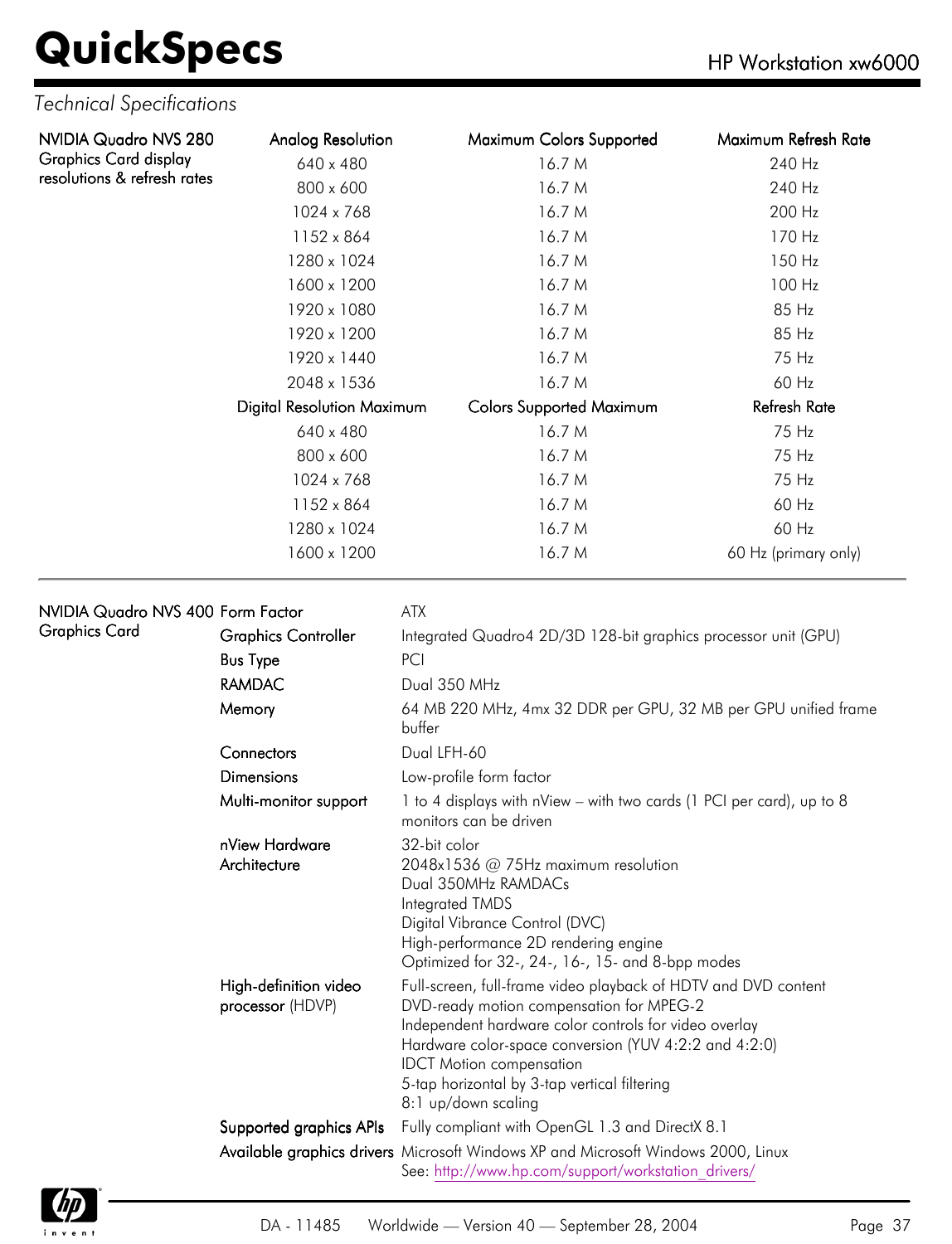#### *Technical Specifications*

| NVIDIA Quadro NVS 400       |                                           | Single CRT display                                                                                                                                                                                                                                                                                                                                                                                                                                                                                                                                                                                                                   |                       |  |  |
|-----------------------------|-------------------------------------------|--------------------------------------------------------------------------------------------------------------------------------------------------------------------------------------------------------------------------------------------------------------------------------------------------------------------------------------------------------------------------------------------------------------------------------------------------------------------------------------------------------------------------------------------------------------------------------------------------------------------------------------|-----------------------|--|--|
| Graphics Card display       | Resolution                                | Maximum Refresh Rate                                                                                                                                                                                                                                                                                                                                                                                                                                                                                                                                                                                                                 | <b>Bits per Pixel</b> |  |  |
| resolutions & refresh rates | 640 x 480                                 | 120 Hz                                                                                                                                                                                                                                                                                                                                                                                                                                                                                                                                                                                                                               | 8, 16, 24             |  |  |
|                             | 800 x 600                                 | 120 Hz                                                                                                                                                                                                                                                                                                                                                                                                                                                                                                                                                                                                                               | 8, 16, 24             |  |  |
|                             | 1024 x 768                                | 120 Hz                                                                                                                                                                                                                                                                                                                                                                                                                                                                                                                                                                                                                               | 8, 16, 24             |  |  |
|                             | 1152 x 864                                | 120 Hz                                                                                                                                                                                                                                                                                                                                                                                                                                                                                                                                                                                                                               | 8, 16, 24             |  |  |
|                             | 1280 x 1024                               | 120 Hz                                                                                                                                                                                                                                                                                                                                                                                                                                                                                                                                                                                                                               | 8, 16, 24             |  |  |
|                             | 1600 x 1200                               | 100 Hz                                                                                                                                                                                                                                                                                                                                                                                                                                                                                                                                                                                                                               | 8, 16                 |  |  |
|                             | 1600 x 1200                               | 85 Hz                                                                                                                                                                                                                                                                                                                                                                                                                                                                                                                                                                                                                                | 8, 16, 24             |  |  |
|                             | 1920 x 1080                               | 100 Hz                                                                                                                                                                                                                                                                                                                                                                                                                                                                                                                                                                                                                               | 8, 16                 |  |  |
|                             | 1920 x 1080                               | 75 Hz                                                                                                                                                                                                                                                                                                                                                                                                                                                                                                                                                                                                                                | 8, 16, 24             |  |  |
|                             | 1920 x 1200                               | 85 Hz                                                                                                                                                                                                                                                                                                                                                                                                                                                                                                                                                                                                                                | 8, 16                 |  |  |
|                             | 1920 x 1200                               | 70 Hz                                                                                                                                                                                                                                                                                                                                                                                                                                                                                                                                                                                                                                | 8, 16, 24             |  |  |
|                             | 1920 x 1440                               | 75 Hz                                                                                                                                                                                                                                                                                                                                                                                                                                                                                                                                                                                                                                | 8, 16                 |  |  |
|                             | 1920 x 1440                               | 60 Hz                                                                                                                                                                                                                                                                                                                                                                                                                                                                                                                                                                                                                                | 8, 16, 24             |  |  |
|                             | 2048 x 1536                               | 60 Hz                                                                                                                                                                                                                                                                                                                                                                                                                                                                                                                                                                                                                                | 8,16                  |  |  |
| NVIDIA Quadro4 380          | Form Factor                               | ATX                                                                                                                                                                                                                                                                                                                                                                                                                                                                                                                                                                                                                                  |                       |  |  |
| XGL Graphics Card           | <b>Graphics Controller</b>                | NVIDIA NV18GL GPU                                                                                                                                                                                                                                                                                                                                                                                                                                                                                                                                                                                                                    |                       |  |  |
|                             | <b>Bus Type</b>                           | AGP 8x Version 3.0 compliant AGP 4x/2x Version 2.0 compliant                                                                                                                                                                                                                                                                                                                                                                                                                                                                                                                                                                         |                       |  |  |
|                             | <b>RAMDAC</b>                             | Dual 350MHz integrated                                                                                                                                                                                                                                                                                                                                                                                                                                                                                                                                                                                                               |                       |  |  |
|                             | Memory                                    | 64 MB DDR SDRAM unified frame buffer, Z-buffer and Texture storage                                                                                                                                                                                                                                                                                                                                                                                                                                                                                                                                                                   |                       |  |  |
|                             | Connectors                                | VGA DB-15 and DVI-I analog/digital monitor outputs,<br>4-pin mini DIN providing TV output                                                                                                                                                                                                                                                                                                                                                                                                                                                                                                                                            |                       |  |  |
|                             | <b>Dimensions</b>                         | AGP full height ATX card. 4.25 x 6.875 in (10.795 x 17.463 cm)                                                                                                                                                                                                                                                                                                                                                                                                                                                                                                                                                                       |                       |  |  |
|                             | Multi-monitor support                     | Dual monitor                                                                                                                                                                                                                                                                                                                                                                                                                                                                                                                                                                                                                         |                       |  |  |
|                             | Additional product<br>features            | 64 MB DDR SDRAM unified frame buffer, Z-buffer and Texture storage<br>128 KB BIOS 3.3V Flash ROM reprogrammable by SW<br>Hardware Overlay Planes<br>Hardware two-sided lighting<br>Hardware accelerated antialiased points and lines<br>TV Output<br>Diamond exit rule line rasterization for improved line quality<br>3D Texture support<br>Occlusion Culling<br>Compliant with Microsoft/Intel PC2001 Workstation requirements<br>Video Timings compliant with VESA DMT 1.0 and VESA GTF 1.0<br>specifications<br>DDC2B+ Monitor support for Windows 2000 and Windows XP<br>ACPI Version 1.0b Power Management support (all modes) |                       |  |  |
|                             | AGP 8x Version 3.0<br>compliant and 2x/4x | Sideband Addressing<br>AGP Texturing (Execute Mode)                                                                                                                                                                                                                                                                                                                                                                                                                                                                                                                                                                                  |                       |  |  |

AGP Texturing (Execute Mode) Fast writes support

including

Version 2.0 compliant

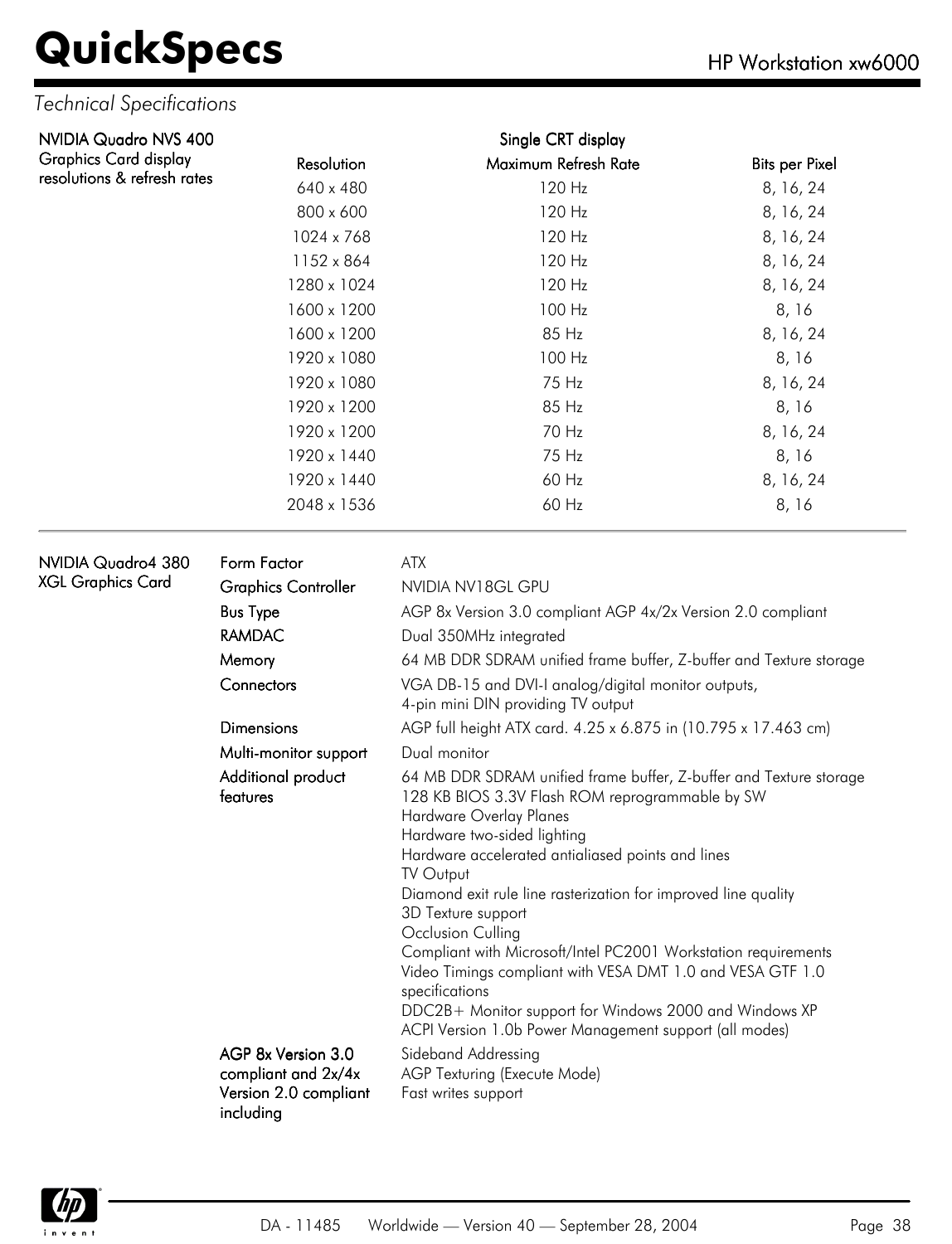| <b>Technical Specifications</b> |                                                                                                                                                                                                                                                                                                                                                                                                                                                |
|---------------------------------|------------------------------------------------------------------------------------------------------------------------------------------------------------------------------------------------------------------------------------------------------------------------------------------------------------------------------------------------------------------------------------------------------------------------------------------------|
| NV18GL GPU featuring:           | 275 MHz engine clock rate<br>250 MHz memory clock rate<br>128-bit memory interface<br>VGA controller<br>Dual integrated display controllers supporting up to 1920x1440 @ 85Hz<br>and $2048x1536$ @ 75Hz on both displays<br>4 parallel pixel pipelines<br>2 parallel geometry engines<br>nfiniteFX II programmable vertex shader technology and NVIDIA OpenGL<br>extensions<br>Full hardware support for NVIDIA Cg shader programming language |
| Supported graphics APIs         | OpenGL 1.3 (and OpenGL 2.0 when available) ICD with immediate mode<br>support for all OGL primitive types<br>DirectX 8 and above                                                                                                                                                                                                                                                                                                               |
|                                 | Available graphics drivers HP-tested Windows 2000, HP-tested Windows XP, HP-tested Linux (1st<br>Calendar Quarter 2003)<br>HP qualified drivers may be preloaded or available from the HP support<br>Web site: http://www.hp.com/support/workstation drivers/                                                                                                                                                                                  |

NVIDIA Quadro4 380 XGL Graphics Card display resolutions & refresh rates

|            | Monitor 1, 2 Analog/Digital               |                       |
|------------|-------------------------------------------|-----------------------|
| Resolution | Maximum Refresh Rate                      | <b>Bits per Pixel</b> |
| 640x480    | 240Hz/240Hz                               | 8, 16, 24             |
| 800x600    | 240Hz/200Hz                               | 8, 16, 24             |
| 1024x768   | 170Hz/140Hz                               | 8, 16, 24             |
| 1152x864   | 170Hz/100Hz                               | 8, 16, 24             |
| 1280x720   | 150Hz/120Hz                               | 8, 16, 24             |
| 1280x960   | 150Hz/85Hz                                | 8, 16, 24             |
| 1280x1024  | 150Hz/75Hz                                | 8, 16, 24             |
| 1600x900   | 120Hz/75Hz/<br>No Digital Display Support | 8, 16, 24             |
| 1600x1024  | 100Hz/72Hz/<br>No Digital Display Support | 8, 16, 24             |
| 1600x1200  | 120Hz/60Hz/<br>No Digital Display Support | 8, 16                 |
| 1600x1200  | 100Hz/60Hz/<br>No Digital Display Support | 24                    |
| 1920x1080  | 100Hz/<br>No Digital Display Support      | 8, 16                 |
| 1920x1080  | 85Hz/<br>No Digital Display Support       | 24                    |
| 1920x1200  | 100Hz/<br>No Digital Display Support      | 8,16                  |
| 1920x1200  | 85Hz/<br>No Digital Display Support       | 24                    |
| 1920x1440  | 85Hz/<br>No Digital Display Support       | 8, 16                 |
| 1920x1440  | 75Hz/<br>No Digital Display Support       | 24                    |

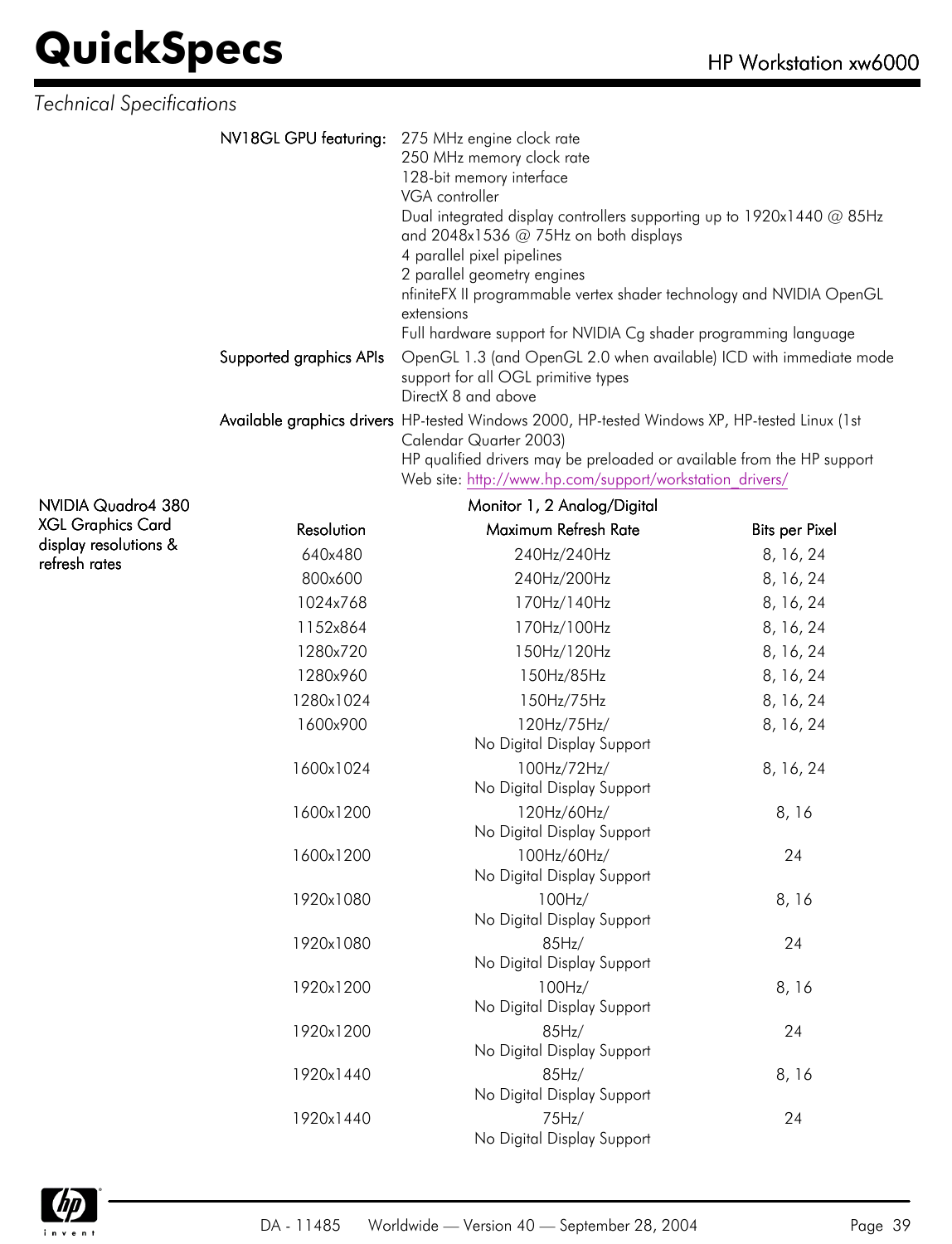|                      | 2048x1536                                   | 75Hz/<br>No Digital Display Support                                                                                                                | 8,16 |  |  |  |  |
|----------------------|---------------------------------------------|----------------------------------------------------------------------------------------------------------------------------------------------------|------|--|--|--|--|
|                      | 2048x1536                                   | 60Hz/<br>No Digital Display Support                                                                                                                | 24   |  |  |  |  |
| ATI FireGL T2-128    | Form Factor                                 | <b>ATX</b>                                                                                                                                         |      |  |  |  |  |
| <b>Graphics Card</b> | <b>Graphics Controller</b>                  | ATI FGL 9600 VPU                                                                                                                                   |      |  |  |  |  |
|                      | <b>Bus Type</b>                             | AGP-8x/4x compliant                                                                                                                                |      |  |  |  |  |
|                      | <b>DAC</b>                                  | Dual 400MHz/16-bit                                                                                                                                 |      |  |  |  |  |
|                      | Memory                                      | 128 MB DDR SDRAM unified frame buffer, Z-buffer and Texture storage                                                                                |      |  |  |  |  |
|                      | Connectors                                  | DVI-I and VGA monitor outputs                                                                                                                      |      |  |  |  |  |
|                      | <b>Dimensions</b>                           | Single AGP/ATX card. 230.28 mm x 107.96 mm                                                                                                         |      |  |  |  |  |
|                      | Multi-monitor support                       | DVI-I and VGA connectors support dual display, maximum resolution of<br>2048x1536 analog, 1600x1200 digital                                        |      |  |  |  |  |
|                      | Additional product<br>features              | 128 MB DDR SDRAM unified frame buffer, Z-buffer and Texture storage<br>64-KB BIOS Serial Flash ROM, reprogrammable by SW, 3.3V only, no<br>Jumpers |      |  |  |  |  |
|                      |                                             | 2D and 3D acceleration provided for 16-bit and 32-bit RGB? modes                                                                                   |      |  |  |  |  |
|                      |                                             | Hardware cursor with full color alpha channel                                                                                                      |      |  |  |  |  |
|                      |                                             | 32-bit $(24+8-bit$ stencil) Z buffer                                                                                                               |      |  |  |  |  |
|                      |                                             | Bus mastering support for 2D/3D display lists and local memory vertex list<br>execution                                                            |      |  |  |  |  |
|                      |                                             | Hardware lighting support for 8 light sources                                                                                                      |      |  |  |  |  |
|                      |                                             | Bilinear, Trilinear and Anisotropic texturing                                                                                                      |      |  |  |  |  |
|                      |                                             | Cubic Environment and Perturbation Bump Mapping                                                                                                    |      |  |  |  |  |
|                      |                                             | Projective Texture, 3D Texture and Video Texture support                                                                                           |      |  |  |  |  |
|                      |                                             | Full Scene Anti-Aliasing (FSAA) support with up to 6 subsamples                                                                                    |      |  |  |  |  |
|                      |                                             | Video Engine supports YCrCb (4:2:2, 4:1:0, 4:2:0) to RGB conversion                                                                                |      |  |  |  |  |
|                      |                                             | Video scaling and up to 4x4 tap filtering supported for all YUV and<br>RGB16/32 formats                                                            |      |  |  |  |  |
|                      |                                             | Per pixel quad buffering on all screen resolutions                                                                                                 |      |  |  |  |  |
|                      |                                             | VESA compliant Stereoscopic Interface on MiniDin Connector                                                                                         |      |  |  |  |  |
|                      |                                             | Compliant with Microsoft/Intel PC2001 Workstation requirements                                                                                     |      |  |  |  |  |
|                      |                                             | Video Timings compliant with VESA DMT 1.0 and VESA GTF 1.0<br>specifications                                                                       |      |  |  |  |  |
|                      |                                             | DDC2B+ Monitor support on all OS platforms                                                                                                         |      |  |  |  |  |
|                      |                                             | ACPI Version 1.0b Power Management support (all modes)                                                                                             |      |  |  |  |  |
|                      | AGP4x/8x Version 3.0<br>compliant including | Sideband Addressing<br>AGP Texturing (Execute Mode)<br>AGP Read and AGP Write Support<br>8X Fast write support                                     |      |  |  |  |  |

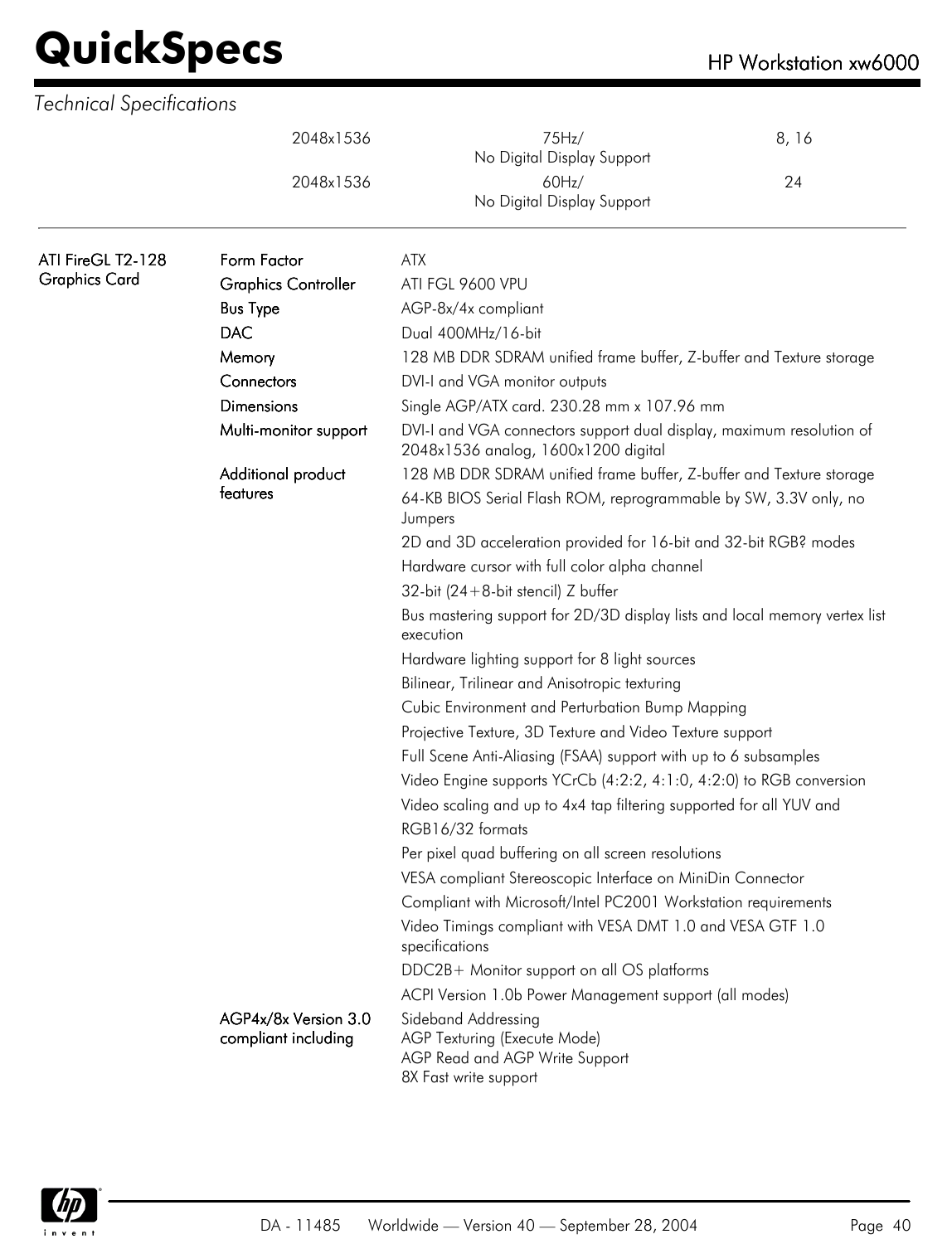*Technical Specifications*

| FGL 9600 GPU featuring VGA controller supporting full standard feature set |  |
|----------------------------------------------------------------------------|--|
|----------------------------------------------------------------------------|--|

2D Engine with 128-bit datapath processing multiple pixels per clock PIXEL TAPESTRY III, 3D rendering engine utilizing 2 parallel pipelines with two texture blending units each capable, of handling up to 8 texels in a single pass, delivering 2.4 Gigatexels/s fill rate

CHARISMA ENGINE III, geometry unit utilizing 4 vertex processing engines, capable of executing two instructions per clock cycle each, thus yielding up to 200 million transformed, clipped and lit triangles per second.

VIDEO IMMERSION III, industry leading video technology supporting MPEG 2 encode/decode

Dual independent display controllers with 4K x 4K address space each 128-bit external frame buffer interface

| Supported graphics APIs  OpenGL 1.3 ICD with immediate mode support for all OGL primitive types                                                                                                                                            |
|--------------------------------------------------------------------------------------------------------------------------------------------------------------------------------------------------------------------------------------------|
| DirectX 9.0                                                                                                                                                                                                                                |
| $\mathsf{D}_{\mathsf{max}}$ as a second second second second second second second second second second second second second second second second second second second second second second second second second second second second secon |

**Processor requirements** Intel Pentium 4, or Xeon processor

Available graphics drivers Windows 2000 with SP1 (or higher)

Windows XP Linux

HP qualified drivers may be preloaded or available from the HP support Web site: [http://www.hp.com/support/workstation\\_drivers](http://www.hp.com/support/workstation_drivers)

#### ATI FireGL T2-128 Graphics Card display resolutions & refresh rates ANALOG and DIGITAL Display WITH 15-PIN VGA CONNECTOR Resolution Maximum Refresh Rate Bits per Pixel 640x480 100Hz 100Hz 800x600 100Hz 100Hz 16, 32 1024x768 100Hz 16, 32 1152x864 100Hz 16, 32 1280x960 100Hz 100Hz 16, 32 1280x1024 100Hz 100Hz 16, 32 1600x1000 100Hz 16, 32 1600x1024 85Hz 16, 32 1600x1200 85Hz 16, 32 1792x1344 75Hz 16, 32 1920x1080 75Hz 16, 32 1920x1200 75Hz 16, 32 2048x1536 60Hz 60Hz 16, 32 DIGITAL MONITOR WITH DVI CONNECTOR Resolution Maximum Refresh Rate Bits per Pixel 640x480 75Hz 16, 32 800x600 75Hz 16, 32 1024x768 75Hz 16, 32 1152x864 75Hz 75Hz 1280x1024 75Hz 16, 32 1600x1000 60Hz 16, 32 1600x1024 60Hz 16, 32 1600x1200 60Hz 16, 32

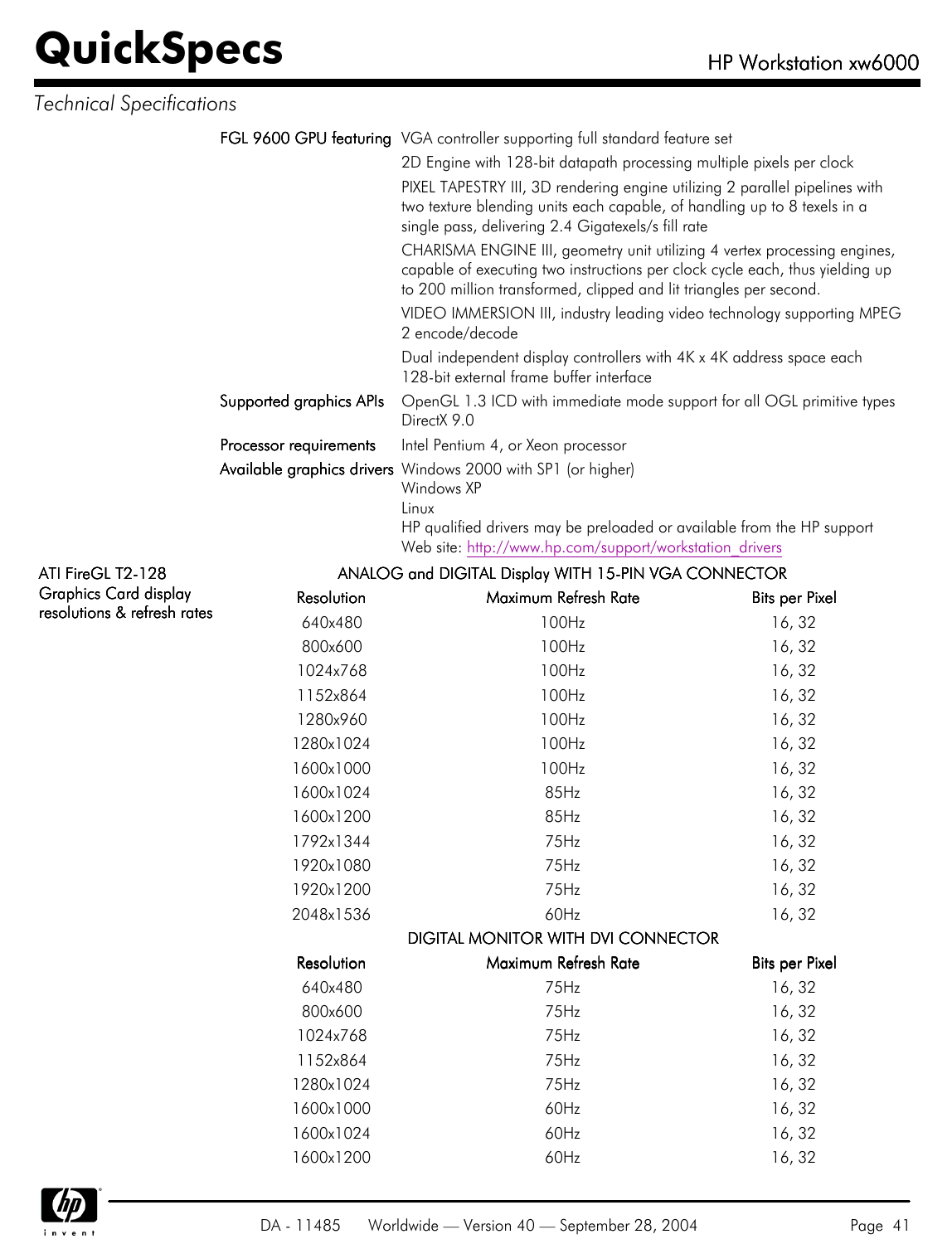| NVIDIA Quadro FX1100 Form Factor<br><b>Graphics Card</b> |                                                   | <b>ATX</b>                                                                                                                                                                                                                                                                                                                                                                                                                                                                                                                                                                                                                              |
|----------------------------------------------------------|---------------------------------------------------|-----------------------------------------------------------------------------------------------------------------------------------------------------------------------------------------------------------------------------------------------------------------------------------------------------------------------------------------------------------------------------------------------------------------------------------------------------------------------------------------------------------------------------------------------------------------------------------------------------------------------------------------|
|                                                          | <b>Graphics Controller</b>                        | NVIDIA NV36GL GPU                                                                                                                                                                                                                                                                                                                                                                                                                                                                                                                                                                                                                       |
|                                                          | <b>Bus Type</b>                                   | AGP 8X Version 3.0 compliant                                                                                                                                                                                                                                                                                                                                                                                                                                                                                                                                                                                                            |
|                                                          | <b>RAMDAC</b>                                     | Dual 400 MHz integrated                                                                                                                                                                                                                                                                                                                                                                                                                                                                                                                                                                                                                 |
|                                                          | Memory                                            | 128 MB 650MHz DDR2 SDRAM unified frame buffer, Z-buffer and Texture<br>storage                                                                                                                                                                                                                                                                                                                                                                                                                                                                                                                                                          |
|                                                          | Connectors                                        | 2 DVI-I analog/digital monitor outputs, 1 3-pin Mini DIN stereo output                                                                                                                                                                                                                                                                                                                                                                                                                                                                                                                                                                  |
|                                                          | Multi-monitor support                             | Dual integrated analog display controllers supporting up to 2048 x1536 @<br>85Hz on both displays<br>Dual external digital display controllers supporting up to 1600 x 1200 @<br>60Hz on both displays                                                                                                                                                                                                                                                                                                                                                                                                                                  |
|                                                          | Additional product<br>features                    | 128 MB DDR2 SDRAM unified frame buffer, Z-buffer and Texture storage<br>128 KB BIOS 3.3V Flash ROM reprogrammable by SW<br>Hardware Overlay Planes<br>Hardware two-sided lighting<br>Hardware accelerated antialiased points and lines<br>Quad-buffered Stereo<br>Diamond exit rule line rasterization for improved line quality<br>3D Texture support<br>Occlusion Culling<br>Compliant with Microsoft®/Intel® PC2001 Workstation requirements<br>Video Timings compliant with VESA DMT 1.0 and VESA GTF 1.0<br>specifications<br>DDC2B+ Monitor support on all OS platforms<br>ACPI Version 1.0b Power Management support (all modes) |
|                                                          | AGP1x/2x/4x/8x Version<br>3.0 compliant including | Sideband Addressing<br>AGP Texturing (Execute Mode)<br>Fast writes support                                                                                                                                                                                                                                                                                                                                                                                                                                                                                                                                                              |
|                                                          | NV35GL GPU featuring                              | 425 MHz engine clock rate<br>325 MHz memory clock rate<br>128-bit memory interface<br>VGA controller<br>128-bit precision throughout the graphics pipeline<br>12 bit sub-pixel precision<br>nfiniteFX II programmable vertex and pixel shader technology                                                                                                                                                                                                                                                                                                                                                                                |
|                                                          | Supported graphics APIs                           | OpenGL 2.0 ICD with immediate mode support for all OGL primitive types<br>DirectX 8,9                                                                                                                                                                                                                                                                                                                                                                                                                                                                                                                                                   |
|                                                          |                                                   | Available graphics drivers Microsoft: Windows® XP, Windows 2000<br>HP qualified drivers may be preloaded or available from the HP support<br>Web site: http://welcome.hp.com/country/us/eng/software drivers.html                                                                                                                                                                                                                                                                                                                                                                                                                       |

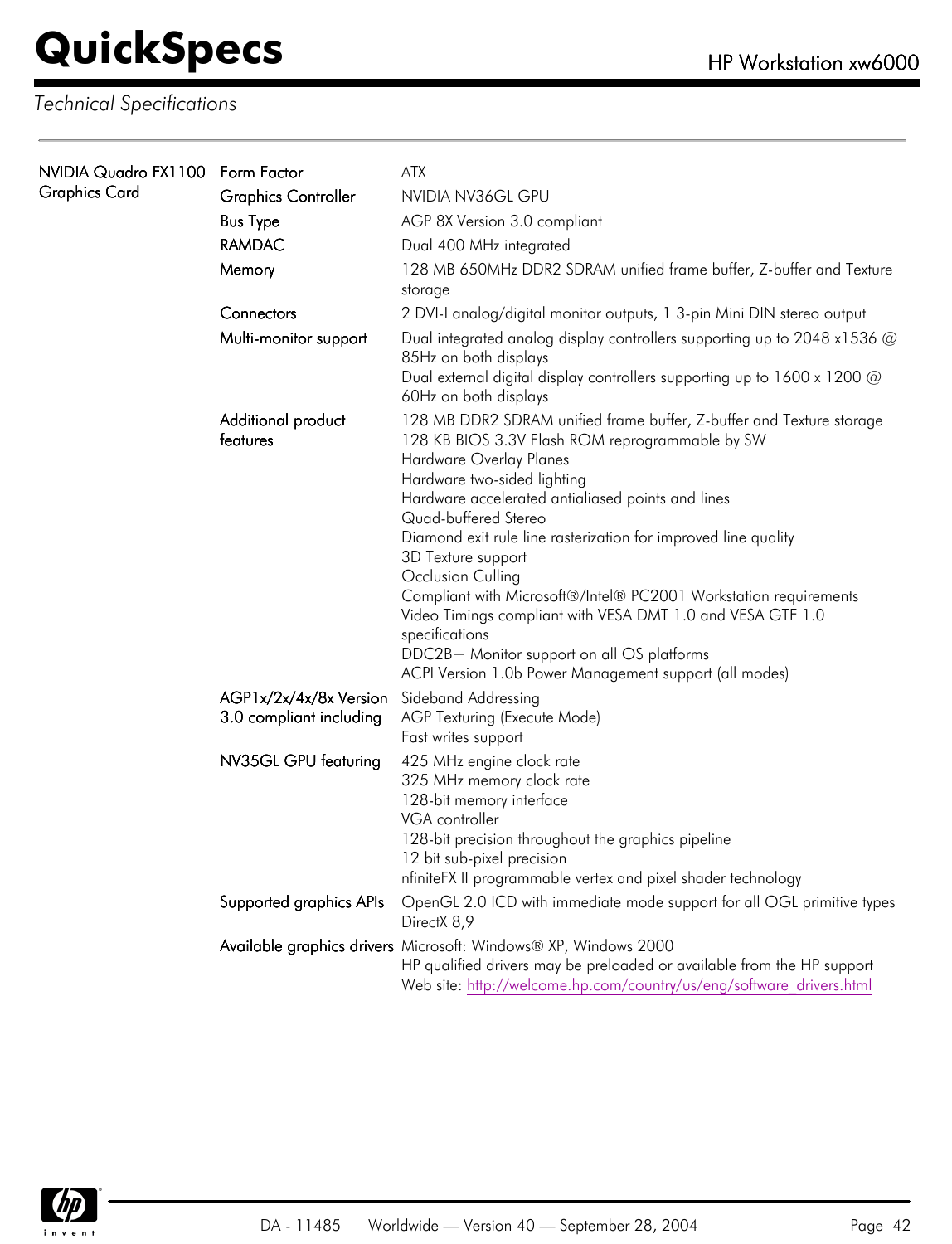| NVIDIA Quadro FX 1100        |            | Monitor 1, 2 Analog/Digital |                       |
|------------------------------|------------|-----------------------------|-----------------------|
| <b>Graphics Card display</b> | Resolution | Maximum Refresh Rate        | <b>Bits per Pixel</b> |
| resolutions & refresh rates  | 640x480    | 240Hz/240Hz                 | 8, 16, 32             |
|                              | 800x600    | 240Hz/200Hz                 | 8, 16, 32             |
|                              | 1024x768   | 200Hz/140Hz                 | 8, 16, 32             |
|                              | 1152x864   | 170Hz/100Hz                 | 8, 16, 32             |
|                              | 1280x720   | 150Hz/120Hz                 | 8, 16, 32             |
|                              | 1280x960   | 150Hz/85Hz                  | 8, 16, 32             |
|                              | 1280x1024  | 150Hz/85Hz                  | 8, 16, 32             |
|                              | 1600x900   | 120Hz/75Hz                  | 8, 16, 32             |
|                              | 1600x1024  | 100Hz/72Hz                  | 8, 16, 32             |
|                              | 1600x1200  | 120Hz/60Hz                  | 8, 16                 |
|                              | 1600x1200  | 100Hz/60Hz                  | 32                    |
|                              | 1920x1080  | 100Hz/na                    | 8, 16                 |
|                              | 1920x1080  | 85Hz/na                     | 32                    |
|                              | 1920x1200  | $100$ Hz/na                 | 8, 16                 |
|                              | 1920x1200  | 85Hz/na                     | 32                    |
|                              | 1920x1440  | 85Hz/na                     | 8,16,32               |
|                              | 2048x1536  | 85Hz/na                     | 8, 16, 32             |

| NVIDIA Quadro FX3000 Form Factor |                            | ATX                                                                                       |
|----------------------------------|----------------------------|-------------------------------------------------------------------------------------------|
| <b>Graphics Card</b>             | <b>Graphics Controller</b> | NVIDIA NV35GL GPU                                                                         |
|                                  | <b>Bus Type</b>            | AGP 8X Version 3.0 compliant                                                              |
|                                  | <b>RAMDAC</b>              | Dual 400MHz integrated                                                                    |
|                                  | Memory                     | 256 MB DDR SDRAM unified frame buffer, Z-buffer and Texture storage                       |
|                                  | <b>Connectors</b>          | 2 DVI-I analog/digital monitor outputs, 1 3-pin Mini DIN stereo output                    |
|                                  | <b>Dimensions</b>          | AGP full height ATX card. 4.25 x 6.875 in (10.795 x 17.463 cm)                            |
|                                  | Multi-monitor support      | Dual integrated display controllers supporting up to 2048x1536 @ 85Hz on<br>both displays |

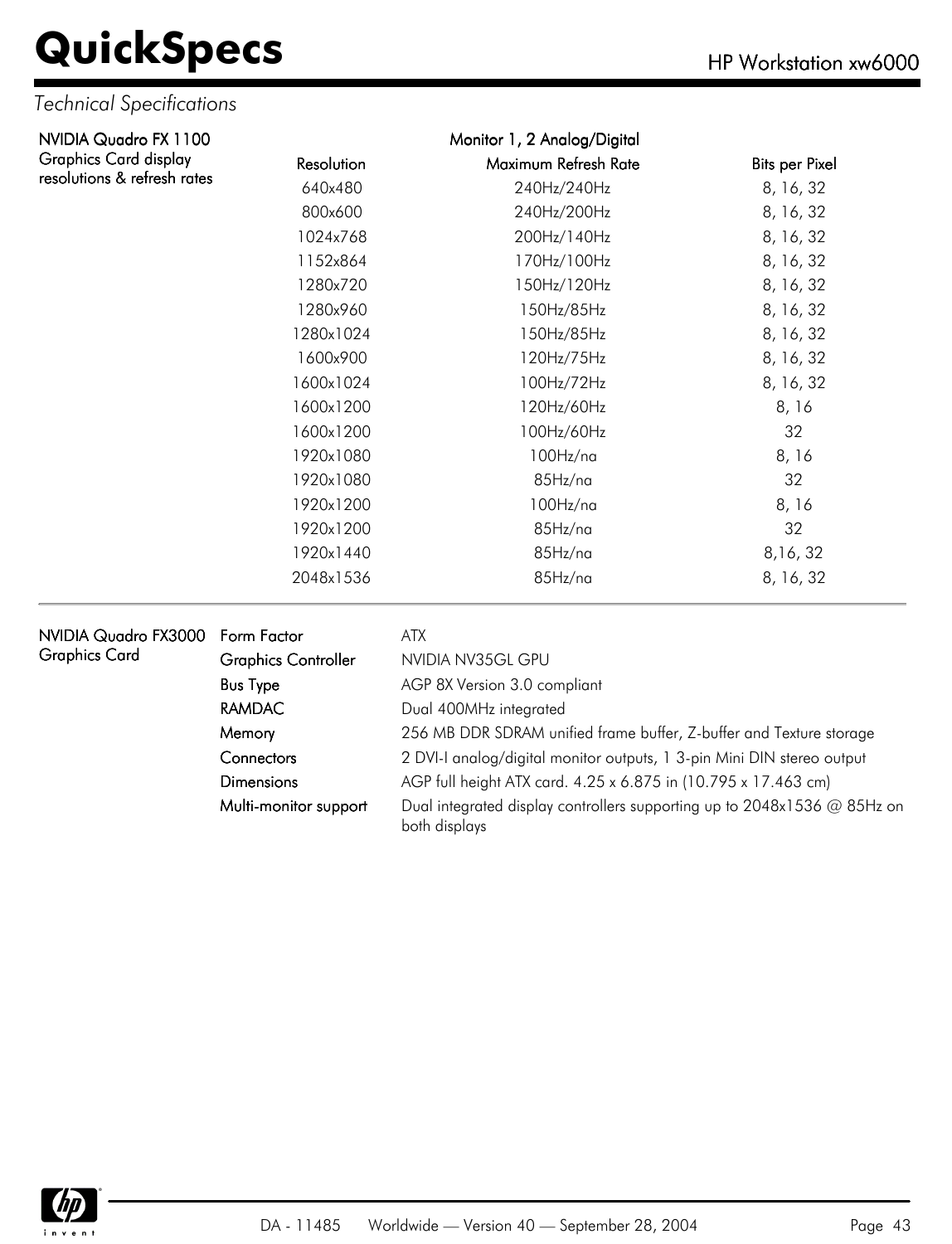| Additional product<br>features          | 256 MB DDR SDRAM unified frame buffer, Z-buffer and Texture storage<br>128 KB BIOS 3.3V Flash ROM reprogrammable by SW<br>Hardware Overlay Planes<br>Hardware two-sided lighting<br>Hardware accelerated antialiased points and lines<br>Quad-buffered Stereo<br>Diamond exit rule line rasterization for improved line quality<br>3D Texture support<br>12-bit subpixel precision<br>128-bit precision graphics pipeline<br>Occlusion Culling<br>Dual Link DVI on one output enabling driving digital displays up to<br>2048x1536<br>Compliant with Microsoft/Intel PC2001 Workstation requirements<br>Video Timings compliant with VESA DMT 1.0 and VESA GTF 1.0<br>specifications<br>DDC2B+ Monitor support on all OS platforms<br>ACPI Version 1.0b Power Management support (all modes) |
|-----------------------------------------|----------------------------------------------------------------------------------------------------------------------------------------------------------------------------------------------------------------------------------------------------------------------------------------------------------------------------------------------------------------------------------------------------------------------------------------------------------------------------------------------------------------------------------------------------------------------------------------------------------------------------------------------------------------------------------------------------------------------------------------------------------------------------------------------|
| AGP8xVersion 3.0<br>compliant including | Sideband Addressing<br>AGP Texturing (Execute Mode)<br>Fast write support                                                                                                                                                                                                                                                                                                                                                                                                                                                                                                                                                                                                                                                                                                                    |
| NV35GL GPU featuring                    | 400 MHz engine clock rate<br>425 MHz memory clock rate<br>256-bit memory interface<br>VGA controller<br>8 parallel pixel pipelines<br>3 parallel geometry engines<br>nfiniteFX II programmable dual Vertex Shader and Pixel Shader technology                                                                                                                                                                                                                                                                                                                                                                                                                                                                                                                                                |
| Supported graphics APIs                 | OpenGL 1.5 ICD with immediate mode support for all OGL primitive types<br>DirectX 9                                                                                                                                                                                                                                                                                                                                                                                                                                                                                                                                                                                                                                                                                                          |
| Available graphics drivers Windows 2000 | Windows XP<br><b>HP-tested Linux</b><br>HP qualified drivers may be preloaded or available from the HP support<br>Web site:<br>See: http://www.hp.com/support/workstation drivers/                                                                                                                                                                                                                                                                                                                                                                                                                                                                                                                                                                                                           |

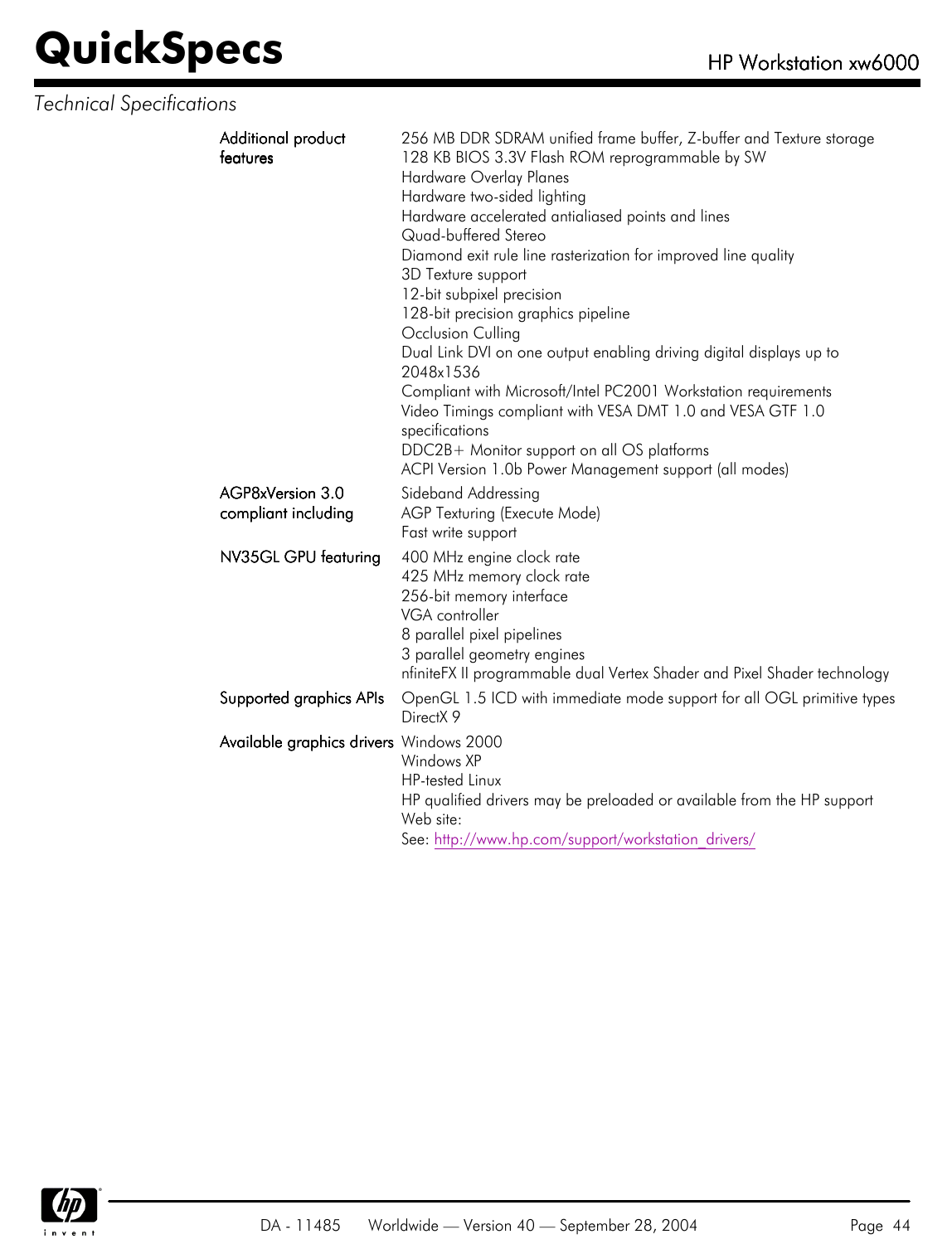#### *Technical Specifications*

| NVIDIA Quadro FX 3000        |                                         | Monitor 1, 2 Analog/Digital              |                       |  |  |
|------------------------------|-----------------------------------------|------------------------------------------|-----------------------|--|--|
| <b>Graphics Card display</b> | Resolution                              | Maximum Refresh Rate                     | <b>Bits per Pixel</b> |  |  |
| resolutions & refresh rates  | 640x480                                 | 240Hz/240Hz                              | 8, 16, 32             |  |  |
|                              | 800x600                                 | 240Hz/200Hz                              | 8, 16, 32             |  |  |
|                              | 1024x768                                | 200Hz/140Hz                              | 8, 16, 32             |  |  |
|                              | 1152x864                                | 170Hz/100Hz                              | 8, 16, 32             |  |  |
|                              | 1280x720                                | 150Hz/120Hz                              | 8, 16, 32             |  |  |
|                              | 1280x960                                | 150Hz/85Hz                               | 8, 16, 32             |  |  |
|                              | 1280x1024                               | 150Hz/85Hz                               | 8, 16, 32             |  |  |
|                              | 1600x900                                | 120Hz/75Hz                               | 8, 16, 32             |  |  |
|                              | 1600x1024                               | 100Hz/72Hz                               | 8, 16, 32             |  |  |
|                              | 1600x1200                               | 120Hz/60Hz                               | 8, 16                 |  |  |
|                              | 1600x1200                               | 100Hz/60Hz                               | 32                    |  |  |
|                              | 1920x1080                               | 100Hz/60Hz in Dual Link Mode             | 8,16                  |  |  |
|                              | 1920x1080                               | 85Hz/60Hz in Dual Link Mode              | 32                    |  |  |
|                              | 1920x1200                               | 100Hz/60Hz in Dual Link Mode             | 8,16                  |  |  |
|                              | 1920x1200                               | 85Hz/60Hz in Dual Link Mode              | 32                    |  |  |
|                              | 1920x1440                               | 85Hz/60Hz in Dual Link Mode              | 8,16,32               |  |  |
|                              | 2048x1536                               | 85Hz/60Hz in Dual Link Mode              | 8, 16, 32             |  |  |
|                              | 3840x1200                               | 21Hz/24Hz                                | 8, 16, 32             |  |  |
|                              | 3840x2400                               | 13Hz                                     | 8, 16, 32             |  |  |
| Sound Blaster Audigy 2       | <b>Audio Quality</b>                    | Sound Blaster 24-bit ADVANCED HD Quality |                       |  |  |
| <b>ZS PCI card</b>           | Signal to Noise Ratio<br>(SNR)          | 108dB                                    |                       |  |  |
|                              | Max. Audio Resolution                   | 24-bit/192kHz in Stereo                  |                       |  |  |
|                              | Playback                                | 24-bit/96kHz in 5.1 DVD-Audio Quality    |                       |  |  |
|                              | Max. Recording/<br><b>Sampling Rate</b> | 24-bit/96kHz                             |                       |  |  |
|                              | <b>DACs</b>                             | 24-bit/192kHz                            |                       |  |  |
|                              | Max. No. of 3D Voices                   | 64                                       |                       |  |  |

Max. Channels in

7.1

3D Positional Audio EAX® and EAX® ADVANCED HD™

Yes including Hardware Acceleration of EAX and/or EAX ADVANCED HD

Connectors PCI 2.1 or higher compliant slot Analog Speakers Support for Headphone, 2.1, 4.1, 5.1, 6.1, 7.1 Digital Speakers Support for Headphone, 2.1, 4.1, 5.1 and 24-bit/96kHz speakers

One High Speed FireWire® port

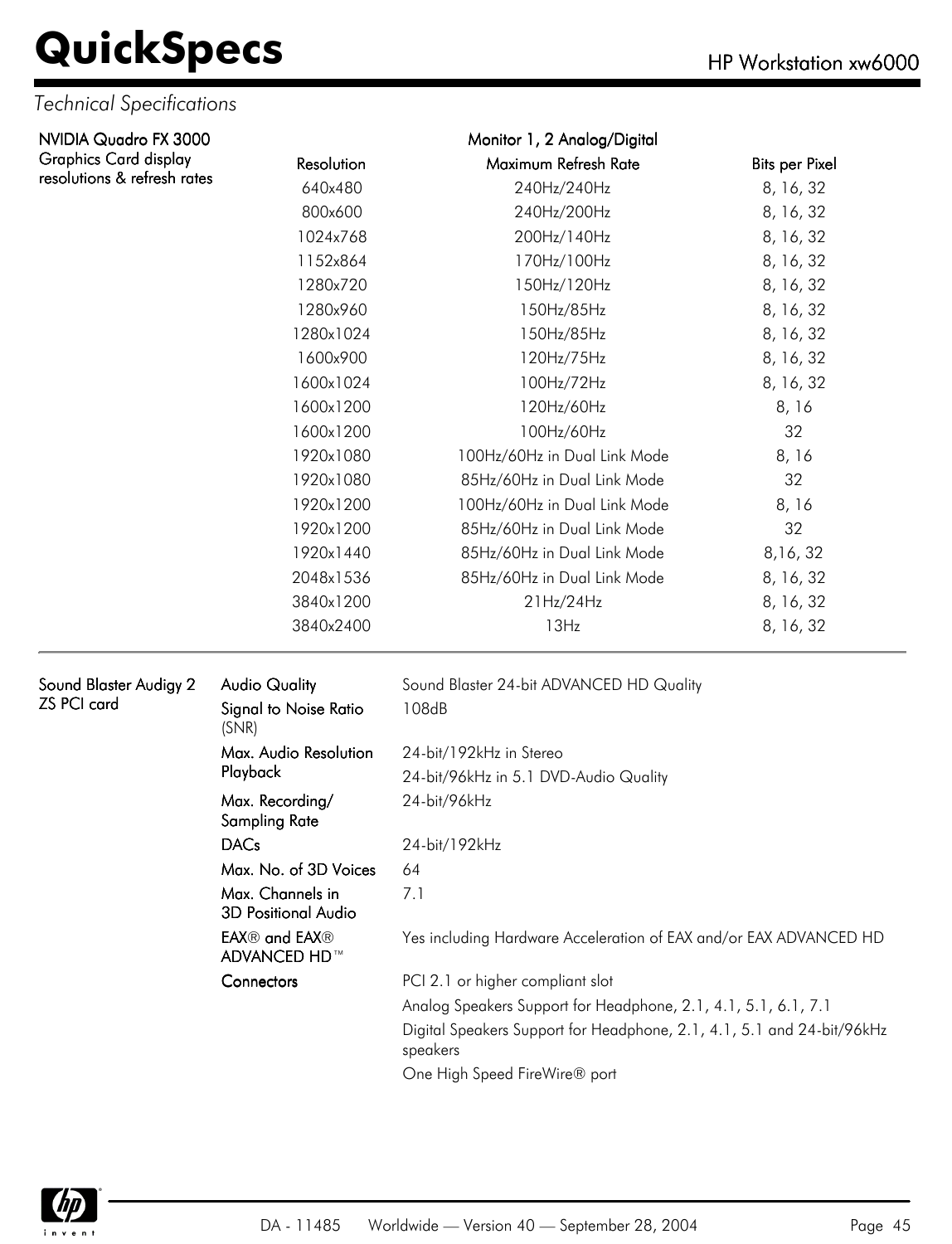|  | Additional product<br>features | Music Playback/<br><b>Music Creation</b> | Integrated Digital Music Player<br>Integrated Digital Music Ripping (in Player) -                                            |
|--|--------------------------------|------------------------------------------|------------------------------------------------------------------------------------------------------------------------------|
|  |                                |                                          | MP3 & WMA                                                                                                                    |
|  |                                |                                          | True Bit Accurate Recording w/o SRC                                                                                          |
|  |                                |                                          | Advanced Resolution DVD-Audio Playback                                                                                       |
|  |                                |                                          | <b>EAX® Music Enhancements</b>                                                                                               |
|  |                                |                                          | <b>EAX Effects</b>                                                                                                           |
|  |                                |                                          | CMSS 3D Up mixing of Stereo to Multi-Channels                                                                                |
|  |                                |                                          | Audio Clean-up                                                                                                               |
|  |                                |                                          | Smart Volume Management (SVM)                                                                                                |
|  |                                |                                          | Karaoke                                                                                                                      |
|  |                                |                                          | Multi-Channel Graphic Equalizer                                                                                              |
|  |                                |                                          | <b>Bass Boost</b>                                                                                                            |
|  |                                |                                          | Virtual Surround over 2 Channel or Headphones                                                                                |
|  |                                |                                          | Full Support for Windows® Media 9 24-<br>bit/96kHz 5.1 content                                                               |
|  |                                |                                          | ASIO Low Latency Multi-Track Recording Support<br>$(16-bit/48kHz)$                                                           |
|  |                                |                                          | ASIO 2.0 Direct Monitoring                                                                                                   |
|  |                                | Movies                                   | <b>THX Certification</b>                                                                                                     |
|  |                                |                                          | <b>THX Setup Console</b>                                                                                                     |
|  |                                |                                          | Dolby Digital 5.1 Playback                                                                                                   |
|  |                                |                                          | Dolby Digital EX 6.1 Playback                                                                                                |
|  |                                |                                          | DTS-ES 6.1 Playback                                                                                                          |
|  |                                | Gaming                                   | EAX                                                                                                                          |
|  |                                |                                          | EAX ADVANCED HD                                                                                                              |
|  |                                |                                          | Hardware Acceleration of EAX &/or EAX<br>ADVANCED HD                                                                         |
|  |                                |                                          | Up to 64 3D Voices                                                                                                           |
|  |                                |                                          | 7.1 Max. Channels in 3D Positional Audio                                                                                     |
|  |                                |                                          | Speaker Calibration for Optimal 3D Positional<br>Audio                                                                       |
|  | Minimum system<br>requirements | System RAM                               | 128MB                                                                                                                        |
|  |                                | Hard disk                                | 600MB free space<br>Additional 4GB free space (Disk Type: ATA-100,<br>7,200rpm) for DVD movies, games and internet<br>radio. |
|  |                                | <b>Operating System</b>                  | Windows XP SP1                                                                                                               |

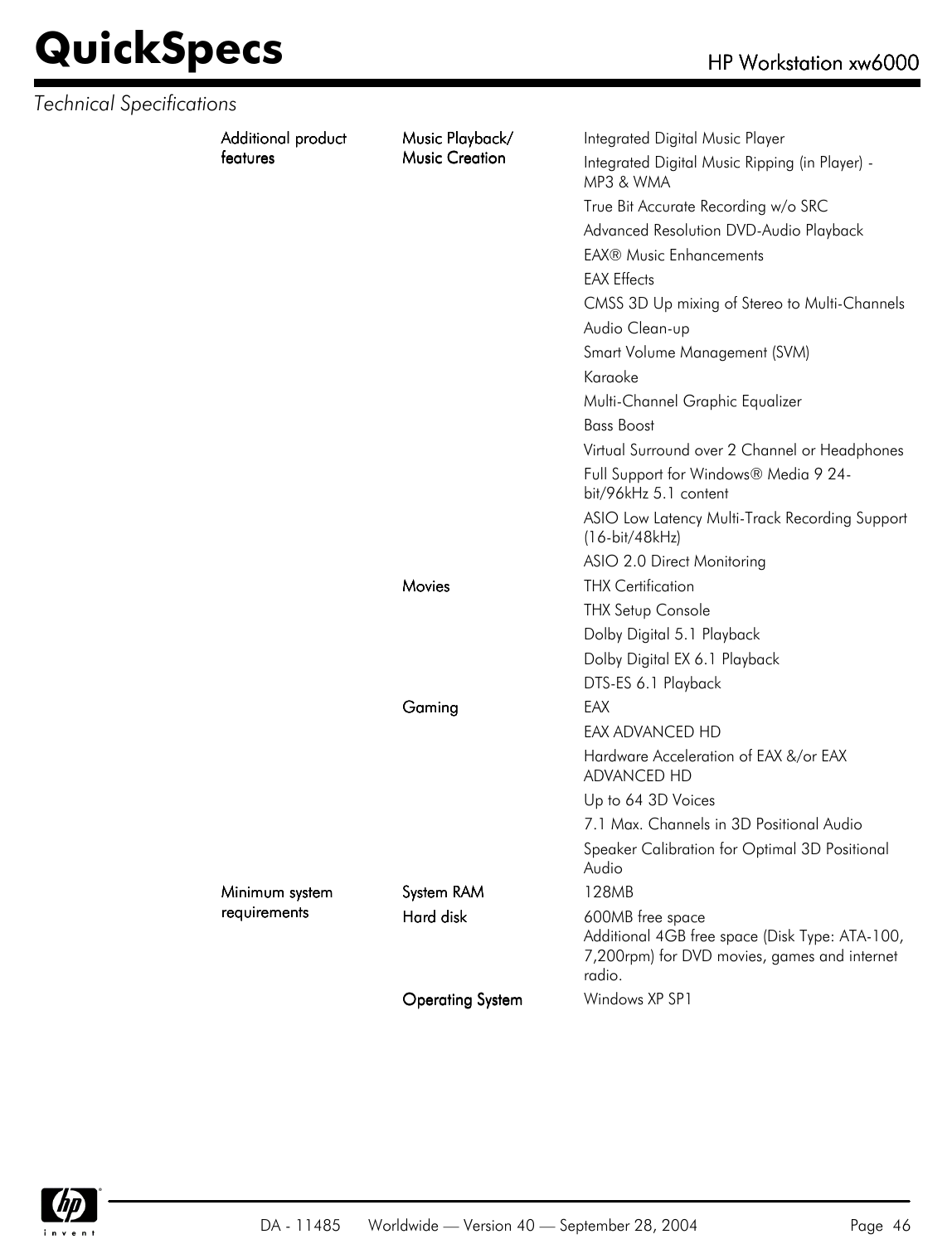| <b>Technical Specifications</b> |                                                                        |                                   |                                                                                                  |
|---------------------------------|------------------------------------------------------------------------|-----------------------------------|--------------------------------------------------------------------------------------------------|
|                                 | Additional requirements<br>for DVD movies, games<br>and internet radio | Graphics card                     | DirectX® 9 and OpenGL® compliant 3D<br>accelerator with at least 16MB of texture RAM             |
|                                 |                                                                        | Soft-DVD player                   | Intervideo's WinDVD® 2000 or CyberLink's<br>PowerDVD® 3.0 and above recommended                  |
|                                 |                                                                        | DVD drive                         | 2nd generation 6X DVD-ROM drive or later with<br>DMA support for DVD Movie and Audio<br>playback |
|                                 |                                                                        | Internet radio                    | 56kbps modem or faster and an active Internet<br>connection                                      |
| HP L1925 19-inch TFT            | Panel                                                                  | Type                              | Thin film transistor (TFT)                                                                       |
| <b>Flat Panel Monitor</b>       |                                                                        | Viewable Image Area<br>(diagonal) | 19 in (48.25 cm) maximum viewable                                                                |
|                                 |                                                                        | Screen Opening (WxH)              | 14.9 x 11.9 in (37.8 x 30.3 cm)                                                                  |
|                                 |                                                                        | Viewing Angle (typical)           | 170 degrees horizontal/170 degrees vertical<br>(10:1 minimum contrast ratio)                     |
|                                 |                                                                        | <b>Brightness</b> (typical)       | Up to 250 nits (cd/m <sup>2</sup> )                                                              |
|                                 |                                                                        | <b>Contrast Ratio (typical)</b>   | Up to 500:1 (typical)                                                                            |
|                                 |                                                                        | Response Rate (typical)           | $<$ 20 ms (typical rise + fall)                                                                  |
|                                 |                                                                        | <b>Pixel Pitch</b>                | 0.294 mm                                                                                         |
|                                 |                                                                        | Color Depth Support               | 16.7 million colors                                                                              |
|                                 | Video Input                                                            | Plug and Play                     | Yes (supports VESA DDC2B; PC2001 compliant)                                                      |
|                                 |                                                                        | Input Signal                      | Two connectors: one 15-pin mini D-sub analog<br>VGA; and one DVI-I (VGA analog or digital)       |
|                                 |                                                                        | Input Impedance                   | 75 ohms $\pm$ 2%                                                                                 |
|                                 |                                                                        | Sync Input                        | Separate sync (HSYNC/VSYNC); composite sync,<br>Sync on Green                                    |
|                                 |                                                                        | Video Cable                       | VGA and DVI-D                                                                                    |
|                                 |                                                                        | Video Cable Length                | 78 in (2.0 m)                                                                                    |
|                                 | Signal Interface/                                                      | Horizontal Frequency              | 30 to 82 kHz                                                                                     |
|                                 | Performance                                                            | Vertical Frequency                | 56 to 75 Hz                                                                                      |
|                                 |                                                                        | <b>Graphics Controller</b>        | Pixelworks 131                                                                                   |
|                                 |                                                                        | <b>Native Resolution</b>          | 1280x1024@75Hz analog                                                                            |
|                                 |                                                                        |                                   | 1280x 1024@60Hz digital                                                                          |
|                                 |                                                                        | Maximum Resolution<br>(Analog)    | 1280x1024@75Hz analog                                                                            |
|                                 |                                                                        | Maximum Resolution<br>(Digital)   | 1280x1024@75Hz analog                                                                            |

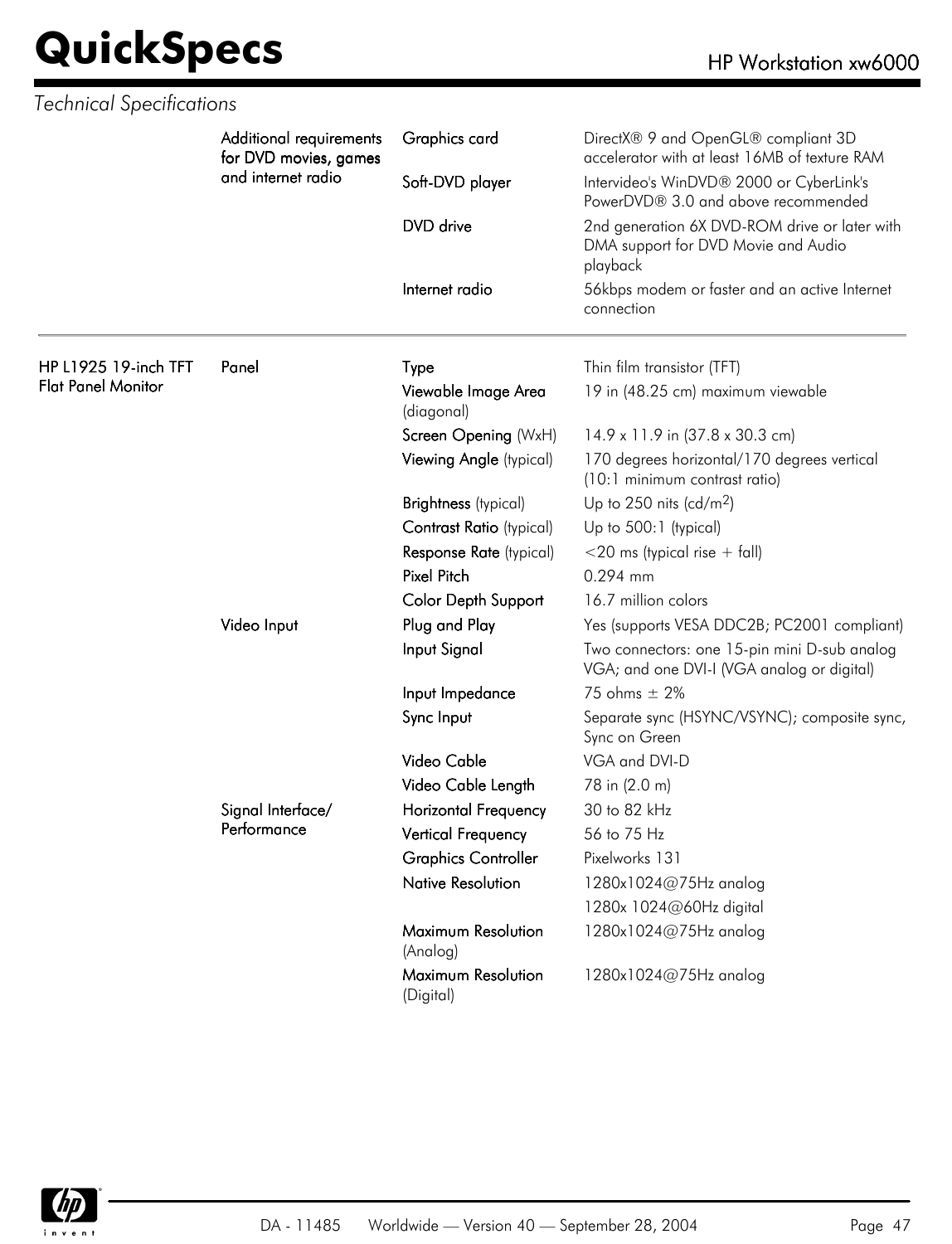| <b>Technical Specifications</b> |                                                         |                              |                                                                                                                                                                                                                      |
|---------------------------------|---------------------------------------------------------|------------------------------|----------------------------------------------------------------------------------------------------------------------------------------------------------------------------------------------------------------------|
|                                 | On Screen Display (OSD) Preset VESA Graphic<br>Controls | Modes (non-interlaced)       | 640 x 480 @ 60 Hz, 72 Hz, 75 Hz<br>800 x 600 @ 60 Hz, 72 Hz, 75 Hz<br>1024 x 768 @ 60 Hz, 75 Hz<br>1280 x 1024 @ 60 Hz, 75 Hz                                                                                        |
|                                 |                                                         | Preset MAC Mode              | 832 x 624 @ 75 Hz<br>1152 x 870 @75 Hz                                                                                                                                                                               |
|                                 |                                                         | Preset VGA Mode              | 640 x 480 @ 60 Hz, 72 Hz                                                                                                                                                                                             |
|                                 |                                                         | Preset SUN Mode              | 1152x900@66Hz                                                                                                                                                                                                        |
|                                 |                                                         | Fail Safe Mode               | Yes (limits out of range signal messages)                                                                                                                                                                            |
|                                 |                                                         | Maximum Pixel Clock<br>Speed | 140 MHz                                                                                                                                                                                                              |
|                                 |                                                         | User Programmable<br>Modes   | Yes, 10                                                                                                                                                                                                              |
|                                 |                                                         | Anti-Glare                   | Yes                                                                                                                                                                                                                  |
|                                 |                                                         | Anti-Static                  | Yes                                                                                                                                                                                                                  |
|                                 |                                                         | AssetControl                 | Yes (accessible on HP/Compaq desktops<br>featuring Intelligent Manageability)                                                                                                                                        |
|                                 |                                                         | Default Color<br>Temperature | Yes (6500k, 9300k, Custom User)                                                                                                                                                                                      |
|                                 |                                                         | <b>Buttons or Switches</b>   | Power on/off; 4-button OSD; second level OSD<br>buttons include auto adjust and dual-input switch                                                                                                                    |
|                                 |                                                         | Languages                    | English, Spanish, French, German, Dutch, Italian                                                                                                                                                                     |
|                                 |                                                         | <b>User Controls</b>         | Size and Positioning<br>Contrast<br><b>Brightness</b><br>Clock, Clock Phase<br>Selectable Color Temperature<br>Input Selection<br><b>Factory Reset</b><br><b>Individual Color Contrast</b><br>Full-screen Resolution |
|                                 | Power                                                   | Power Supply                 | Auto-ranging, 90 to 265 VAC; internal power<br>supply, 47.5-63 Hz                                                                                                                                                    |
|                                 |                                                         | Input Power                  | $100 \sim 240$ VAC                                                                                                                                                                                                   |
|                                 |                                                         | <b>Nominal Current</b>       | 1.5 A maximum                                                                                                                                                                                                        |
|                                 |                                                         | Frequency                    | $50 \sim 60$ Hz                                                                                                                                                                                                      |
|                                 |                                                         | Average                      | 33 watts when displaying standard office<br>software                                                                                                                                                                 |
|                                 |                                                         | Maximum                      | $< 40$ watts                                                                                                                                                                                                         |
|                                 |                                                         | <b>Power Saving</b>          | $< 2$ watts                                                                                                                                                                                                          |
|                                 |                                                         | Off Mode                     | $<$ 1 watts (switch off)                                                                                                                                                                                             |
|                                 |                                                         | Power Cable Length           | 70 in (1.8 m); non-captive                                                                                                                                                                                           |

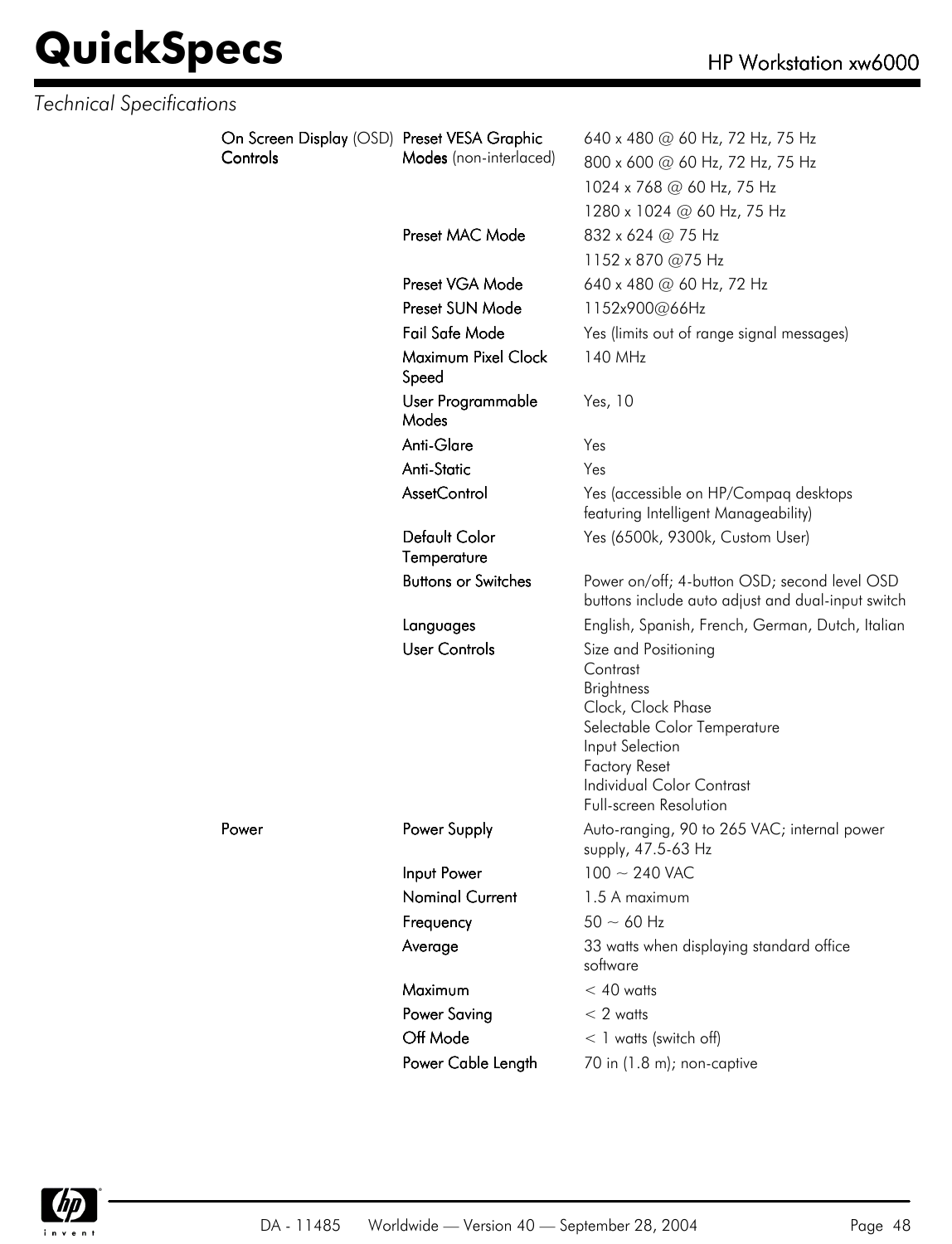| Mechanical    | <b>Dimensions</b><br>$(H \times W \times D)$              | Unpacked w/ stand<br>minimum height                                                                                                                                                | $14.8 \times 16.4 \times 8.2$ in<br>$(39.8 \times 41.6 \times 20.8 \text{ cm})$ |
|---------------|-----------------------------------------------------------|------------------------------------------------------------------------------------------------------------------------------------------------------------------------------------|---------------------------------------------------------------------------------|
|               |                                                           | Unpacked w/ stand<br>maximum height                                                                                                                                                | 20 x 16.4 x 8.2 in<br>$(50.8 \times 41.6 \times 20.8 \text{ cm})$               |
|               |                                                           | <b>Base Area</b> (Footprint<br>dx w                                                                                                                                                | 8.2 x 12.2 in<br>$(20.8 \times 30.9 \text{ cm})$                                |
|               |                                                           | Panel only (w/o stand)                                                                                                                                                             | 13.5 x 16.4 x 2.6 in                                                            |
|               |                                                           | $(h \times w \times d)$                                                                                                                                                            | $(34.2 \times 41.6 \times 6.6$ cm)                                              |
|               |                                                           | Packaged                                                                                                                                                                           | 26.0 x 26.0 x 26.0 in<br>$(66.0 \times 66.0 \times 66.0 \text{ cm})$            |
|               | Weight                                                    | Unpacked w/ stand                                                                                                                                                                  | 17.6 lb (8 kg)                                                                  |
|               |                                                           | Unpacked w/o stand                                                                                                                                                                 | 12 lb $(5.5 \text{ kg})$                                                        |
|               |                                                           | Packaged                                                                                                                                                                           | 23.5   (10.7 kg)                                                                |
|               | <b>Tilt Range</b>                                         | $-5^{\circ}$ to $+20^{\circ}$                                                                                                                                                      |                                                                                 |
|               | Swivel Range                                              | $\pm$ 45° horizontal swivel                                                                                                                                                        |                                                                                 |
|               | Height Adjustable                                         | Yes (4.3 in/110 mm adjustment range)                                                                                                                                               |                                                                                 |
|               | <b>Pivot Rotation</b>                                     | Yes, 90°                                                                                                                                                                           |                                                                                 |
|               | <b>Base</b>                                               |                                                                                                                                                                                    | Ships attached and is removable after installation                              |
| Environmental | <b>Temperature – Operating</b> 41° to 95° F (5° to 35° C) |                                                                                                                                                                                    |                                                                                 |
|               | Temperature - Non-<br>operating                           | $-4^{\circ}$ to $140^{\circ}$ F (-20 $^{\circ}$ to 60 $^{\circ}$ C)                                                                                                                |                                                                                 |
|               | Humidity - Operating                                      | 20% to 80%                                                                                                                                                                         |                                                                                 |
|               | Humidity - Non-<br>operating                              | 5% to 95%                                                                                                                                                                          |                                                                                 |
|               | Altitude - Operating                                      | 0 to 13,000 ft (0 to 4,000 m)                                                                                                                                                      |                                                                                 |
|               | Altitude - Non-operating                                  | 0 to 40,000 ft (0 to 12,192 m)                                                                                                                                                     |                                                                                 |
| Options       | PC Comm Station                                           | Communication/audio hub that includes two<br>stereo speakers (8 PMPO each), integrated<br>microphone/dual function headset (phone and<br>PC support), and USB port. Optional, part | number 304251-008 (US) or P8814A (EMEA).                                        |
| Other         | Accessories Included                                      | VGA cable, DVI-D cable, user CD-ROM with<br>Portrait software                                                                                                                      |                                                                                 |
|               | User Guide Languages                                      | English                                                                                                                                                                            |                                                                                 |
|               | <b>Warranty Languages</b>                                 | English                                                                                                                                                                            |                                                                                 |
|               | Color                                                     | Carbon/Silver                                                                                                                                                                      |                                                                                 |
|               | <b>VESA Mounting</b>                                      | shipped attached and must be removed for<br>mounting options)                                                                                                                      | Yes (swing arm/ wall mount not included; base is                                |
|               | <b>VESA External Mounting</b>                             | Yes (Standard 4 hole pattern, 100 mm)                                                                                                                                              |                                                                                 |
|               | Kensington Lock-ready                                     | Yes                                                                                                                                                                                |                                                                                 |

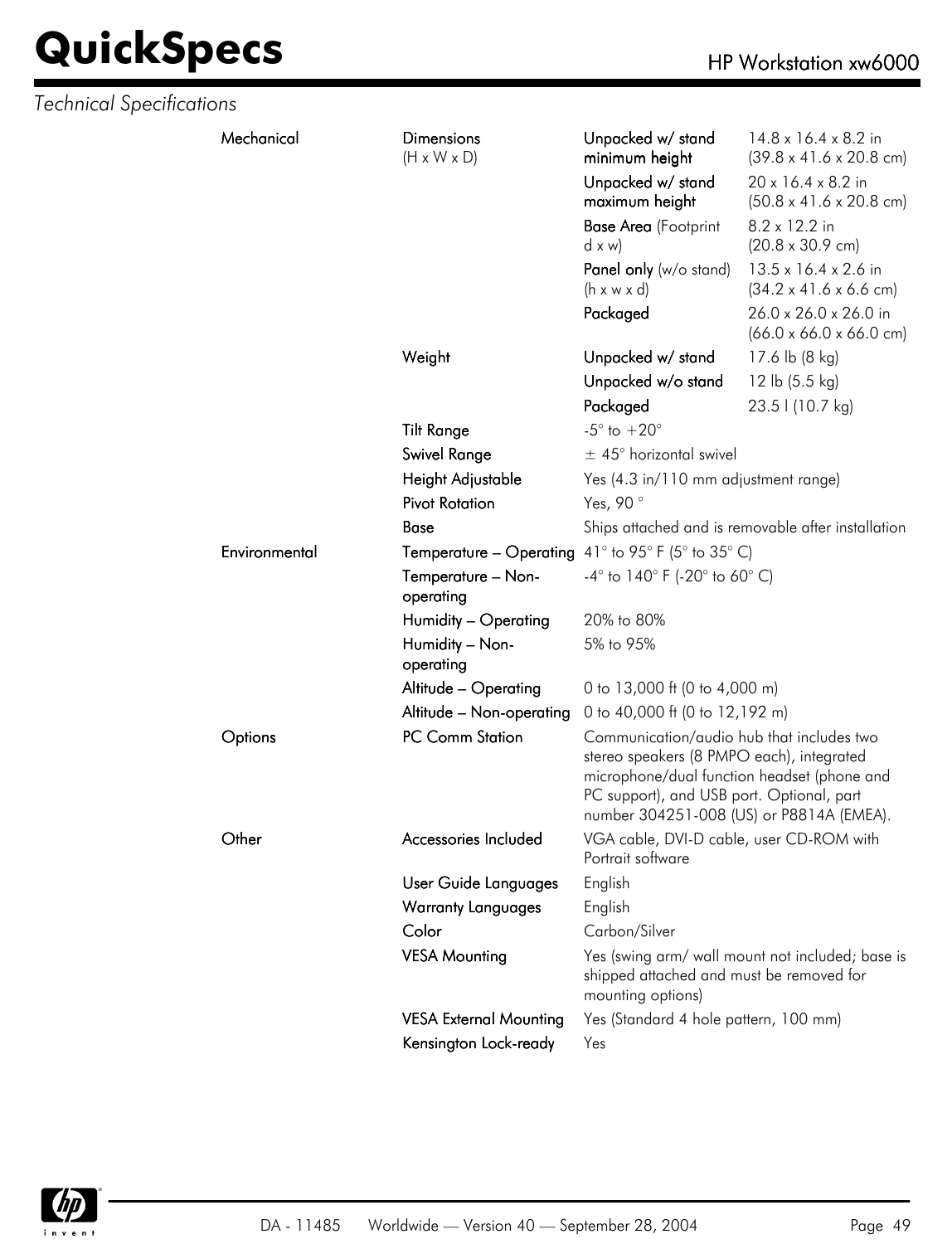| <b>Technical Specifications</b> |
|---------------------------------|
|---------------------------------|

| Certification and<br>Compliance |                                     | Australian ACA Approval, Canadian Requirements/CSA, CE Marking, China<br>CCIB/CCEE Approval, CISPR Requirements, Eastern European Approvals,<br>Energy Star Compliant, FCC Approval, German Ergonomic (TUV and GS<br>Mark), ISO 9241-3,7,8 VDT Guidelines, ISO 13406-2 Compliant (Pixel<br>Defect Guidelines), Mexican NOM Approval, MIC Requirements (New<br>Zealand), MPR-II Compliant, Nordic Approvals (Nemko, Fimko, Demko,<br>Semko), PC2001 Compliant, PC99 Certified, S. Korean MIC Approval,<br>Taiwan BSMI Approval, TCO 03 (emissions, ergonomics, environment),<br>TUV-Ergo, UL Listed, VCCI Approvals, Windows Certification |                                                                                                                                                                                                                                                                                                                                    |  |
|---------------------------------|-------------------------------------|-------------------------------------------------------------------------------------------------------------------------------------------------------------------------------------------------------------------------------------------------------------------------------------------------------------------------------------------------------------------------------------------------------------------------------------------------------------------------------------------------------------------------------------------------------------------------------------------------------------------------------------------|------------------------------------------------------------------------------------------------------------------------------------------------------------------------------------------------------------------------------------------------------------------------------------------------------------------------------------|--|
|                                 | Compatibility                       | VESA Video Signal Standard (VSIS) Compliant video cards have been tested<br>and proven compatible for use with the HP Flat Panel Monitor L1925. The<br>HP L1925 has been tested for use with Compaq Evo PCs and Thin Clients<br>and Compaq D315 Business PCs.                                                                                                                                                                                                                                                                                                                                                                             |                                                                                                                                                                                                                                                                                                                                    |  |
|                                 |                                     |                                                                                                                                                                                                                                                                                                                                                                                                                                                                                                                                                                                                                                           | NOTE: Features are subject to change without notice.                                                                                                                                                                                                                                                                               |  |
|                                 | Service and Warranty                | 206-4663 (Canada).                                                                                                                                                                                                                                                                                                                                                                                                                                                                                                                                                                                                                        | Limited three-year parts and repair labor, service provider labor, and on-site<br>service. Next Business Day advanced exchange direct replacement service<br>available during warranty period. Certain restrictions and exclusions apply.<br>For details, contact HP Customer Support at 970-635-1000 (USA) or 905-                |  |
| HP L2035 20-inch TFT            | Panel                               | Type                                                                                                                                                                                                                                                                                                                                                                                                                                                                                                                                                                                                                                      | 20-inch Active Matrix TFT (thin film transistor)                                                                                                                                                                                                                                                                                   |  |
| <b>Flat Panel Monitor</b>       |                                     | Viewable Image Area<br>(diagonal)                                                                                                                                                                                                                                                                                                                                                                                                                                                                                                                                                                                                         | 20.1 in (51 cm)                                                                                                                                                                                                                                                                                                                    |  |
|                                 |                                     | Screen Opening<br>$(W \times H)$                                                                                                                                                                                                                                                                                                                                                                                                                                                                                                                                                                                                          | 16.2 x 12.17 in (41.1 x 30.9 cm)                                                                                                                                                                                                                                                                                                   |  |
|                                 |                                     | Viewing Angle (typical)*                                                                                                                                                                                                                                                                                                                                                                                                                                                                                                                                                                                                                  | Up to $170^\circ$ H/170 $^\circ$ V (10:1 minimum contrast<br>ratio)                                                                                                                                                                                                                                                                |  |
|                                 |                                     | Brightness (typical*                                                                                                                                                                                                                                                                                                                                                                                                                                                                                                                                                                                                                      | Up to 250 nits (cd/m <sup>2</sup> )                                                                                                                                                                                                                                                                                                |  |
|                                 |                                     | Contrast Ratio (typical)*                                                                                                                                                                                                                                                                                                                                                                                                                                                                                                                                                                                                                 | Up to 400:1                                                                                                                                                                                                                                                                                                                        |  |
|                                 |                                     | Response Rate (typical)*                                                                                                                                                                                                                                                                                                                                                                                                                                                                                                                                                                                                                  | 16 ms (typical, rise $+$ fall)                                                                                                                                                                                                                                                                                                     |  |
|                                 |                                     | <b>Pixel Pitch</b>                                                                                                                                                                                                                                                                                                                                                                                                                                                                                                                                                                                                                        | 0.255 mm                                                                                                                                                                                                                                                                                                                           |  |
|                                 |                                     | Color Depth Support                                                                                                                                                                                                                                                                                                                                                                                                                                                                                                                                                                                                                       | 16.7 million colors                                                                                                                                                                                                                                                                                                                |  |
|                                 |                                     |                                                                                                                                                                                                                                                                                                                                                                                                                                                                                                                                                                                                                                           | *All specifications are provided by the component manufacturers.<br>Performance specifications represent the highest specification of all HP's<br>component manufacturers' typical level specifications for performance.<br>Actual performance may vary either higher or lower.                                                    |  |
|                                 | On Screen Display<br>(OSD) Controls | <b>Buttons or Switches</b>                                                                                                                                                                                                                                                                                                                                                                                                                                                                                                                                                                                                                | PiP (Picture in Picture), Input select, auto adjust,<br>OSD up, OSD down, OSD menu select, power                                                                                                                                                                                                                                   |  |
|                                 |                                     | Languages                                                                                                                                                                                                                                                                                                                                                                                                                                                                                                                                                                                                                                 | English, French, German, Spanish, Italian                                                                                                                                                                                                                                                                                          |  |
|                                 |                                     | <b>User Controls</b>                                                                                                                                                                                                                                                                                                                                                                                                                                                                                                                                                                                                                      | Brightness, contrast, positioning, color<br>temperature, individual color control, serial<br>number display, full screen resolutions, clock,<br>clock phase, video picture-in-picture (size and<br>position), input selection (includes separate direct<br>access key for dedicated swap between inputs 1<br>and 2), factory reset |  |

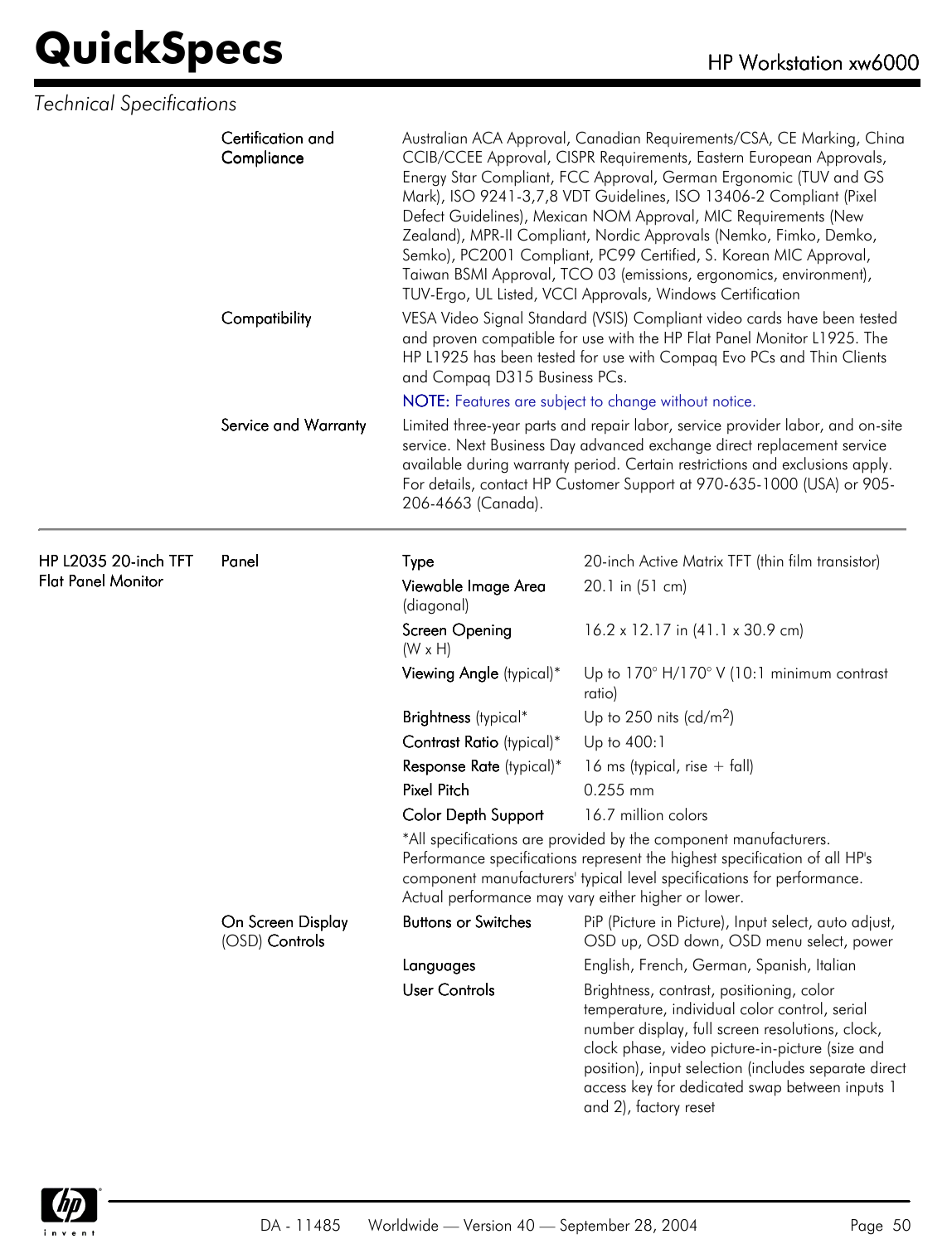| <b>Technical Specifications</b> |                                  |                              |                                                                                                                                             |
|---------------------------------|----------------------------------|------------------------------|---------------------------------------------------------------------------------------------------------------------------------------------|
|                                 | Signal Interface/<br>Performance | <b>Horizontal Frequency</b>  | 30 to 94 kHz (VGA input); 30 to 92 KHz (DVI<br>input) (for modes with pixel clock less than 157<br>MHz)                                     |
|                                 |                                  | Vertical Frequency           | 48 to 85 Hz (VGA input); 30 to 92 KHz (DVI<br>input) (for modes with pixel clock less than 157<br>MHz)                                      |
|                                 |                                  | <b>Graphics Controller</b>   | Pixelworks PW171                                                                                                                            |
|                                 |                                  | <b>Native Resolution</b>     | 1600 x 1200 @ 60 Hz (recommended)                                                                                                           |
|                                 |                                  | Preset VESA Graphic          | 1600 x 1200 @ 60 Hz, 75 Hz (VGA input)                                                                                                      |
|                                 |                                  | Modes (non-interlaced)       | 1280 x 1024 @ 60 Hz, 75 Hz, 85 Hz                                                                                                           |
|                                 |                                  |                              | 1280 x 960 @ 60 Hz                                                                                                                          |
|                                 |                                  |                              | 1152 x 900 @ 66 Hz                                                                                                                          |
|                                 |                                  |                              | 1024 x 768 @ 60 Hz, 75 Hz, 85 Hz                                                                                                            |
|                                 |                                  |                              | 800 x 600 @ 60 Hz, 85 Hz                                                                                                                    |
|                                 |                                  |                              | 640 x 480 @ 60 Hz, 75 Hz, 85 Hz                                                                                                             |
|                                 |                                  | <b>Text Mode</b>             | 720 x 400 @ 70 Hz                                                                                                                           |
|                                 |                                  | Mac Mode                     | 1152 x 870 @ 75 Hz and 832 x 624 @ 75 Hz                                                                                                    |
|                                 |                                  | Sun Mode                     | 1152 x 900 @ 66 Hz                                                                                                                          |
|                                 |                                  | Maximum Pixel Clock<br>Speed | 202 MHz (VGA input); 162 MHz (DVI input)                                                                                                    |
|                                 |                                  | User Programmable<br>Modes   | Yes, 10                                                                                                                                     |
|                                 |                                  | Anti-Glare                   | Yes                                                                                                                                         |
|                                 |                                  | Anti-Static                  | Yes                                                                                                                                         |
|                                 |                                  | Default Color<br>Temperature | 6500 K                                                                                                                                      |
|                                 | Video Input                      | Plug and Play                | Yes                                                                                                                                         |
|                                 |                                  | Input Signal                 | Four connectors, including one 15-pin mini D-<br>sub VGA, one DVI-I (VGA analog and digital<br>input), one composite video, and one s-video |
|                                 |                                  | Input Impedance              | 75 ohms $\pm$ 10%                                                                                                                           |
|                                 |                                  | Sync Input                   | Separate sync (HSYNC/VSYNC); composite sync,<br>Sync on Green                                                                               |
|                                 |                                  | Video Cable                  | VGA to VGA; VGA to DVI-I; DVI-D to DVI-I                                                                                                    |
|                                 |                                  | Video Cable Length           | 5.9 ft $(1.8 \text{ m})$                                                                                                                    |
|                                 | Power                            | Input Power                  | Auto-Ranging, 90 to 132 VAC and 195 to 265<br>VAC; internal power supply, 50 Hz/60 Hz                                                       |
|                                 |                                  | Frequency                    | 47.5 to 63 Hz                                                                                                                               |
|                                 |                                  | Maximum                      | $< 75$ watts                                                                                                                                |
|                                 |                                  | Power Saving                 | $< 5$ watts                                                                                                                                 |
|                                 |                                  | Power Cable Length           | 5.9 ft $(1.8 \text{ m})$                                                                                                                    |

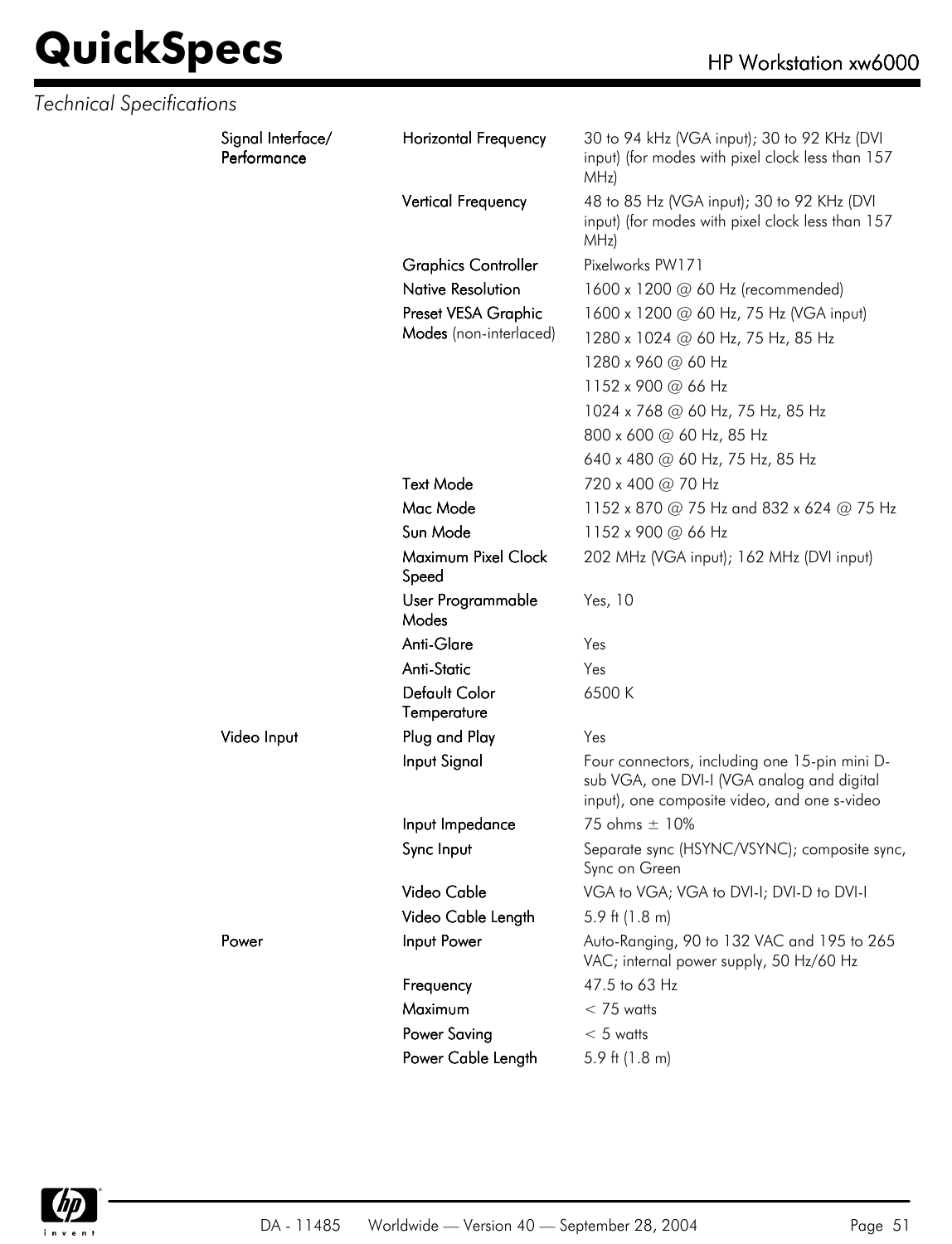| <b>Technical Specifications</b> |               |                                                            |                                                                                                                                                                                                                                                                                                                                                  |                                                                                                       |
|---------------------------------|---------------|------------------------------------------------------------|--------------------------------------------------------------------------------------------------------------------------------------------------------------------------------------------------------------------------------------------------------------------------------------------------------------------------------------------------|-------------------------------------------------------------------------------------------------------|
|                                 | Mechanical    | Dimensions $(H \times W \times D)$                         | Unpacked w/stand                                                                                                                                                                                                                                                                                                                                 | 17.36 to 20.9 x 17.8 x<br>8.27 in<br>$(44.1 \text{ to } 53.1 \times 45.2 \times$<br>$21.0 \text{ cm}$ |
|                                 |               |                                                            | Unpacked w/o stand<br>(head only)                                                                                                                                                                                                                                                                                                                | 14.29 x 17.8 x 3.19 in<br>$(36.3 \times 45.2 \times 8.1 \text{ cm})$                                  |
|                                 |               |                                                            | Packaged                                                                                                                                                                                                                                                                                                                                         | 11.5 x 21.9 x 23.9 in<br>$(29.2 \times 55.6 \times 60.6 \text{ cm})$                                  |
|                                 |               | Weight                                                     | Unpacked                                                                                                                                                                                                                                                                                                                                         | With stand: 20.28 lb<br>$(9.2 \text{ kg})$ ;<br>Without stand: 12.35 lb<br>$(5.6 \text{ kg})$         |
|                                 |               |                                                            | Packaged                                                                                                                                                                                                                                                                                                                                         | 26.9 lb (12.2 kg)                                                                                     |
|                                 |               | <b>Tilt Range</b>                                          | -5 $^{\circ}$ to + 25 $^{\circ}$ vertical                                                                                                                                                                                                                                                                                                        |                                                                                                       |
|                                 |               | <b>Swivel Range</b>                                        | -35 $^{\circ}$ to + 35 $^{\circ}$                                                                                                                                                                                                                                                                                                                |                                                                                                       |
|                                 |               | Height Adjustable                                          | Yes, range 3.54 in (9.0 cm)                                                                                                                                                                                                                                                                                                                      |                                                                                                       |
|                                 |               | <b>Pivot Rotation</b>                                      | Yes                                                                                                                                                                                                                                                                                                                                              |                                                                                                       |
|                                 |               | <b>Base</b>                                                | Attached                                                                                                                                                                                                                                                                                                                                         |                                                                                                       |
|                                 | Environmental | <b>Temperature – Operating</b> 46° to 95° F (10° to 35° C) |                                                                                                                                                                                                                                                                                                                                                  |                                                                                                       |
|                                 |               | Temperature - Non-<br>operating                            | 6° to $140^{\circ}$ F (-10° to 60° C)                                                                                                                                                                                                                                                                                                            |                                                                                                       |
|                                 |               | Humidity - Operating                                       | 20% to 80% non-condensing                                                                                                                                                                                                                                                                                                                        |                                                                                                       |
|                                 |               | Humidity - Non-<br>operating                               | 5% to 85%                                                                                                                                                                                                                                                                                                                                        |                                                                                                       |
|                                 |               | Altitude - Operating                                       | $+12,000$ ft                                                                                                                                                                                                                                                                                                                                     |                                                                                                       |
|                                 |               | Altitude - Non-operating                                   | $+40,000$ ft                                                                                                                                                                                                                                                                                                                                     |                                                                                                       |
|                                 | Options       | <b>HP Desktop Access</b><br>Center                         | Sold separately, the HP Desktop Access Center<br>features integrated microphone/headset jacks,<br>dual function headset for phone/PC support, a<br>MultiBay slot for adding an optical drive (sold<br>separately), and four USB ports for easy<br>integration of third-party digital solutions; part<br>the HP Desktop Access Center QuickSpecs. | number DK985A. For more information, refer to                                                         |

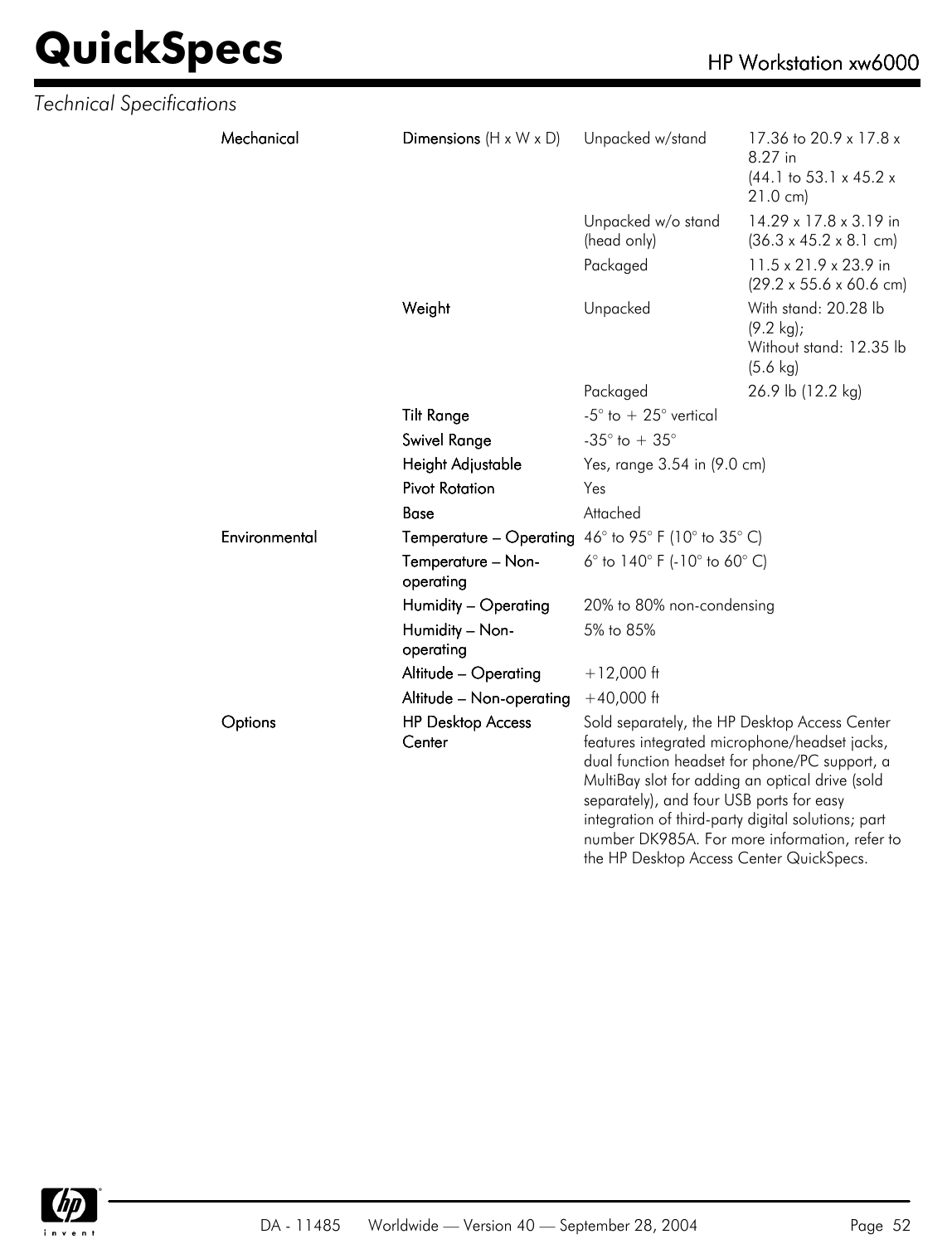| Technical Specifications                |                                 |                                                 |                                                                                                                                                                                                                                                                                                                                                                                                                                                                                                                                                                                                                                                                                                             |
|-----------------------------------------|---------------------------------|-------------------------------------------------|-------------------------------------------------------------------------------------------------------------------------------------------------------------------------------------------------------------------------------------------------------------------------------------------------------------------------------------------------------------------------------------------------------------------------------------------------------------------------------------------------------------------------------------------------------------------------------------------------------------------------------------------------------------------------------------------------------------|
|                                         | Other                           | Accessories Included                            | VGA to VGA cable – connects the graphic card's<br>VGA analog connector to the monitor's input $#1$<br>(VGA analog) connector<br>VGA to DVI-I cable - connects the graphic card's<br>VGA connector to the monitor's input #2 (DVI-I<br>analog) connector<br>DVI-D to DVI-I cable – connects the graphic<br>card's DVI-D digital connector to the monitor's<br>input #2 (DVI-I digital) connector                                                                                                                                                                                                                                                                                                             |
|                                         |                                 | User Guide Languages                            | English, B. Portuguese, French, LA Spanish,<br>Korean, S. Chinese, T. Chinese, Bahasa,<br>Japanese, Danish, Finnish, German, Norwegian,<br>Spanish, Swedish, Greek, Polish, Russian,<br>Slovenian, Turkish                                                                                                                                                                                                                                                                                                                                                                                                                                                                                                  |
|                                         |                                 | <b>Warranty Languages</b>                       | English, Canadian French, LA Spanish, Brazilian<br>Portuguese, Danish, German, Castilian Spanish,<br>French, Italian, Dutch, Norwegian, Finnish,<br>Swedish, Bahasa Indonesian, Korean, T.<br>Chinese, S. Chinese                                                                                                                                                                                                                                                                                                                                                                                                                                                                                           |
|                                         |                                 | Color                                           | Carbonite/Silver                                                                                                                                                                                                                                                                                                                                                                                                                                                                                                                                                                                                                                                                                            |
|                                         |                                 | <b>VESA External Mounting</b>                   | Yes (Standard 4 hole pattern, 100 mm)                                                                                                                                                                                                                                                                                                                                                                                                                                                                                                                                                                                                                                                                       |
|                                         |                                 | Kensington Lock-Ready                           | Yes                                                                                                                                                                                                                                                                                                                                                                                                                                                                                                                                                                                                                                                                                                         |
|                                         | Certification and<br>Compliance |                                                 | Australian ACA Approval, Canadian Requirements/CSA, CE Marking, China<br>CCIB/CCEE Approval, CISPR Requirements, Eastern European Approvals,<br>Energy Star Compliant, FCC Approval, German Ergonomic (TUV and GS<br>Mark), ISO 9241-3,7,8 VDT Guidelines, ISO 13406-2 Pixel Defect<br>Guidelines, Mexican NOM Approval, MIC Requirements (New Zealand),<br>MPR-II Compliant, Nordic Approvals (Nemko, Fimko, Demko, Semko),<br>PC2001 Compliant, PC99 Certified, S. Korean MIC Approval, Taiwan BSMI<br>Approval, TCO 03 (emissions, ergonomics, environment), TUV-Ergo, UL<br>Listed, VCCI Approvals, Windows Certification (Microsoft® Windows® 98,<br>Microsoft Windows 2000, and Microsoft Windows XP) |
|                                         | Compatibility                   | Desktops, and HP Business Desktops d300 series. | Compatible with platforms using the VESA standard video modes and HP<br>Compaq Business Desktops d500, d300, and d200 Series, Compaq Evo                                                                                                                                                                                                                                                                                                                                                                                                                                                                                                                                                                    |
|                                         | Service and Warranty            | Consult HP Customer Service for details.        | Limited three years parts, labor, and on-site service, including backlight.<br>Availability varies by region. Certain restrictions and exclusions apply.                                                                                                                                                                                                                                                                                                                                                                                                                                                                                                                                                    |
| HP L2335 23-inch TFT                    | Panel                           | Type                                            | 23-inch Active Matrix TFT (thin film transistor)                                                                                                                                                                                                                                                                                                                                                                                                                                                                                                                                                                                                                                                            |
| <b>Widescreen Flat Panel</b><br>Display |                                 | Viewable Image Area<br>(diagonal)               | 23 in (58.4 cm)                                                                                                                                                                                                                                                                                                                                                                                                                                                                                                                                                                                                                                                                                             |
|                                         |                                 | Screen Opening<br>$(W \times H)$                | 19.53 x 12.24 in (49.6 x 31.1 cm)                                                                                                                                                                                                                                                                                                                                                                                                                                                                                                                                                                                                                                                                           |
|                                         |                                 | Viewing Angle (typical)*                        | Up to $170^\circ$ H/170° V (10:1 minimum contrast<br>ratio)                                                                                                                                                                                                                                                                                                                                                                                                                                                                                                                                                                                                                                                 |
|                                         |                                 | Brightness (typical)*                           | Up to 250 nits (cd/m <sup>2</sup> )                                                                                                                                                                                                                                                                                                                                                                                                                                                                                                                                                                                                                                                                         |
|                                         |                                 | Contrast Ratio (typical)*                       | Up to 350:1                                                                                                                                                                                                                                                                                                                                                                                                                                                                                                                                                                                                                                                                                                 |
|                                         |                                 | Response Rate (typical)*                        | 25 ms (typical, rise $+$ fall)                                                                                                                                                                                                                                                                                                                                                                                                                                                                                                                                                                                                                                                                              |

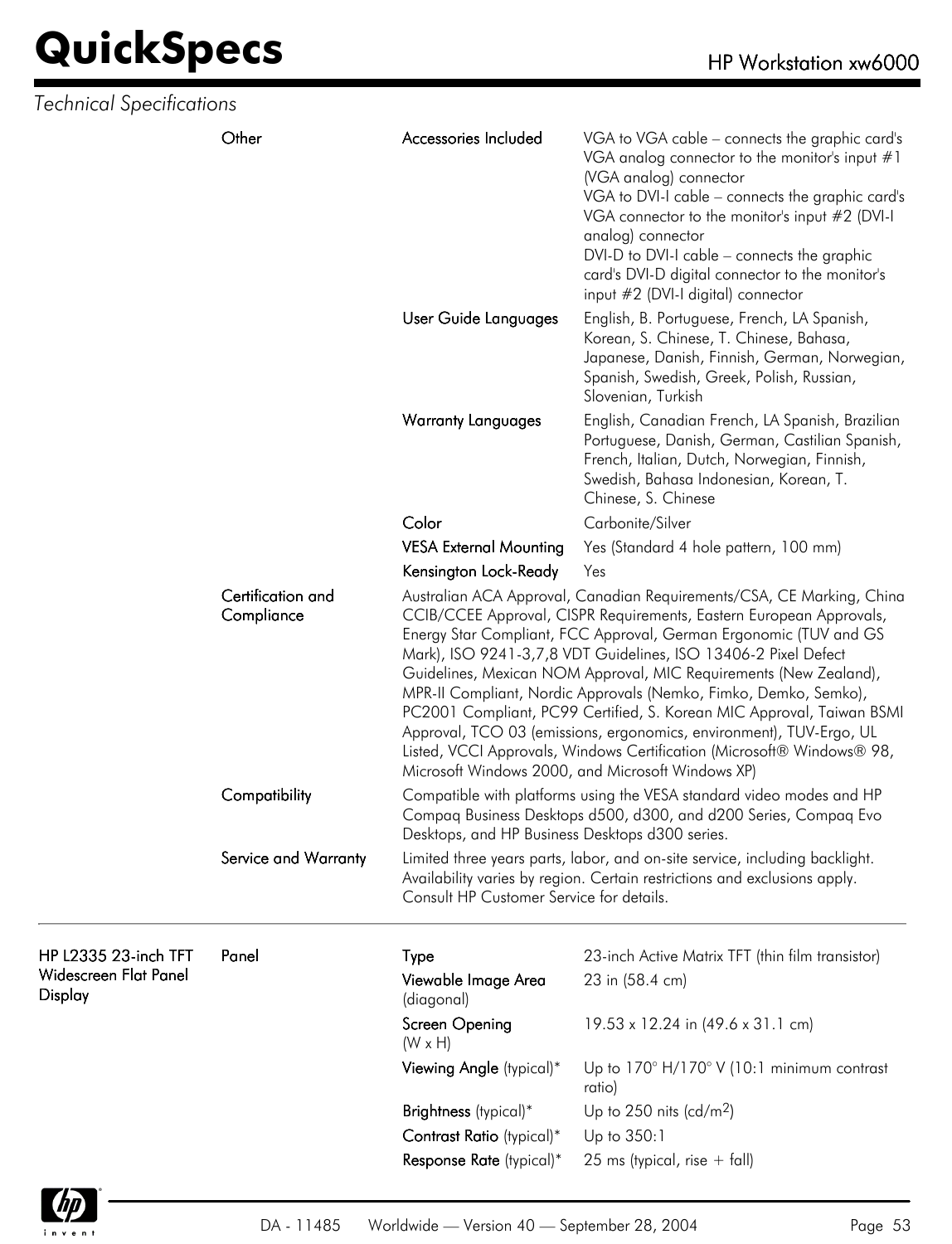| <b>Technical Specifications</b>     |                              |                                                                                                                                                                                                                                                                                                                                    |
|-------------------------------------|------------------------------|------------------------------------------------------------------------------------------------------------------------------------------------------------------------------------------------------------------------------------------------------------------------------------------------------------------------------------|
|                                     | Pixel Pitch                  | 0.258 mm                                                                                                                                                                                                                                                                                                                           |
|                                     | Color Depth Support          | 16.7 million colors                                                                                                                                                                                                                                                                                                                |
|                                     |                              | * All specifications are provided by the component manufacturers.<br>Performance specifications represent the highest specification of all HP's<br>component manufacturers' typical level specifications for performance.<br>Actual performance may vary either higher or lower.                                                   |
| On Screen Display (OSD)<br>Controls | <b>Buttons or Switches</b>   | PiP (Picture in Picture), Input Select, Auto Adjust,<br>OSD Up, OSD Down, OSD Menu Select, Power                                                                                                                                                                                                                                   |
|                                     | Languages                    | English, French, German, Spanish, Italian                                                                                                                                                                                                                                                                                          |
|                                     | <b>User Controls</b>         | Brightness, contrast, positioning, color<br>temperature, individual color control, serial<br>number display, full screen resolutions, clock,<br>clock phase, video picture-in-picture (size and<br>position), input selection (includes separate direct<br>access key for dedicated swap between inputs 1<br>and 2), factory reset |
| Signal Interface/<br>Performance    | <b>Horizontal Frequency</b>  | 30 to 94 kHz (VGA input); 30 to 92 KHz (DVI<br>input) (for modes with pixel clock less than 157<br>MHz)                                                                                                                                                                                                                            |
|                                     | Vertical Frequency           | 48 to 85 Hz (VGA and DVI input)                                                                                                                                                                                                                                                                                                    |
|                                     | <b>Graphics Controller</b>   | Pixelworks PW172                                                                                                                                                                                                                                                                                                                   |
|                                     | <b>Native Resolution</b>     | 1920 x 1200 @ 60 Hz (recommended)                                                                                                                                                                                                                                                                                                  |
|                                     | Preset VESA Graphic          | 1920 x 1200 @ 60Hz                                                                                                                                                                                                                                                                                                                 |
|                                     | Modes (non-interlaced)       | 1600 x 1200 @ 60 Hz, 75 Hz                                                                                                                                                                                                                                                                                                         |
|                                     |                              | 1280 x 1024 @ 60 Hz, 75Hz, 85 Hz                                                                                                                                                                                                                                                                                                   |
|                                     |                              | 1280 x 960 @ 60 Hz                                                                                                                                                                                                                                                                                                                 |
|                                     |                              | 1152 x 900 @ 66 Hz                                                                                                                                                                                                                                                                                                                 |
|                                     |                              | 1024 x 768 @ 60 Hz, 75 Hz, 85 Hz                                                                                                                                                                                                                                                                                                   |
|                                     |                              | 800 x 600 @ 60 Hz, 75Hz                                                                                                                                                                                                                                                                                                            |
|                                     |                              | 640 x 480 @ 60 Hz, 75 Hz                                                                                                                                                                                                                                                                                                           |
|                                     | <b>Text Mode</b>             | 720 x 400 @ 70 Hz                                                                                                                                                                                                                                                                                                                  |
|                                     | Mac Mode                     | 1152 x 870 @ 75 Hz and 832 x 624 @ 75 Hz                                                                                                                                                                                                                                                                                           |
|                                     | Sun Mode                     | 1152 x 900 @ 66 Hz                                                                                                                                                                                                                                                                                                                 |
|                                     | Maximum Pixel Clock<br>Speed | 202 MHz (VGA input); 162 MHz (DVI input)                                                                                                                                                                                                                                                                                           |
|                                     | User Programmable<br>Modes   | Yes, 10                                                                                                                                                                                                                                                                                                                            |
|                                     | Anti-Glare                   | Yes                                                                                                                                                                                                                                                                                                                                |
|                                     | <b>Anti-Static</b>           | Yes                                                                                                                                                                                                                                                                                                                                |
|                                     | Default Color<br>Temperature | 6500K                                                                                                                                                                                                                                                                                                                              |

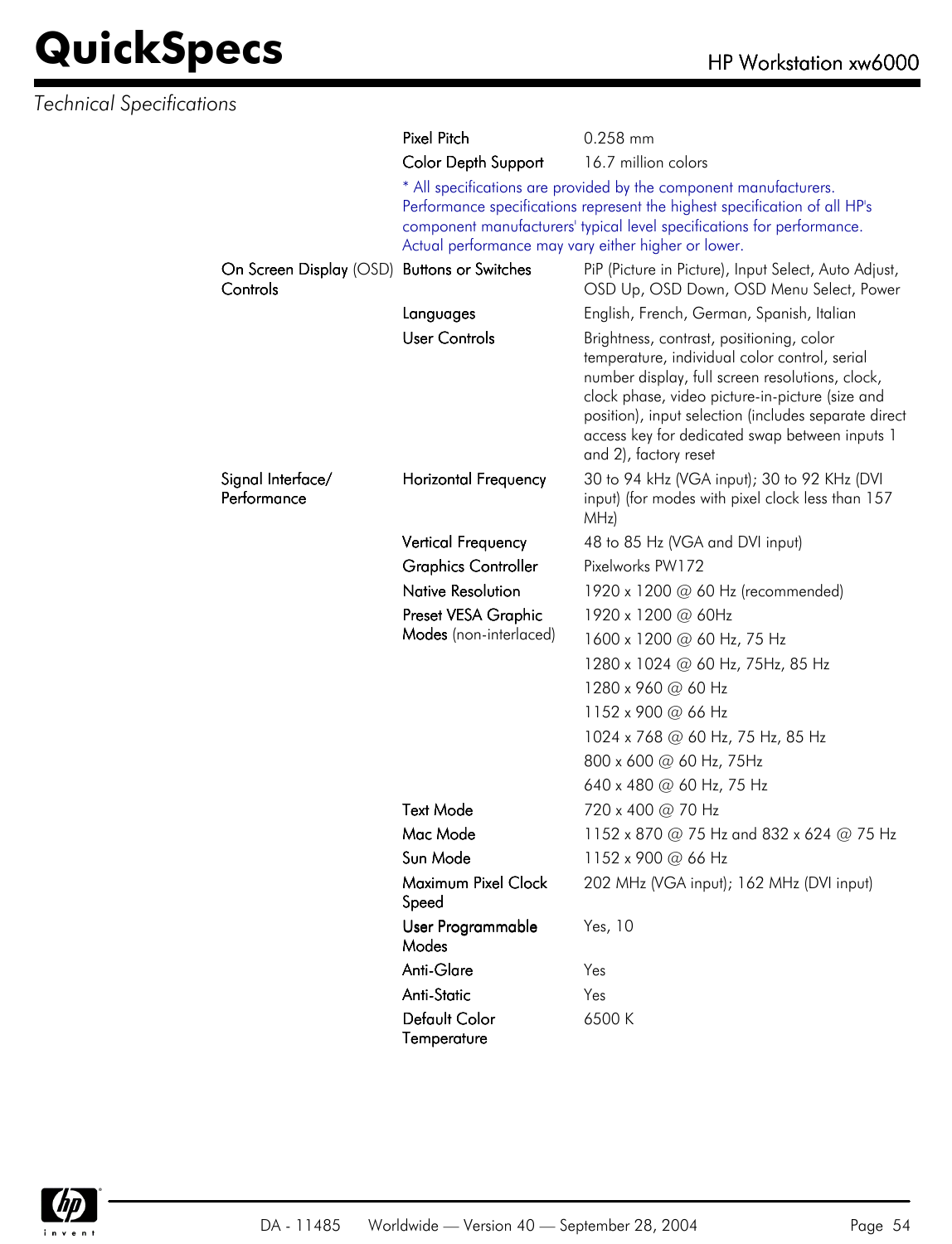# **QuickSpecs**

| HP Workstation xw6000 |  |
|-----------------------|--|
|                       |  |

| <b>Technical Specifications</b> |               |                                    |                                                                                                            |                                                                                                         |
|---------------------------------|---------------|------------------------------------|------------------------------------------------------------------------------------------------------------|---------------------------------------------------------------------------------------------------------|
|                                 | Video Input   | Plug and Play                      | Yes                                                                                                        |                                                                                                         |
|                                 |               | Input Signal                       | sub VGA, one DVI-I (VGA analog and digital<br>input), one composite video, one s-video,<br>component video | Five connectors, including one 15-pin mini D-                                                           |
|                                 |               | Input Impedance                    | 75 ohms ± 10%                                                                                              |                                                                                                         |
|                                 |               | Sync Input                         | Sync on Green                                                                                              | Separate sync (HSYNC/VSYNC); composite sync,                                                            |
|                                 |               | Video Cable                        | VGA to VGA; VGA to DVI-I; DVI-D to DVI-I                                                                   |                                                                                                         |
|                                 |               | Video Cable Length                 | 5.9 ft $(1.8 \text{ m})$                                                                                   |                                                                                                         |
|                                 | Power         | Input Power                        | VAC; internal power supply, 50 Hz/60 Hz                                                                    | Auto-Ranging, 90 to 132 VAC and 195 to 265                                                              |
|                                 |               | Frequency                          | 47.5 to 63 Hz                                                                                              |                                                                                                         |
|                                 |               | Maximum                            | $< 100$ watts                                                                                              |                                                                                                         |
|                                 |               | <b>Power Saving</b>                | $< 5$ watts                                                                                                |                                                                                                         |
|                                 |               | Power Cable Length                 | 5.9 ft $(1.8 \text{ m})$                                                                                   |                                                                                                         |
|                                 | Mechanical    | Dimensions $(H \times W \times D)$ | Unpacked                                                                                                   | 17.36 to 20.90 x<br>21.46 x 8.27 in<br>$(44.1 \text{ to } 53.1 \times 54.5 \times$<br>$21.0 \text{ cm}$ |
|                                 |               |                                    | Unpacked w/o stand<br>(head only)                                                                          | 14.57 x 21.46 x 3.35<br>in (37.0 x 54.5 x 8.5)<br>cm)                                                   |
|                                 |               | Weight                             | <b>Unpacked</b>                                                                                            | 22.27 lb (10.1 kg)                                                                                      |
|                                 |               |                                    | Packaged                                                                                                   | 30.87 lb (14.0 kg)                                                                                      |
|                                 |               | <b>Tilt Range</b>                  | -5 $\degree$ to + 25 $\degree$ vertical                                                                    |                                                                                                         |
|                                 |               | Swivel Range                       | -35 $^{\circ}$ to + 35 $^{\circ}$                                                                          |                                                                                                         |
|                                 |               | Height Adjustable                  | Yes, range 3.54 in (9.0 cm)                                                                                |                                                                                                         |
|                                 |               | <b>Pivot Rotation</b>              | Yes                                                                                                        |                                                                                                         |
|                                 |               | Base                               | Attached                                                                                                   |                                                                                                         |
|                                 | Environmental | ${\bf Temperature-}$<br>Operating  | 46° to 95° F (10° to 35° C)                                                                                |                                                                                                         |
|                                 |               | Temperature -<br>Non-operating     | 6° to $140^{\circ}$ F (-10° to 60° C)                                                                      |                                                                                                         |
|                                 |               | Humidity - Operating               | 20% to 80% non-condensing                                                                                  |                                                                                                         |
|                                 |               | Humidity -<br>Non-operating        | 5% to 85%                                                                                                  |                                                                                                         |
|                                 |               | Altitude - Operating               | $+12,000$ ft                                                                                               |                                                                                                         |
|                                 |               | Altitude -<br>Non-operating        | $+40,000$ ft                                                                                               |                                                                                                         |

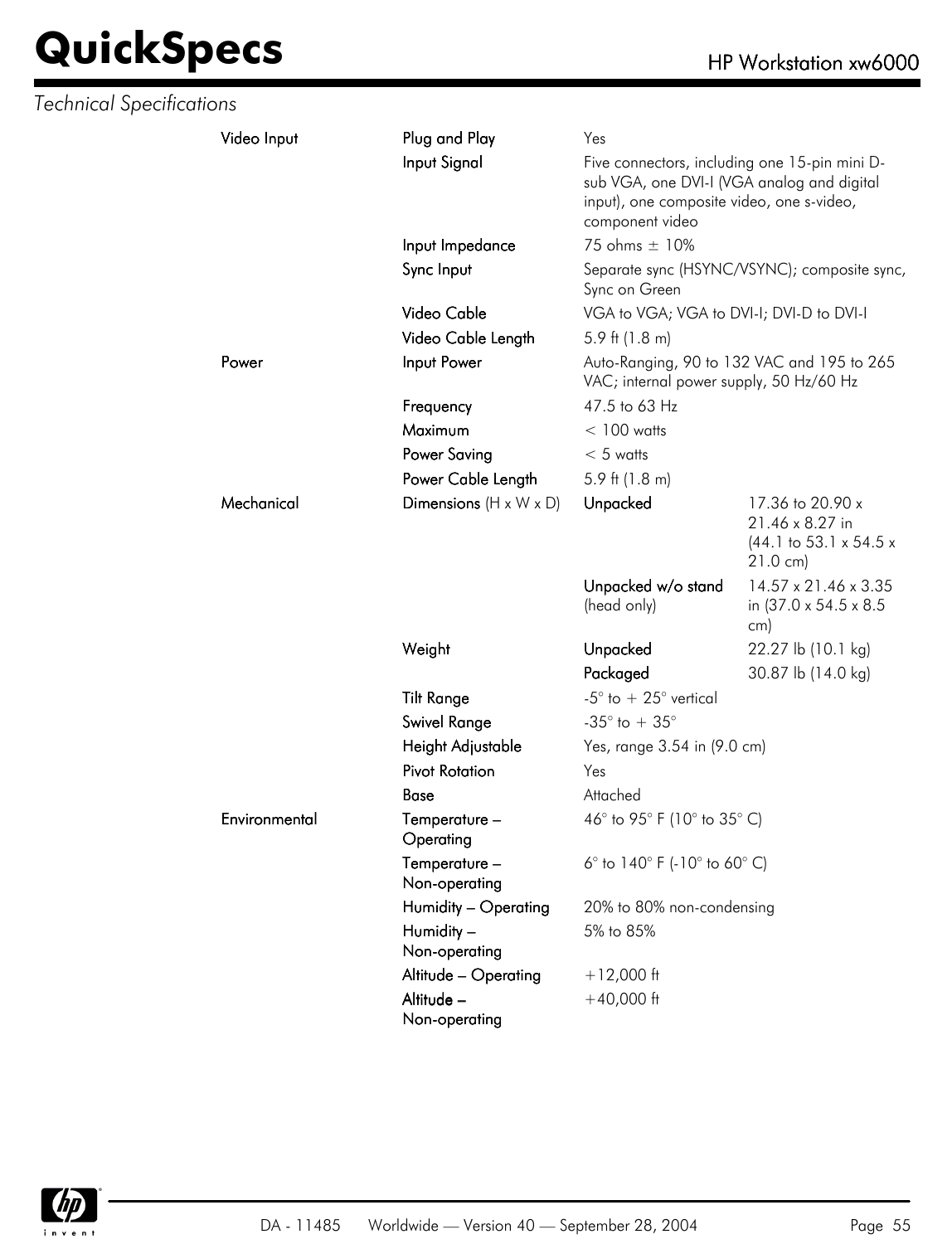| <b>Technical Specifications</b> |                                                     |                                                     |                                                                                                                                                                                                                                                                                                                                                                                                                                                                                                                                                                                                                                                                                                              |
|---------------------------------|-----------------------------------------------------|-----------------------------------------------------|--------------------------------------------------------------------------------------------------------------------------------------------------------------------------------------------------------------------------------------------------------------------------------------------------------------------------------------------------------------------------------------------------------------------------------------------------------------------------------------------------------------------------------------------------------------------------------------------------------------------------------------------------------------------------------------------------------------|
|                                 | Options                                             | <b>HP Desktop Access</b><br>Center                  | Sold separately, the HP Desktop Access Center<br>Features integrated microphone/headset jacks,<br>dual function headset for phone/PC support, a<br>MultiBay slot for adding an optical drive (sold<br>separately), and four USB ports for easy<br>integration of third-party digital solutions; part<br>number DK985A. For more information, refer to<br>the HP Desktop Access Center QuickSpecs.                                                                                                                                                                                                                                                                                                            |
|                                 | Other                                               | Accessories Included                                | VGA to VGA cable - connects the graphic card's<br>VGA analog connector to the monitor's input $#1$<br>(VGA analog) connector<br>VGA to DVI-I cable - connects the graphic card's<br>VGA connector to the monitor's input #2 (DVI-I<br>analog) connector<br>DVI-D to DVI-I cable - connects the graphic<br>card's DVI-D digital connector to the monitor's<br>input #2 (DVI-I digital) connector                                                                                                                                                                                                                                                                                                              |
|                                 |                                                     | User Guide Languages                                | English, B. Portuguese, French, LA Spanish,<br>Korean, S. Chinese, T. Chinese, Bahasa,<br>Japanese, Danish, Finnish, German, Norwegian,<br>Spanish, Swedish, Greek, Polish, Russian,<br>Slovenian, Turkish                                                                                                                                                                                                                                                                                                                                                                                                                                                                                                   |
|                                 |                                                     | <b>Warranty Languages</b>                           | English, Canadian French, LA Spanish, Brazilian<br>Portuguese, Danish, German, Castilian Spanish,<br>French, Italian, Dutch, Norwegian, Finnish,<br>Swedish, Bahasa Indonesian, Korean, T.<br>Chinese, S. Chinese                                                                                                                                                                                                                                                                                                                                                                                                                                                                                            |
|                                 |                                                     | Color                                               | Carbonite/silver                                                                                                                                                                                                                                                                                                                                                                                                                                                                                                                                                                                                                                                                                             |
|                                 |                                                     | <b>VESA External Mounting</b>                       | Yes (Standard 4 hole pattern, 100 mm)                                                                                                                                                                                                                                                                                                                                                                                                                                                                                                                                                                                                                                                                        |
|                                 |                                                     | Kensington Lock-Ready                               | Yes                                                                                                                                                                                                                                                                                                                                                                                                                                                                                                                                                                                                                                                                                                          |
|                                 | Certification and<br>Compliance                     |                                                     | Australian ACA Approval, Canadian Requirements/CSA, CE Marking, China<br>CCIB/CCEE Approval, CISPR Requirements, Eastern European Approvals,<br>Energy Star Compliant, FCC Approval, German Ergonomic (TUV and GS<br>Mark), ISO 9241-3,7,8 VDT Guidelines, ISO 13406-2 Pixel Defect<br>Guidelines, Mexican NOM Approval, MIC Requirements (New Zealand),<br>MPR-II Compliant, Nordic Approvals (Nemko, Fimko, Demko, Semko),<br>PC2001 Compliant, PC99 Certified, S. Korean MIC Approval, Taiwan BSMI<br>Approval, TCO 03 (emissions, ergonomics, environment), TUV-Ergo, UL<br>Listed, VCCI Approvals, Windows Certification (Microsoft® Windows® 98,<br>Microsoft Windows 2000, and Microsoft Windows XP). |
|                                 | Compatibility                                       | Desktops, and HP Business Desktops d300 series.     | Compatible with platforms using the VESA standard video modes and HP<br>Compaq Business Desktops d500, d300, and d200 Series, Compaq Evo                                                                                                                                                                                                                                                                                                                                                                                                                                                                                                                                                                     |
|                                 | Service and Warranty                                | Consult HP Customer Service for details.            | Limited three years parts, labor, and on-site service, including backlight.<br>Availability varies by region. Certain restrictions and exclusions apply.                                                                                                                                                                                                                                                                                                                                                                                                                                                                                                                                                     |
| HP p1230 22-inch CRT<br>Monitor | Tube Type<br><b>Picture Tube Size</b><br>(diagonal) | Diamondtron NF Aperture Grille CRT<br>22 in (55 cm) |                                                                                                                                                                                                                                                                                                                                                                                                                                                                                                                                                                                                                                                                                                              |

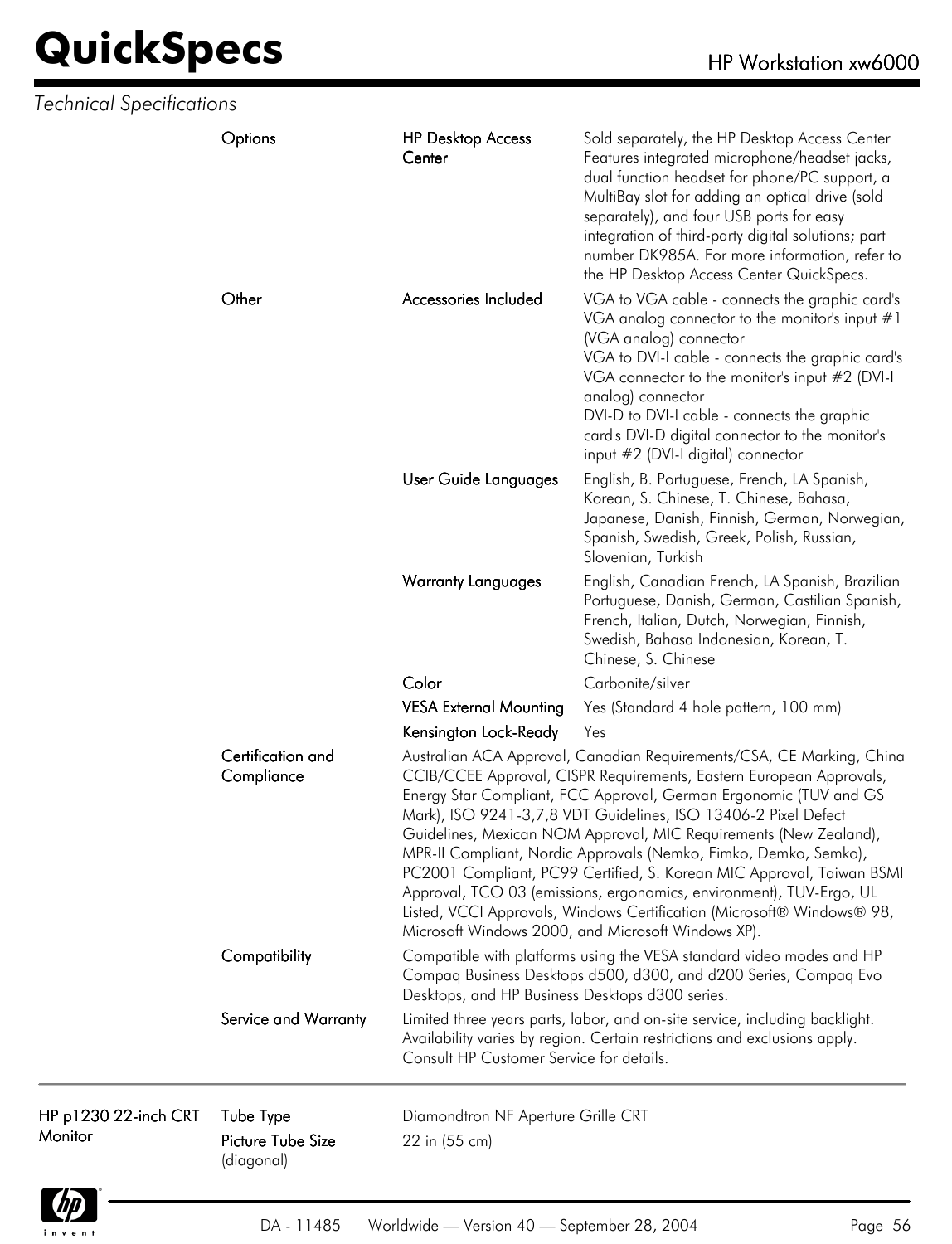| Viewable Image Area<br>(diagonal) | 20 in (51 cm)                                                                                                                                                                                                                                                             |
|-----------------------------------|---------------------------------------------------------------------------------------------------------------------------------------------------------------------------------------------------------------------------------------------------------------------------|
| Aperture Grille Pitch             | $0.24$ mm                                                                                                                                                                                                                                                                 |
| <b>Screen Curvature</b>           | Flat                                                                                                                                                                                                                                                                      |
| Horizontal Frequency<br>(kHz)     | 30 to 140 kHz                                                                                                                                                                                                                                                             |
| Vertical Frequency (Hz)           | 50 to 160 Hz                                                                                                                                                                                                                                                              |
| Maximum Resolution                | 2048 x 1536 @ 85 Hz (GTF)                                                                                                                                                                                                                                                 |
|                                   | Recommended Resolution 1600 x 1200 @ 85 Hz or 1280 x 1024 @ 85 Hz                                                                                                                                                                                                         |
| Preset VESA Graphic               | 1920 x 1440 @ 60 Hz, 75 Hz                                                                                                                                                                                                                                                |
| Modes (non-interlaced)            | 1792 x 1344 @ 60 Hz, 75 Hz                                                                                                                                                                                                                                                |
|                                   | 1600 x 1200 @ 75 Hz, 85 Hz                                                                                                                                                                                                                                                |
|                                   | 1280 x 1024 @ 60 Hz, 75 Hz, 85 Hz                                                                                                                                                                                                                                         |
|                                   | 1024 x 768 @ 75 Hz, 85 Hz                                                                                                                                                                                                                                                 |
|                                   | 800 x 600 @ 75 Hz, 85 Hz                                                                                                                                                                                                                                                  |
|                                   | 640 x 480 @ 60 Hz, 85 Hz                                                                                                                                                                                                                                                  |
| Preset MAC Mode                   | 1152 x 870 @ 75 Hz                                                                                                                                                                                                                                                        |
| Preset VGA Mode                   | 640 x 480 @ 60 Hz and 720 x 400 @ 70 Hz                                                                                                                                                                                                                                   |
| Maximum Pixel Clock<br>Speed      | 420 MHz                                                                                                                                                                                                                                                                   |
| User Programmable<br>Modes        | 15 (10 preset modes and 5 additional modes)                                                                                                                                                                                                                               |
| Anti-Glare                        | Yes                                                                                                                                                                                                                                                                       |
| Anti-Static                       | Yes                                                                                                                                                                                                                                                                       |
| <b>Asset Control</b>              | Yes                                                                                                                                                                                                                                                                       |
| Default Color                     | 9300K                                                                                                                                                                                                                                                                     |
| Temperature                       |                                                                                                                                                                                                                                                                           |
| <b>Buttons or Switches</b>        | OSD menu, brigthness, contrast, Super Bright, dual input, power on/off                                                                                                                                                                                                    |
| Languages                         | English, Spanish, French, German, Italian, Japanese                                                                                                                                                                                                                       |
| <b>User Controls</b>              | Brightness, contrast, pincushion, pincushion balance, trapezoid, tilt<br>(rotation), color temperature, degauss, parallelogram, individual color<br>control, zoom, moiré cancellation, convergence, corner purity, image<br>control, language, OSD control, factory reset |
| Plug and Play                     | Yes, DDC/CI compatible                                                                                                                                                                                                                                                    |
| Input Signal                      | Two 15-pin D-sub connections                                                                                                                                                                                                                                              |
| Input Impedance                   | 75 ohms                                                                                                                                                                                                                                                                   |
| Sync Input                        | Separate sync (HSYNC/VSYNC)                                                                                                                                                                                                                                               |
| Video Cable                       | Detachable 15-pin D-sub mini connector (included)                                                                                                                                                                                                                         |
| Video Cable Length                | 70 in (1.8 m); non-captive                                                                                                                                                                                                                                                |
| Power Supply                      | Universal 100-120/220-240 VAC                                                                                                                                                                                                                                             |
| Frequency                         | 50/60 Hz                                                                                                                                                                                                                                                                  |
| Maximum                           | 135 watts                                                                                                                                                                                                                                                                 |
| Power Saving                      | 2 watts maximum                                                                                                                                                                                                                                                           |
| Off Mode                          | 0 watts                                                                                                                                                                                                                                                                   |
| Power Cable Length                | 70 in (1.8 m); non-captive                                                                                                                                                                                                                                                |

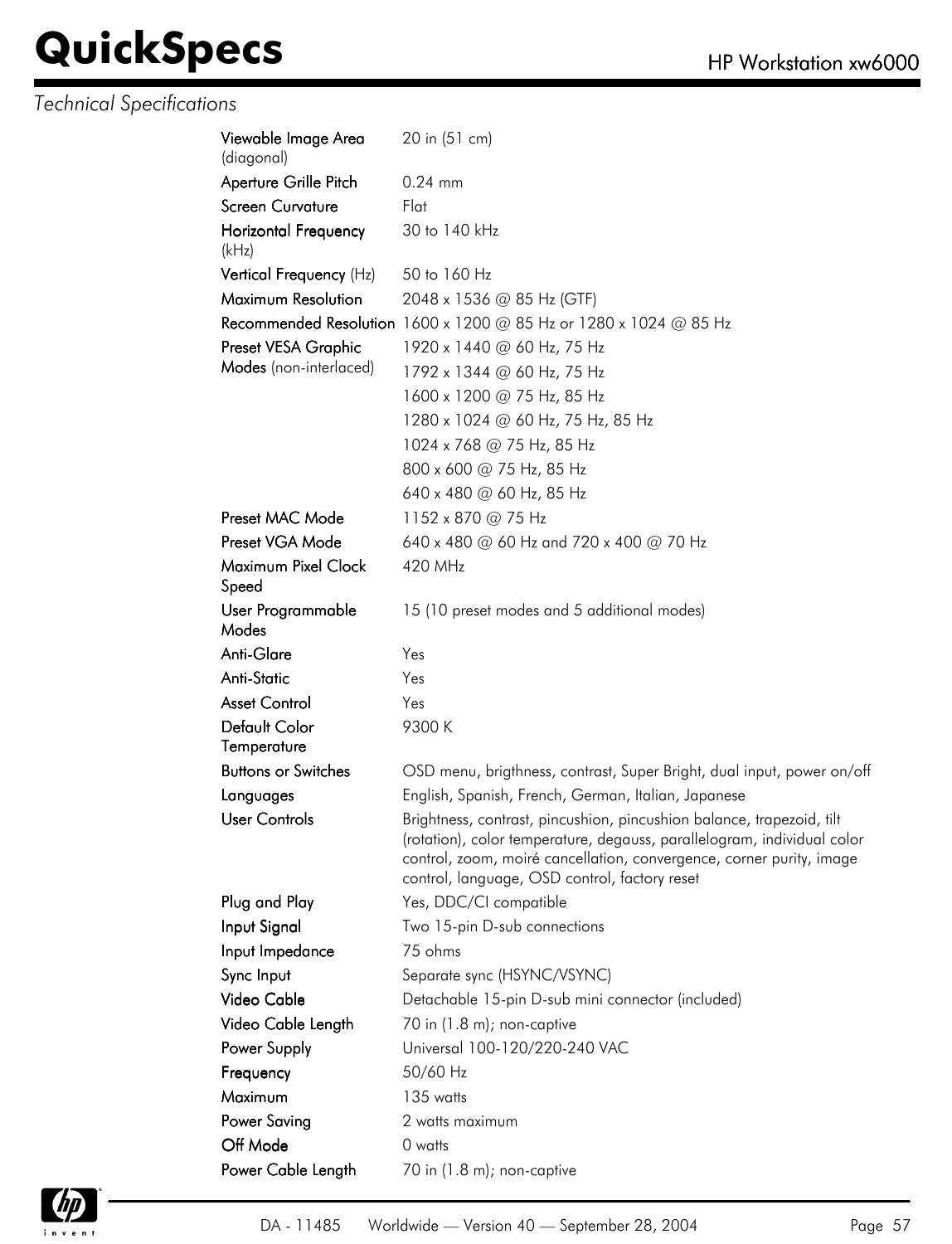| Dimensions (HxWxD)              | Unpacked<br>(including pedestal)                                                                                                                                                                                                                    | 19.1 x 19.5 x 18.8 in (48.6 x 49.5 x 47.7 cm) |  |
|---------------------------------|-----------------------------------------------------------------------------------------------------------------------------------------------------------------------------------------------------------------------------------------------------|-----------------------------------------------|--|
|                                 | Packaged                                                                                                                                                                                                                                            | 25.6 x 25.0 x 25.4 in (65.1 x 63.6 x 64.6 cm) |  |
| Weight                          | Unpacked                                                                                                                                                                                                                                            | 66.1 lb (30 kg)                               |  |
|                                 | Packaged                                                                                                                                                                                                                                            | 77.1 lb (35 kg)                               |  |
| <b>Tilt Range</b>               | 10° upward and 5° downward                                                                                                                                                                                                                          |                                               |  |
| Swivel Range                    | 90° either side of center                                                                                                                                                                                                                           |                                               |  |
| Temperature - Operating         | 41° to 90° F (5° to 35° C) Non-condensing                                                                                                                                                                                                           |                                               |  |
| Temperature -<br>Non-operating  | $-4^{\circ}$ to $140^{\circ}$ F (-20 $^{\circ}$ to 60 $^{\circ}$ C)                                                                                                                                                                                 |                                               |  |
| Humidity - Operating            | 10% to 90% non-condensing                                                                                                                                                                                                                           |                                               |  |
| Humidity -<br>Non-operating     | 10% to 90%                                                                                                                                                                                                                                          |                                               |  |
| Altitude - Operating            | 0 to 7,200 ft (0 to 2,195 m)                                                                                                                                                                                                                        |                                               |  |
| Altitude -<br>Non-operating     | 0 to 30,000 ft (0 to 9,144 m)                                                                                                                                                                                                                       |                                               |  |
| Accessories Included            | Power cable, video cable (D-sub to D-sub), documentation kit                                                                                                                                                                                        |                                               |  |
| User Guide Languages            | English, French, German, Spanish, Italian, Dutch, Brazilian Portuguese,<br>Danish, Finnish, Greek, Japanese, Korean, Latin American Spanish,<br>Norwegian, Polish, Russian, Slovenian, Turkish, Swedish, Traditional<br>Chinese, Simplified Chinese |                                               |  |
| <b>Warranty Languages</b>       | English, French, Spanish, Brazilian Portuguese, Danish, German, Castilian<br>Spanish, French, Italian, Dutch, Norwegian, Finnish, Swedish, Bahasa<br>Indonesian, Japanese, Korean, T. Chinese, S. Chinese                                           |                                               |  |
| Color                           | Carbon and silver                                                                                                                                                                                                                                   |                                               |  |
| Certification and<br>Compliance | MPR-II (Low Emissions), TCO '03, Energy Star Compliant, UL Listing,<br>ISO9241-3 VOT Guidelines Approval, FCC Approval, CE Mark (including<br>PFC), GS Mark                                                                                         |                                               |  |
| Compatibility                   | Compatible with platforms using the VESA standard video modes and HP<br>Compaq Business Desktops d500, d300, and d200 Series, Compaq Evo<br>Desktops, HP workstations, and HP Business Desktops d300 series.                                        |                                               |  |
| Warranty                        | Limited three-year parts and repair labor, service provider labor, and on-site<br>service. Next business day advanced exchange direct replacement service<br>available during warranty period. Certain restrictions and exclusions apply.           |                                               |  |
|                                 |                                                                                                                                                                                                                                                     |                                               |  |